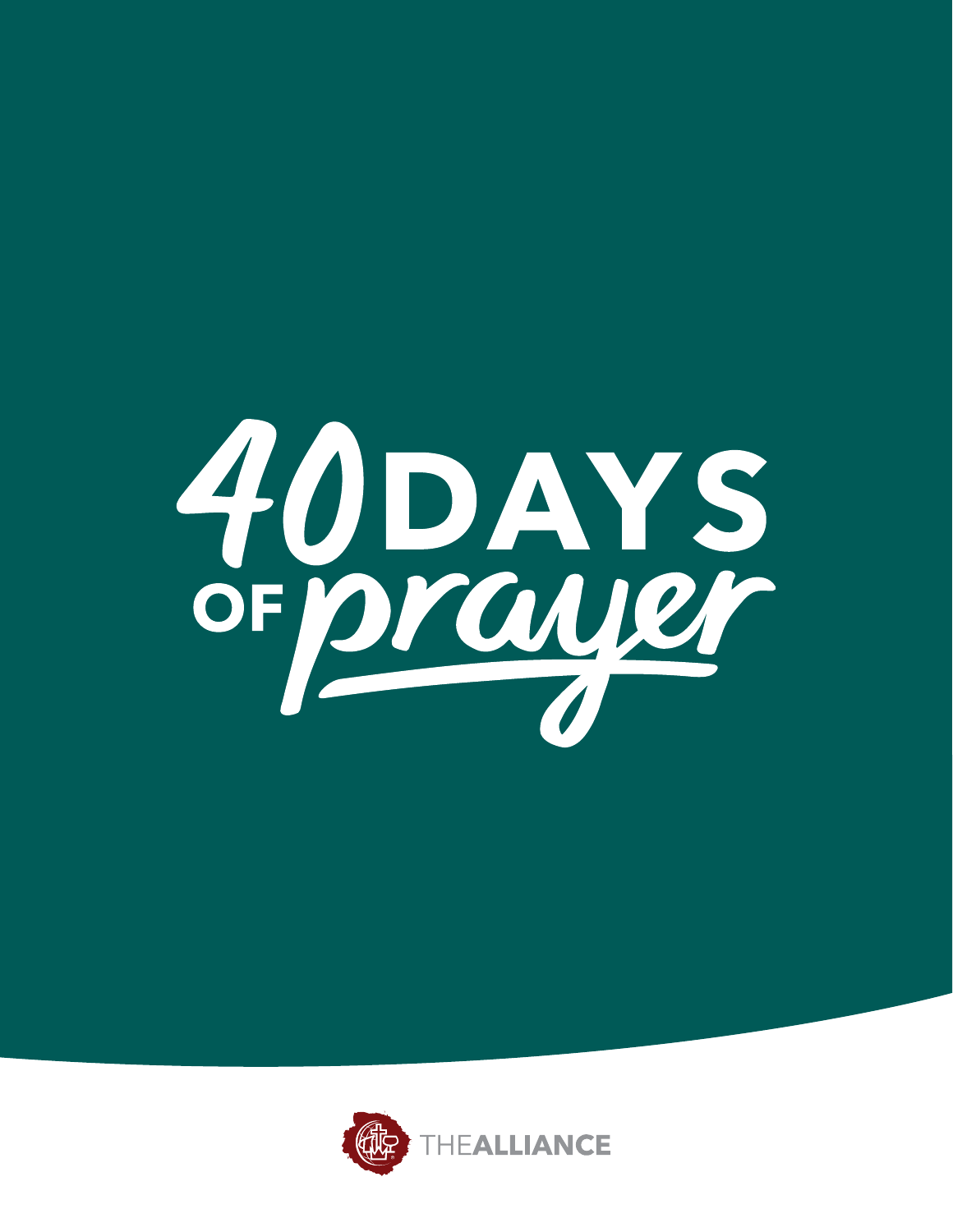

## **INTRO**

Dear Alliance family,

Welcome to 40 Days of Prayer! This prayer guide features daily devotionals and prayer prompts that are designed to lead you into the presence of God, to cry out to Him in prayer, and to listen for His still, small voice. It's not enough to hear about prayer, read about it, or even just learn about it. During these 40 days at the beginning of 2022, we need to engage in prayer—to perhaps do so with a frequency, fervency, and focus that is not normal for us. This year's theme is **Reawakening to Christ.** The aim of this 40-day focus is to fix our gaze on Jesus; remember who He is, what He has done, what He has given us to do, and what He will do in the future.

Look around at all that is happening in our nation and world. It is time to pray and to surrender to Jesus! Could it be that this 40 Days of Prayer could change us, change our prayer lives, change The Alliance, and even transform our nation and world? Let's step into this prayer experience with the anticipation that we will encounter the living God and fix our eyes upon Him. Let's pray with a spirit of expectancy that the Spirit of God will do great things in, among, and through us to the glory of Jesus Christ.

Keep the faith!

Terry D. Smith Vice President for Church Ministries

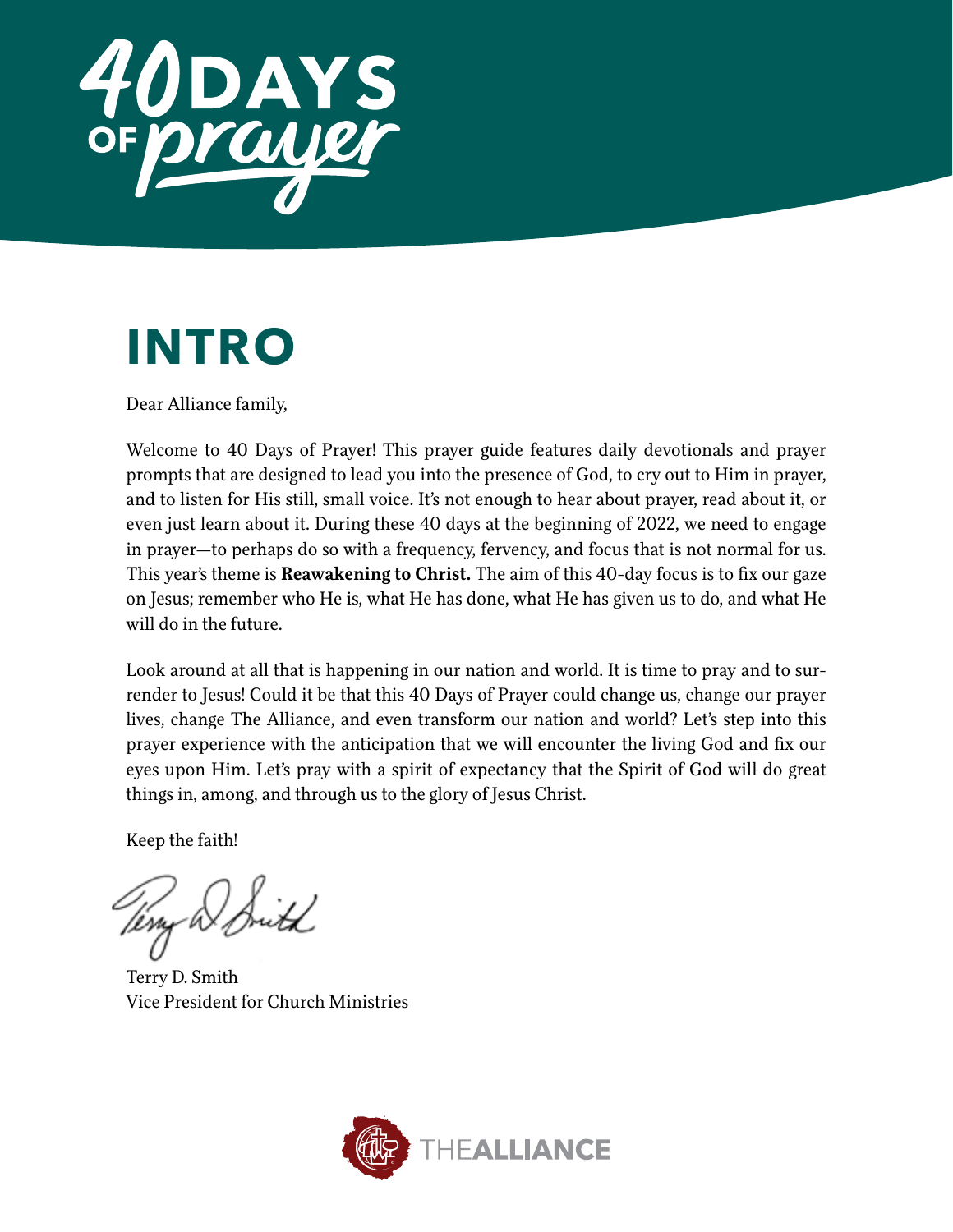

## **WEEK 1**

## WEEK 2

**WEEK 3** 

WEEK 4

WEEK 5

WEEK 6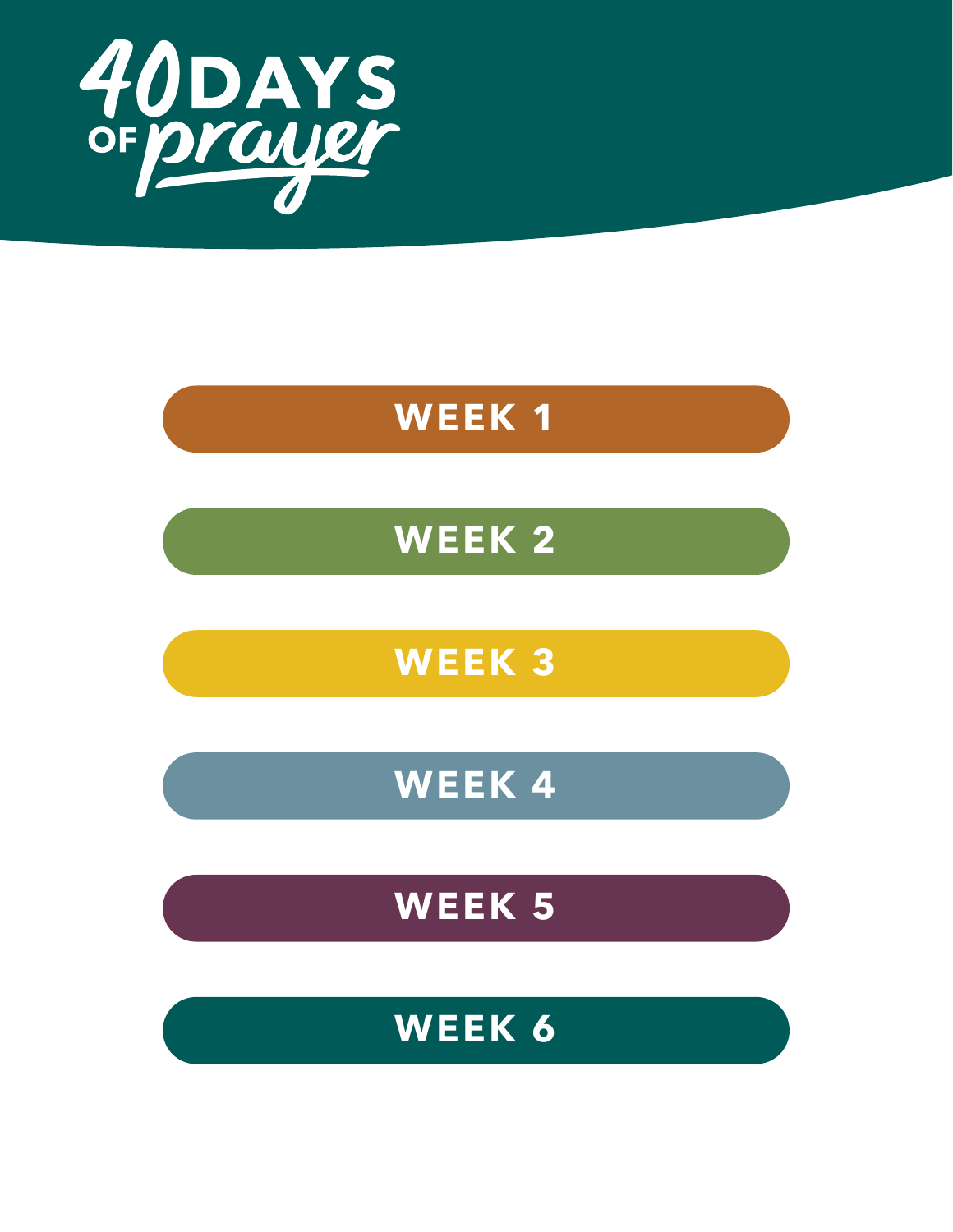

## **WEEK 1**

## **REAWAKENING TO THE GLORY OF CHRIST**

**During His Incarnation, the glory of Christ is often veiled, and we see His humility. But His glory has existed from eternity past and will continue into eternity future. Even during His Incarnation, His glory is seen from time to time. This week's devotionals unpack various aspects of the glory of Christ so that we will find ourselves caught up in worship.**

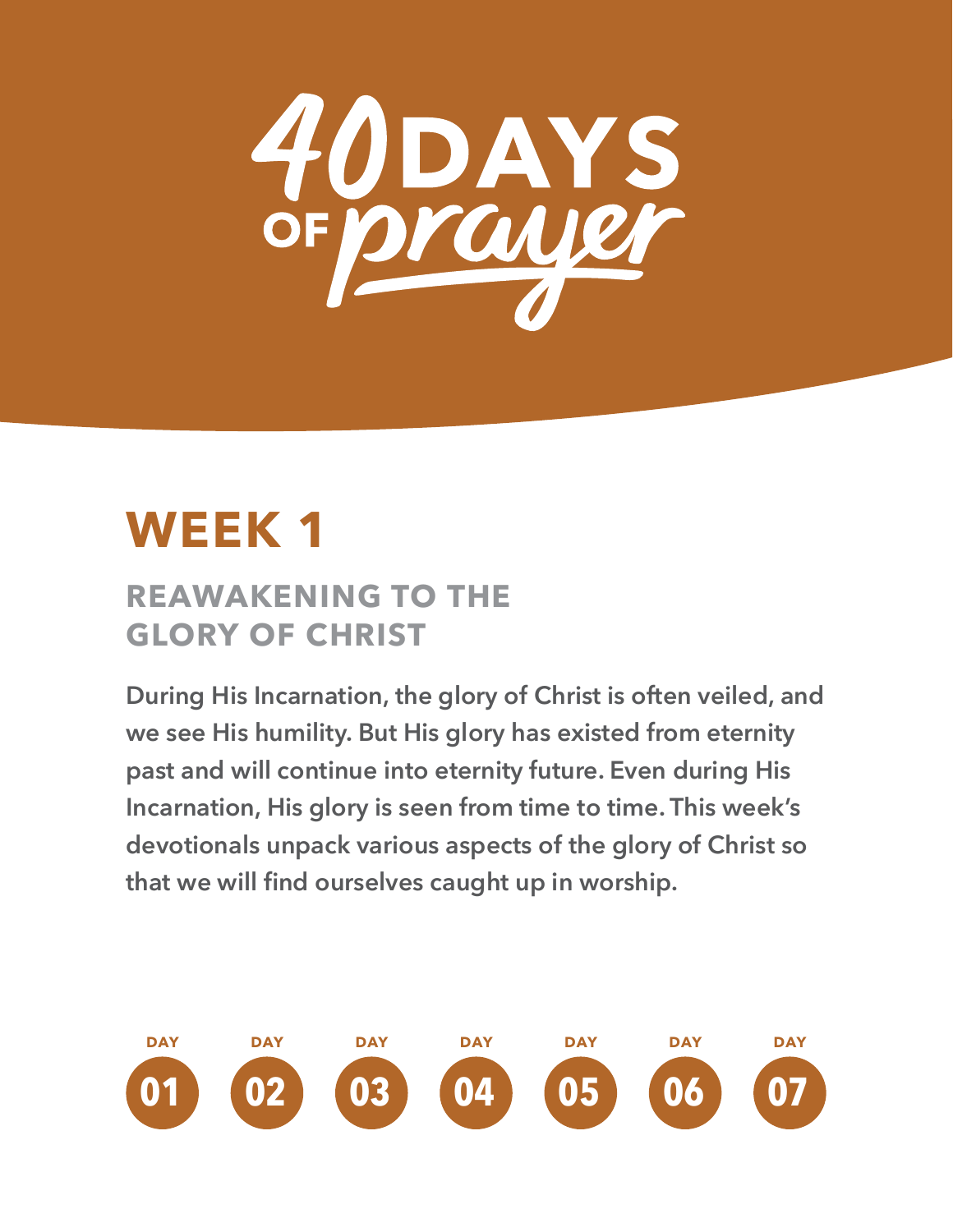

#### **THE ETERNALITY OF CHRIST MICAH 5:2**

**01**

DAY

This is the story of God's love. A story in which the Heavenly Father stepped down into the limits of time, where a sweet, little visitor from heaven approached Bethlehem, a little town surrounded by crumbling walls.

The visitor was the baby in whom the greatness and glory of the Creator became a mere human. Throughout His life, the love of the Father took this visitor through the difficult trials of humanity. He experienced much pain, loneliness, and rejection. He was despised and cast out. But He was loved. Even more than that, *He was love.*

This visitor is also the Great Judge. He walked to the end of the road with the heavy weight of our guilt on His shoulders, ready to be humiliated, abandoned, slapped in the face, and rejected on a cross for our sake.

This humiliated visitor, resurrected and exalted, later regained control of all things, and as a tender shepherd, took care of His lambs and continues to do so. The greatness of His name leads us to the security of His eternal love that is safe and peaceful.

He came from eternity to humanity and back to eternity, making the great, if at all possible, greater still.

This is Jesus, our Lord. He is a great mystery—not fully understood, but believed and treasured by those who accept such a high-priced gift—unmerited, undeserved, and available only by grace though faith. He was brought by the Father to a decaying world that was and is in need of a touch from beyond time, from beyond humanity.



#### **PRAYER POINTS:**

- **1. Ask the Lord to help you delight in the unfathomable reality of the Incarnation.**
- **2. Pray that He will lead you to be thankful and worshipful.**
- **3. Ask Him to guide you into a life worthy of such love.**

#### **»by Jose Martinez**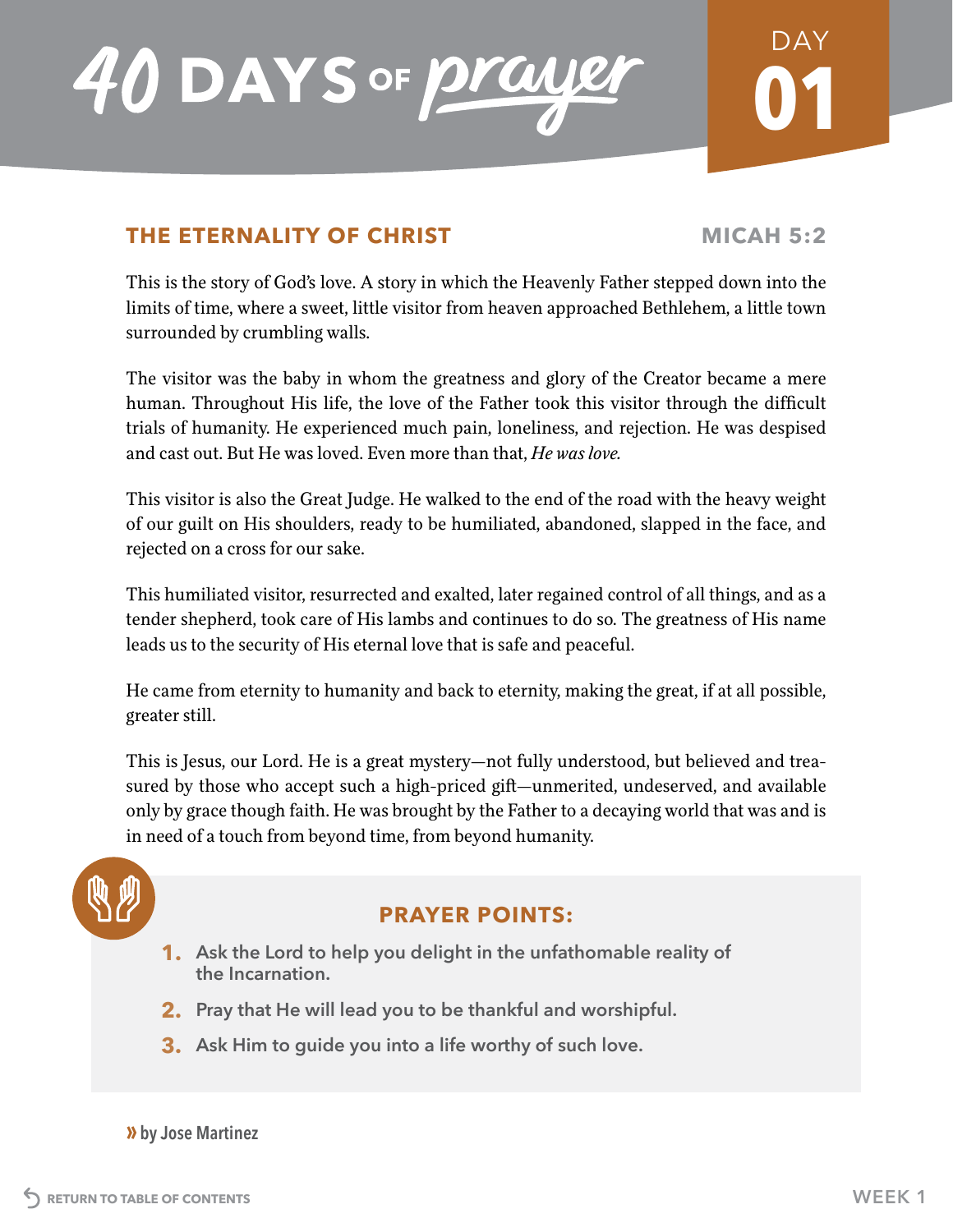

#### **THE DEITY OF CHRIST COLOSSIANS 2:9**

I have noticed that most church traditions tend to lean toward an emphasis on either God's transcendence or His immanence. Like some of you, I have walked up the steps of the Temple Mount in Jerusalem and the synagogue in Chorazin. The stairs there are purposefully steep and uneven to slow people down and cause them to consider the sacred space they are entering. But most Sundays, I walk into a church building without stairs, where you can grab a coffee and take it into the sanctuary and where most people are dressed casually and have come late.

In Colossians 2:8, Paul alludes to a heresy simmering in the church around the depreciation of Christ. In verse 9, he contrasts this heresy with a bold and vital truth, "For in Christ all the fullness of the Deity lives in bodily form . . ." While it is right and good to recognize Christ's immanence and accessibility, we are also to honor His transcendence and deity.

Make no mistake, He is the image of the invisible God (Colossians 1:15); in Him all things were created (1:16); and in Him all things hold together (1:17). We follow not merely a good teacher from Galilee but the Head of the Church (1:18), the first to be resurrected (1:20), and the Reconciler of all things (1:20–22).

What a difference this makes in how we approach Him, our posture before Him, our attitude toward His Word, and our lives of worship lived for Him.



#### **PRAYER POINTS:**

- **1. Picture yourself slowly climbing steep, uneven steps; meditate on entering the sacred space around Jesus.**
- **2. Picture yourself bowing down before Him in all His majesty—or do it physically; be still and listen for at least five minutes.**
- **3. Express your praise and worship of Him in all His deity.**

**»by Jen Ashby**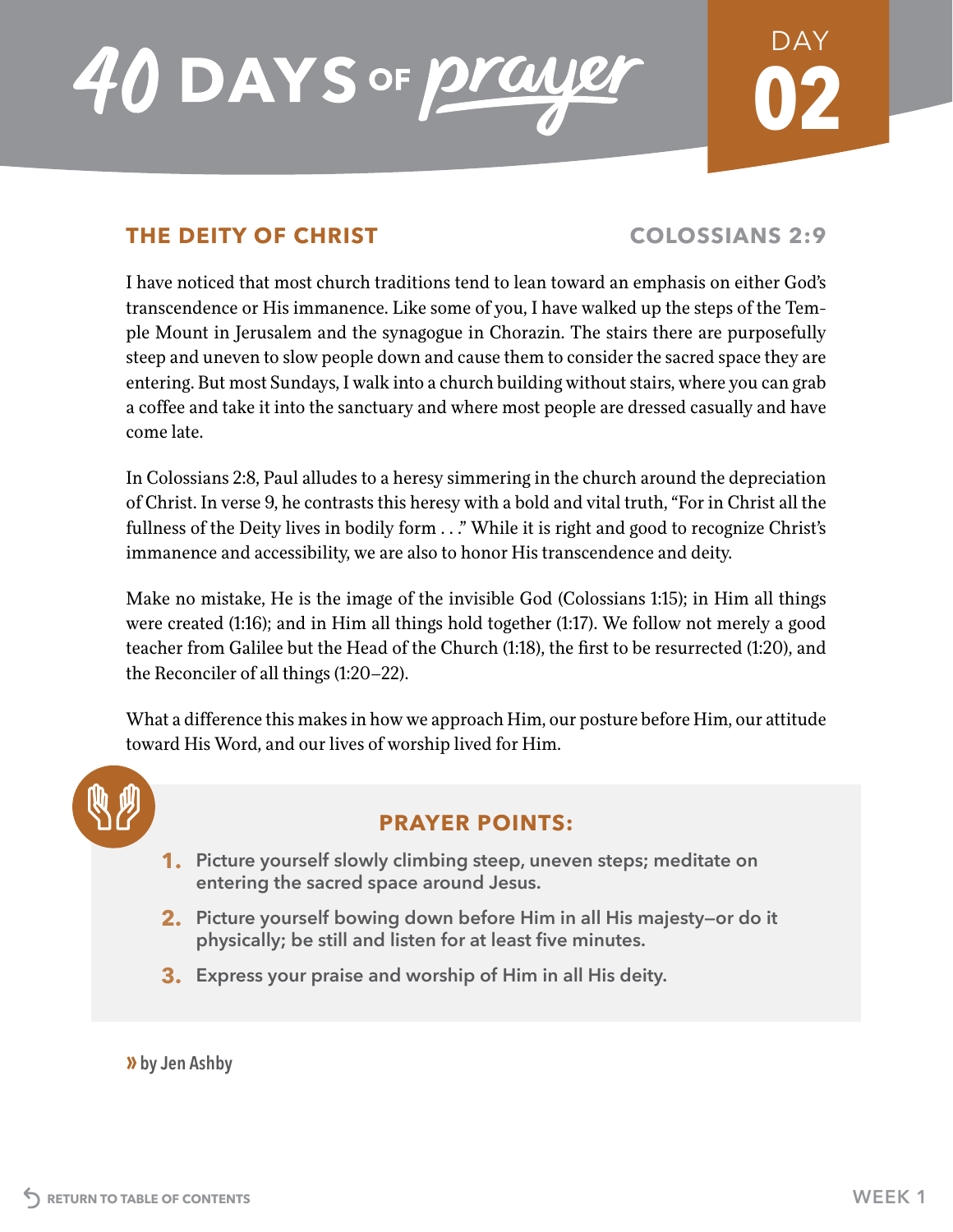# 40 DAYS OF Prayer

#### **THE SINLESSNESS OF CHRIST HEBREWS 4:15**

For over thirty years, Jesus lived a sinless life before God and mankind so that we could one day stand clothed before Him in the righteousness of His Son. Our sinless Savior never entertained a thought, never uttered a word, and never carried out an act that emerged from an impure or selfish motive. Jesus always obeyed and honored His Father in heaven as well as His father and mother on earth. He never stole, lied, or coveted. He never uttered a single word out of pride or sinful anger. He never gossiped, slandered, or deceived His neighbor. In other words, Jesus Christ submitted to every commandment of God. He loved His Father with all His heart, soul, strength, and mind, and He fully loved His neighbor as Himself.

In living this life of sinlessness as our representative, Jesus faced the same temptations and difficulties we face so that He might know and sympathize with our weaknesses and failures. He walked in our shoes, entered into our affliction, and then did the unthinkable by dying in our place.

When we hunger and thirst to know our Lord in a deeper and more intimate way, it is essential for us to meditate on His glorious perfection. When we struggle with our own sin and failure, we must remember the sinless One who was obedient unto death in order to find true forgiveness, hope, and assurance in Him.



#### **PRAYER POINTS:**

- **1. Spend a time treasuring Jesus, the sinless One, and praising God for the spiritual blessings you have in Christ.**
- **2. Ask Jesus to release the power of His sinless, saving, and sanctifying life into your heart by the Spirit so that His very life can become your own.**
- **3. Reflect on any weaknesses, temptations, or difficulties you may need to bring to Jesus today.**

**»by Tom Myers**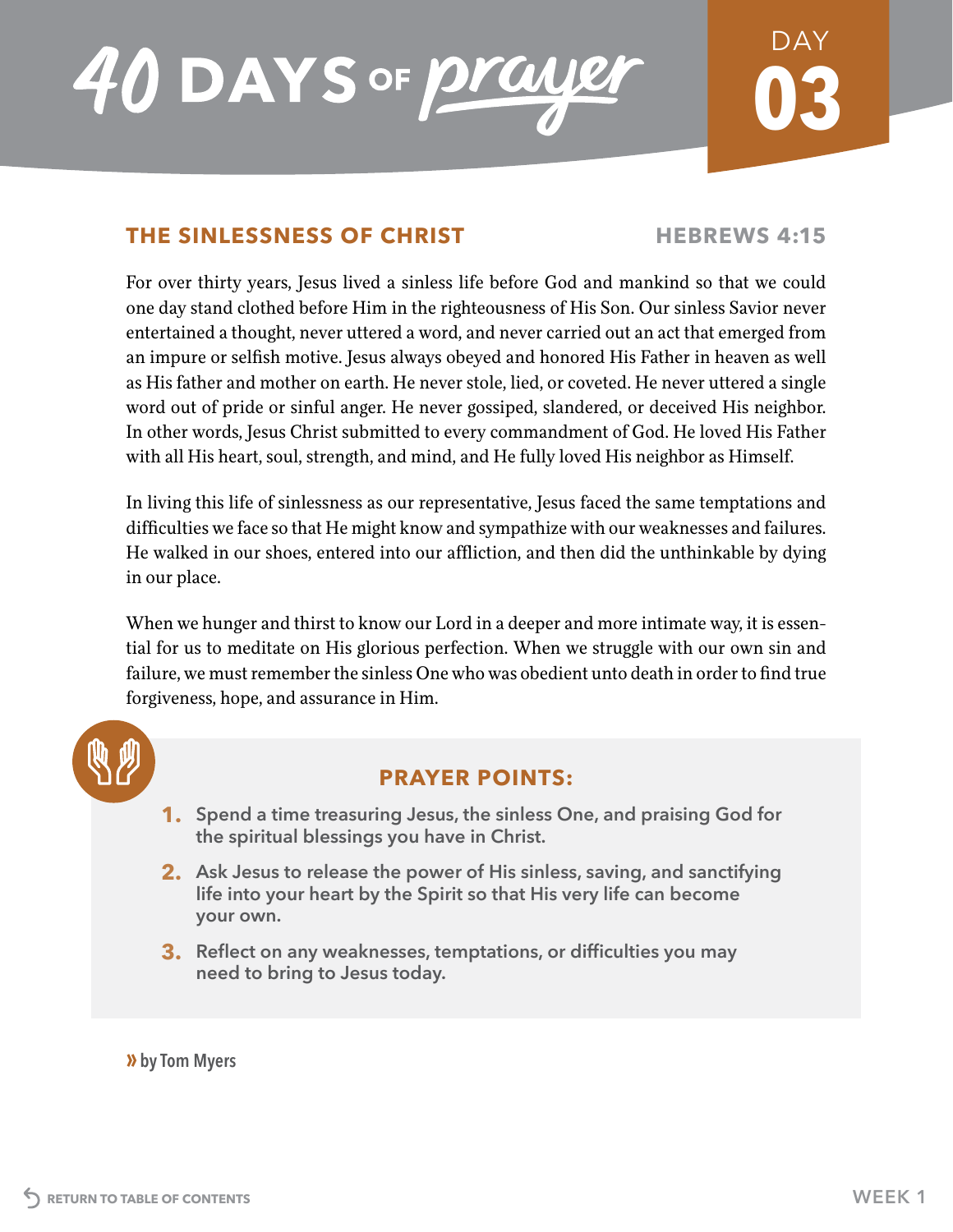

#### **THE TRANSFIGURATION OF CHRIST MATTHEW 17:1–8**

Jesus led three of His disciples up a high mountain. There, He was transfigured before them. His face shone like the sun, and His clothes became as white as the light. Such glory the Lord showed His disciples!

 Jesus has led us as a family in the C&MA. For the past 140 years, He has shown His glory to the world through us. Countless lost souls have been rescued, and the Kingdom of God has expanded to the ends of the earth through our obedience to His call.

Peter, having seen the Lord's glory said, "Lord, it is good for us to be here" (Matt. 17:1), expressing his desire to stay and remain in the status quo. In parallel, the C&MA, having experienced His glory for so long, might now be tempted to say, "Lord, we have had effective ministry, produced excellent fruits, and thus we want to continue our work with the same strategies and methods that have proven successful."

However, our current reality is unique and challenging. COVID-19 has invaded the entire planet with merciless fury. Churches had already been feeling turbulence prior to the pandemic. Congregations are experiencing sharp declines in attendance. Youth and children are dissipating and the remaining members are aging by the day. These are frightening times!

These times demand that we get up and move boldly toward the world with a new paradigm. "Listen to Him!" (Matt. 17:5). Let's listen to Jesus for a new paradigm and follow His Spirit's guidance toward greater revival. Yes, His glory is near!

#### **PRAYER POINTS:**

- **1. Pray that the Lord will let you see and experience greater revival in your time.**
- **2. Ask Him to shower you with His Holy Spirit and anoint you with holy oil.**
- **3. Pray that He will equip the C&MA with a new paradigm to rebuild and renew our churches.**

**»by Jae Chung**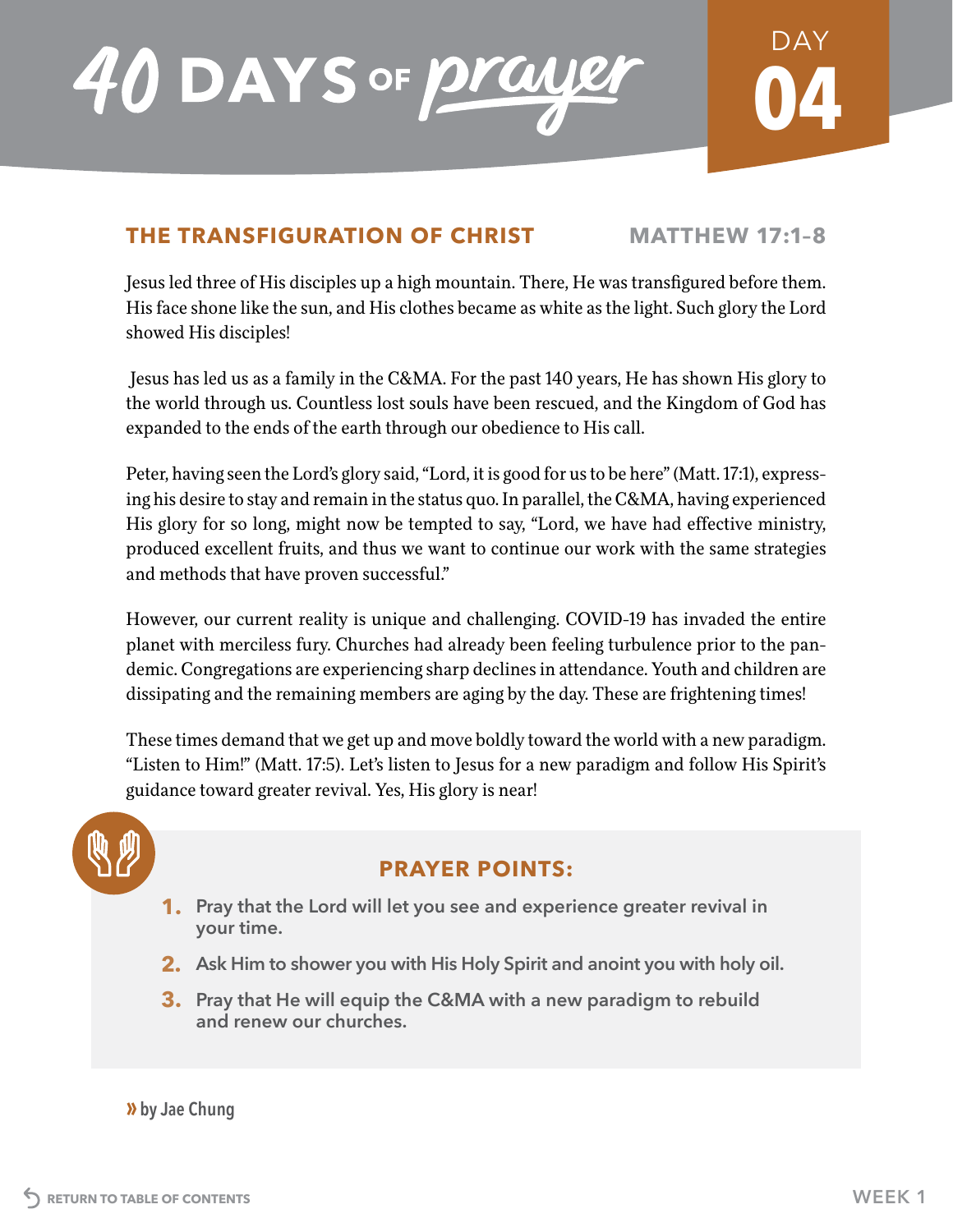# 40 DAYS OF Praye

## **THE ASCENSION OF CHRIST ACTS 1:9-11**

Have you ever caught yourself just 'standing around?' At times, standing around is purposeful. You might be waiting for the bus or train. Perhaps you're waiting for the person in front of you to place their order so that you can place yours. These few examples alone should be enough for you to recognize that this kind of standing around is not in vain.

But what about when you find yourself standing around in an emotional, mental, or spiritual state of paralysis? Life is happening all around you, and though you are physically moving, you feel . . . stuck. Again, I ask you, have you ever caught yourself 'standing around?'

Two angels ask the disciples why they are standing and looking up toward the sky. Isn't it obvious? They are staring up toward their hope. Jesus is leaving again; yet this time, no one is running or hiding for their lives. Jesus ascends to heaven, and though I would imagine the disciples experience a bit of grief, they also have hope. This is an example of actively standing and waiting. Their eyes are transfixed on their King who is leaving; but this time, He is leaving in victory, not breathing out His final breath on the cross. Their beholding will not be in vain—Jesus will one day return in the same way they saw Him ascend.

Our standing and waiting need not get in the way of our active participation of Jesus' will for this world. The disciples beheld and got to work. We are challenged to do the same.



## **PRAYER POINTS:**

- **1. Pray that the Lord will reveal to you areas that you might be standing around and not trusting in the victory of Jesus Christ.**
- **2. Are you lacking in beholding or in actively participating? Ask God to give you strength and wisdom to become an active participant.**
- **3. What would change in your life if you truly believed He will return in the same way He ascended? Ask Jesus to grow your faith.**

**»by Omar Niebles**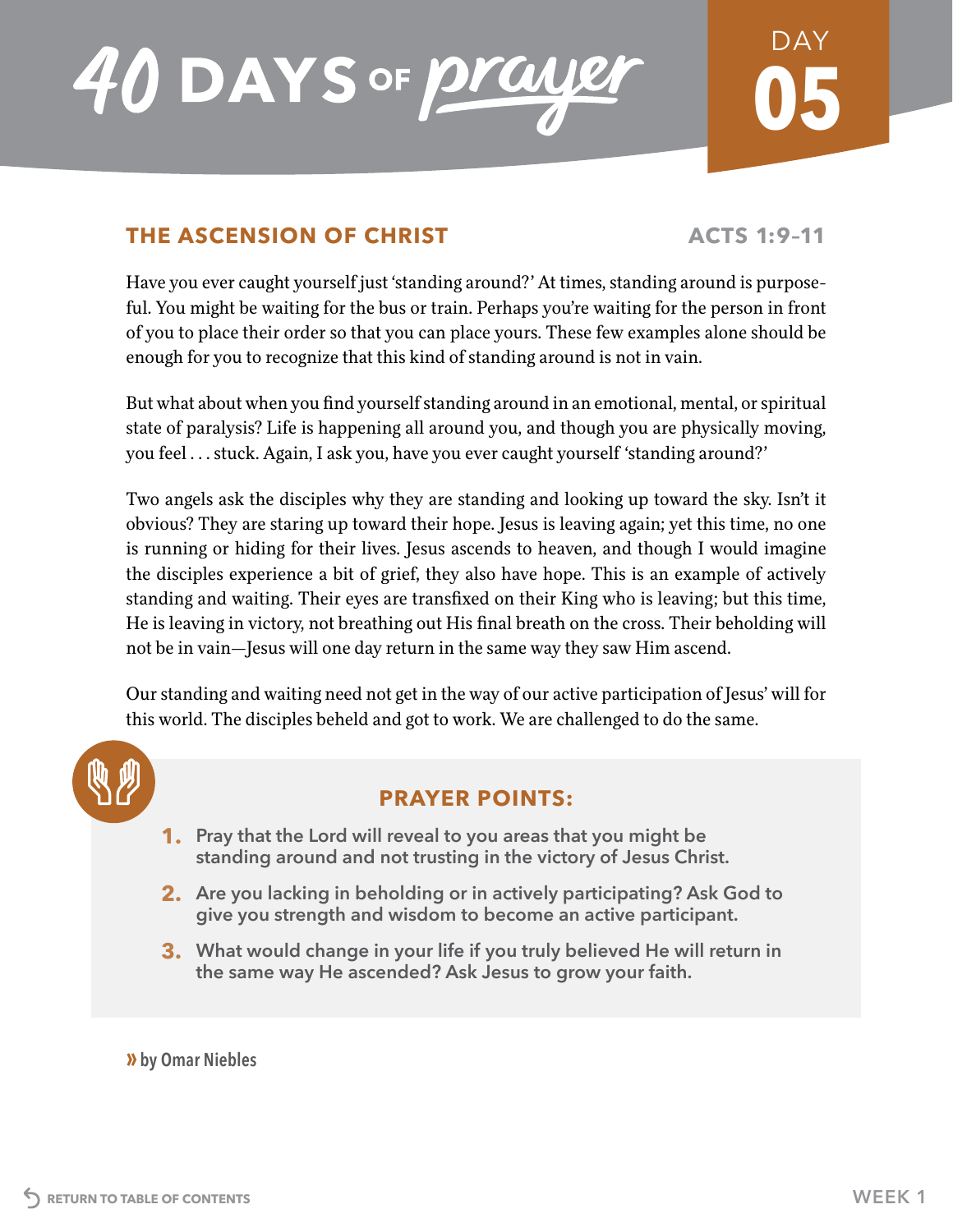

#### **THE COMING OF CHRIST IN GLORY MATTHEW 24:30–31**

The glorious return of Christ will be terrible and wonderful. His sign in the heavens will appear at the apex of tribulation on the earth followed by His visible return on the clouds. The glory of Christ the King will become evident to all peoples of the world without exception.

For too many, the vision of His coming will trigger the mournful recognition of a lost opportunity for salvation. But for the elect—that great crowd from every tribe, tongue, and nation who have hoped in Jesus (see Revelation 7:9)—it is a rescue unto eternal life.

Christ's wonderful salvation, made available for all peoples, will be beautifully displayed as he dispatches angels to gather to Himself believers from every direction the winds blow.

May the wonder of this dramatic scene-to-come draw us deeper in devotion to our Savior and King. May that devotion draw us deeper into our commitment to His purpose of preparing a people for Himself from every nation.



#### **PRAYER POINTS:**

- **1. Pray that your heart will be captivated anew by the glory of salvation.**
- **2. Pray fervently for the thousands of people groups that are without believers or witnesses to Christ among them.**
- **3. Pray that a great harvest will be reaped as workers are sent to all peoples.**

**»by Tim Crouch**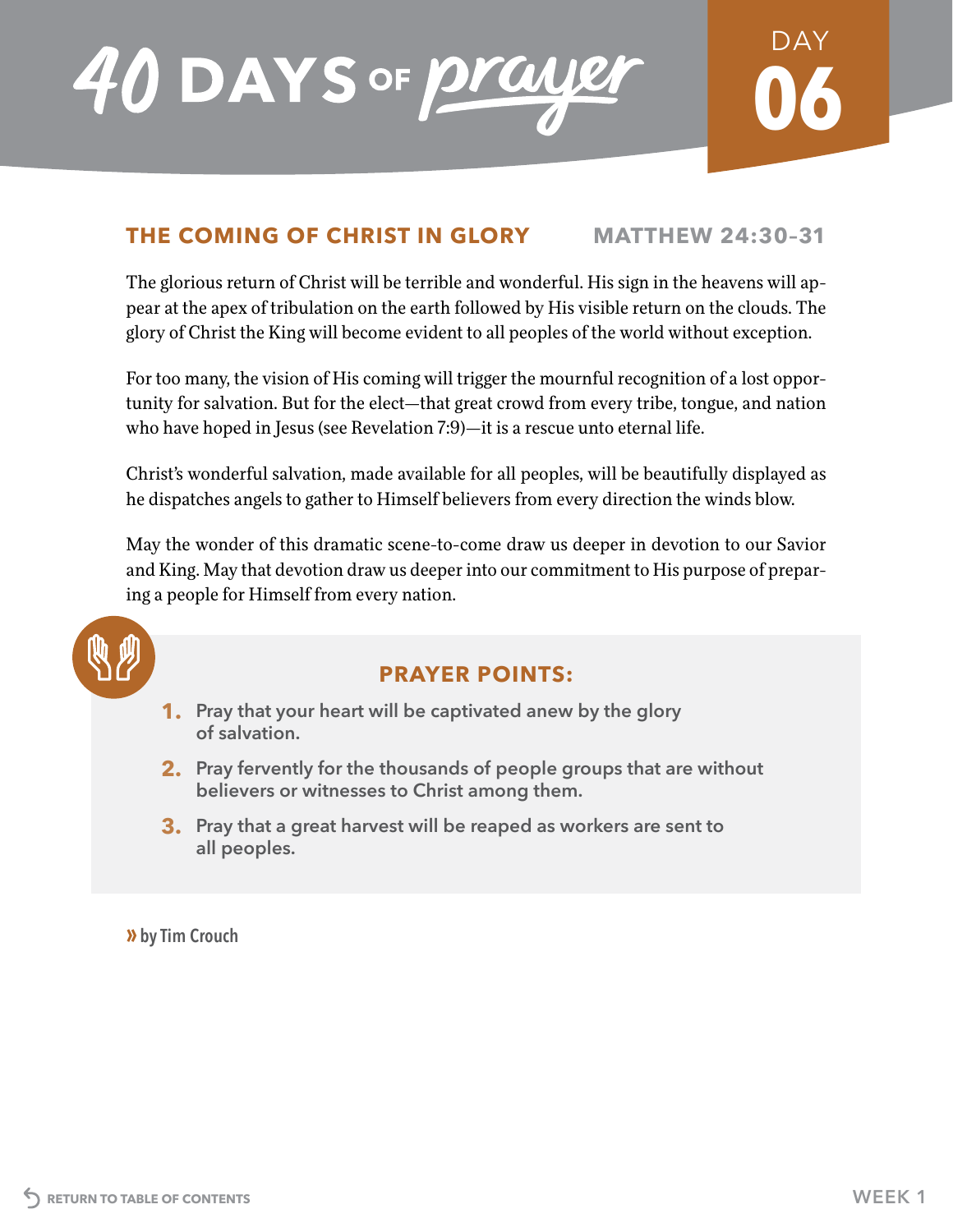# 40 DAYS OF Prayer

### **THE EXALTATION OF CHRIST PHILIPPIANS 2:5–11**

The glorious, majestic One who was with the Father before the world existed emptied Himself so that He might rescue us from sin and restore us to God. As He labored in Gethsemane under the crushing weight of what He was about to endure on our behalf, He prayed for us. He asked that we would be one with each other, as He is one with the Father, so that the world might know that He is the Son of God. It is the commandment that He repeatedly gave us: *love one another.* The most evident way to display that love is by treating others as more important than ourselves.

Jesus didn't just tell us to do this, He lived His life as the very example of sacrificial love. He had every right to assert Himself and claim His rightful place, but He flipped conventional wisdom on its head by going low in order to be high.

We sing songs about wanting to see Jesus exalted and lifted high, and He loves and deserves the praises of our lips; but He is also glorified by the obedience of our lives. Let's go low by loving one another well so that we might lift Him high; then, the world might smell the sweet fragrance of Christ in us!



#### **PRAYER POINTS:**

- **1. Ask the Holy Spirit to search your heart and reveal places of pride and selfishness. Repent.**
- **2. Ask the Father to grant you a spirit of wisdom and revelation in the deep and intimate knowledge of Him so that you might catch a glimpse of His glorious majesty and brilliant beauty. It is as we gaze upon Him that He transfigures us into His image.**
- **3. Thank Jesus for the freedom and privilege you have to speak His name with power and authority, the Name that is above every name!**

**»by Mary Petty**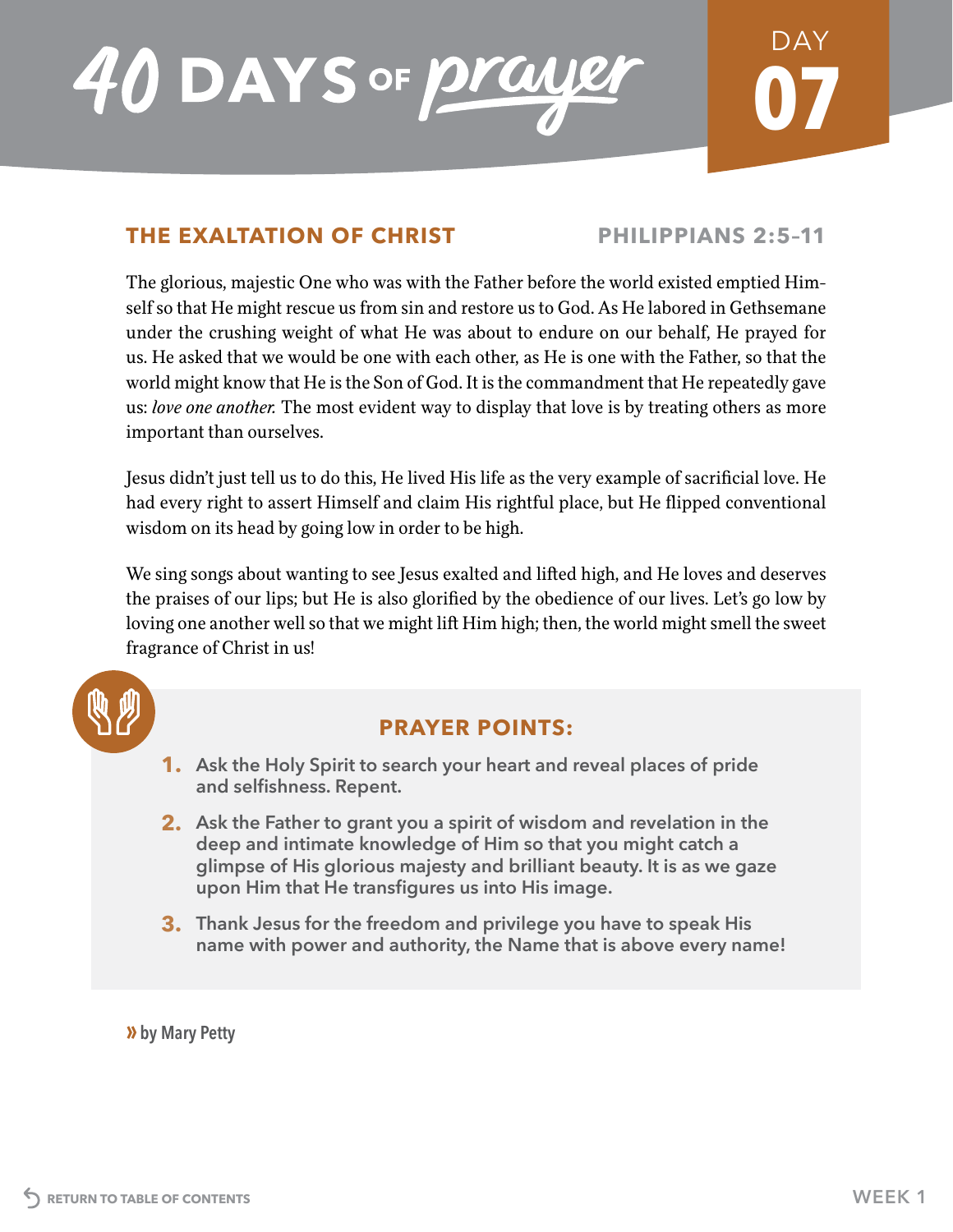

# **WEEK 2**

## **REAWAKENING TO THE LIFE, DEATH, AND RESURRECTION OF CHRIST**

**This week, we will focus on various aspects of Christ's Incarnation—from birth to death and Resurrection. We will turn our eyes to focus on the person of Jesus in all of His glory and continuously pray for deeper understanding of who He is.**

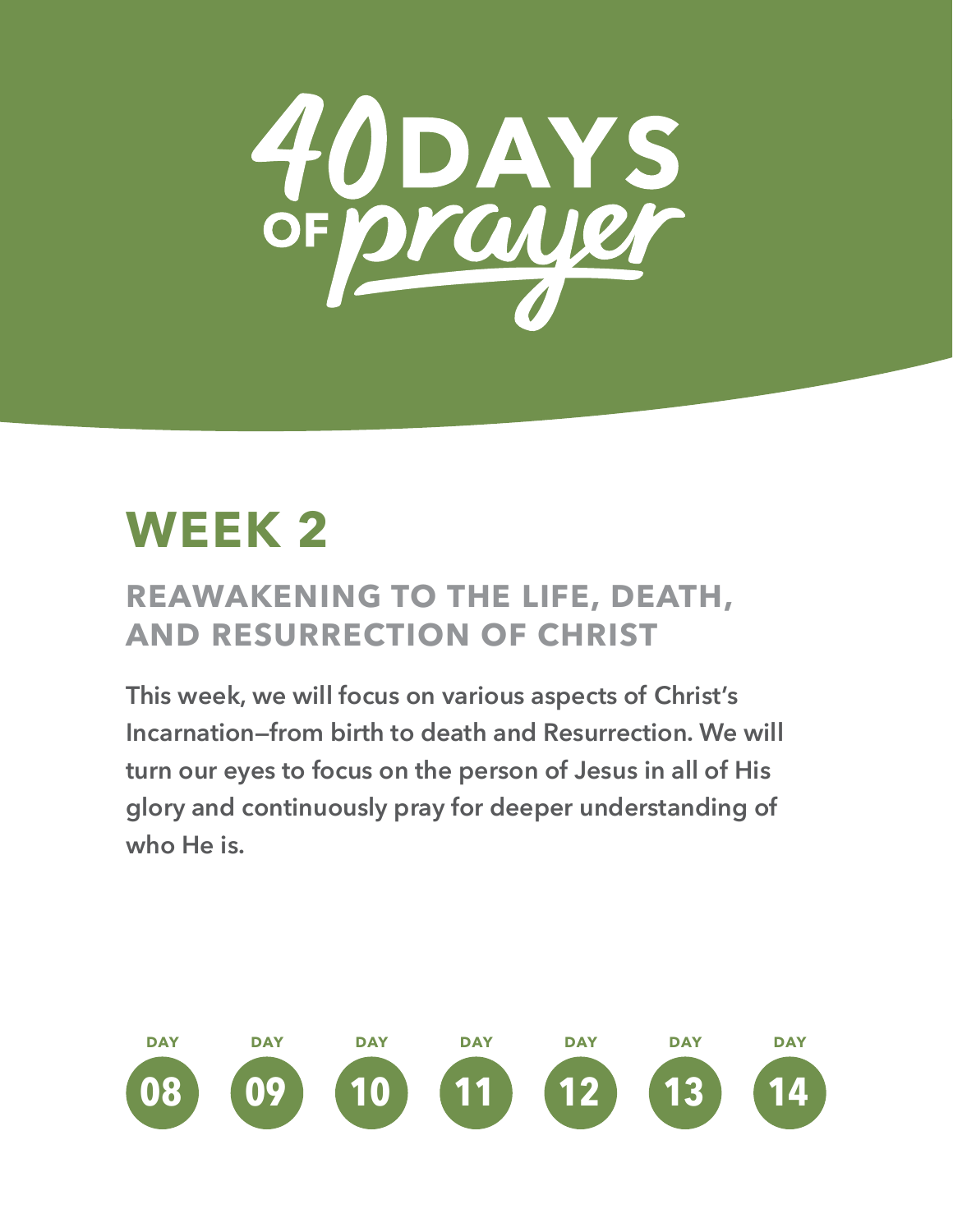

#### **THE BIRTH OF CHRIST LUKE 2:1–20**

The word "potential" finds its Latin roots in "being able" and "power." It begins with what seems to be small and insignificant. Yet, when released, it causes a chain reaction exponentially altering all that it touches. An atom is minuscule; but when split, it has the potential to release enormous amounts of energy that can be terrifying; yet, that same power has the potential to light up a city for years.

Consider the potential riddled throughout Luke 2:1–20. Life-changing potential is gifted to a young, insignificant couple betrothed to one another. The nameless shepherds are caught up in a glorious acapella worship session led by angels. When the show is over, they band together, go to a tiny town, and find themselves in awe of a small new life with great potential.

Notice how the potential of Jesus' entry extends in two directions—deep and wide. It goes wide as the shepherds experience Jesus. As good extroverts, they spread the news about "this child," and all who heard were amazed. The deep-reaching impact of Jesus' entry into the world is displayed in Mary's classic introverted response as she deeply "treasures up all these things" and continues to "ponder them in her heart."



#### **PRAYER POINTS:**

- **1. Ponder God's great potential in the person of Jesus. Recognize how His humble entry into your world has changed you and equipped you to bring light into a darkened world that so desperately needs to hear that He can forever redeem any soul who calls on His name.**
- **2. Pray that the Holy Spirit will help you see potential places where He is at work in those around you.**
- **3. Ask the Lord to highlight areas in your life that you need to be convicted of and to bring comfort to areas that need His healing touch.**

**»by Nate Sans**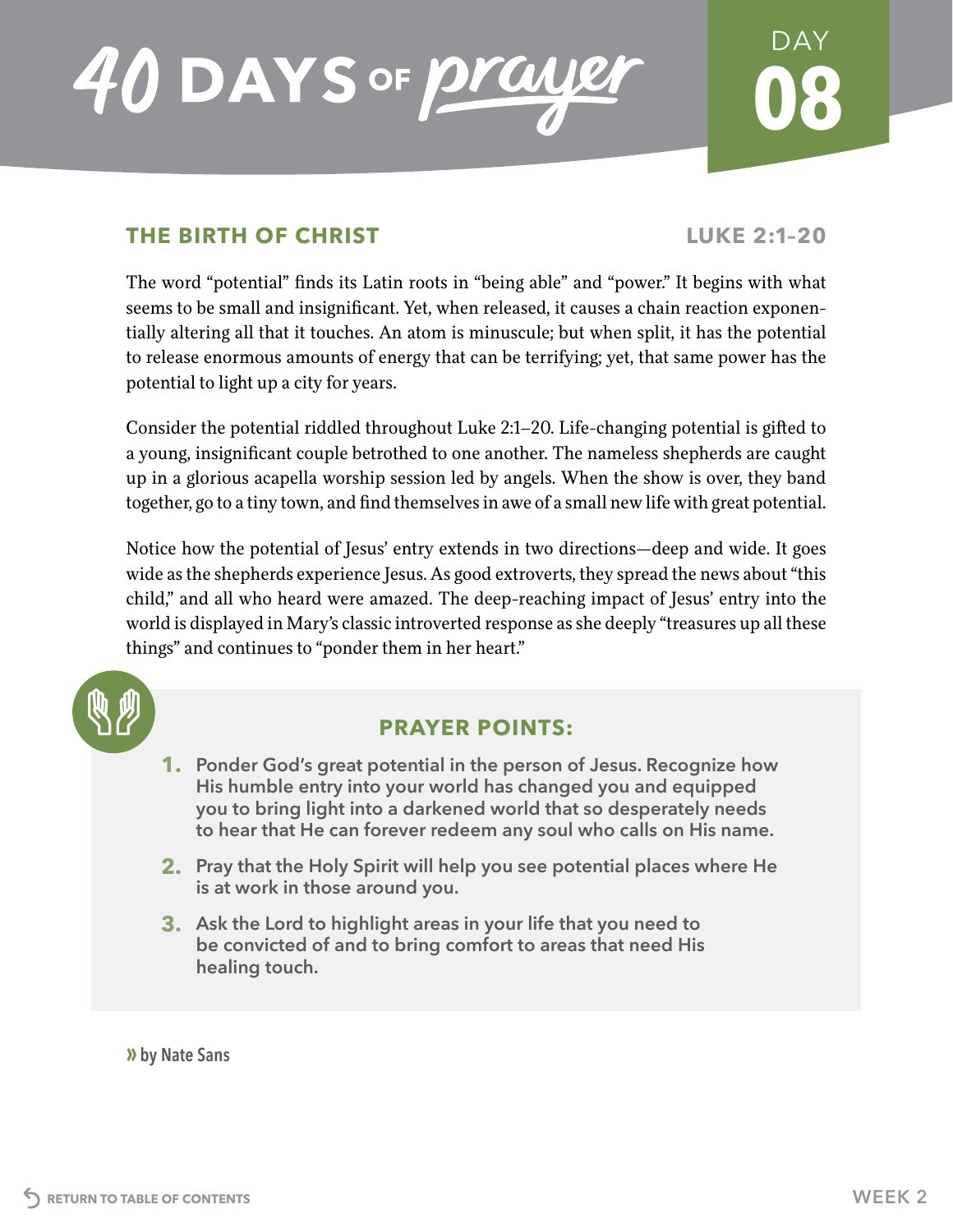



#### **THE TEMPTATION OF CHRIST LUKE 4:1–13**

As Jesus broke through the waters of baptism, the Spirit descended upon Him, prophetically remaining with and in Him. The Spirit would be His source of strength, power, discernment, and direction as He began His messianic ministry. There are two primary works for which the Spirit is given: to transform our character toward holiness and to become our source of power for life and ministry.

Following Jesus' baptism of the Spirit in the Jordan, He entered the arena of character building in the desert of temptation. It was after this trial of temptation that He began His ministry in the power of the Spirit. We follow a similar pattern—regenerated by the Holy Spirit, transformed in character, empowered for ministry, and surrendered in obedience to the commands of the Father for Kingdom service.

Jesus gives us access to the same power to overcome sin and temptation through surrender, obedience, and His Spirit's ongoing, indwelling presence.

- Holiness is our birthright.
- Jesus models the normal Christian life of Spirit-empowered life and ministry.



#### **PRAYER POINTS:**

- **1. Ask God to reinforce the truth that you are filled with the same Holy Spirit presence and power that indwelt Jesus.**
- **2. Ask that the Holy Spirit will reveal your sinfulness, redeem your character, and restore your righteousness in Christ.**
- **3. Pray that you will allow the Spirit to lead, guide, and move you into deeper intimacy with Jesus and greater passion to join Him in His work.**

**»by Monty Wright**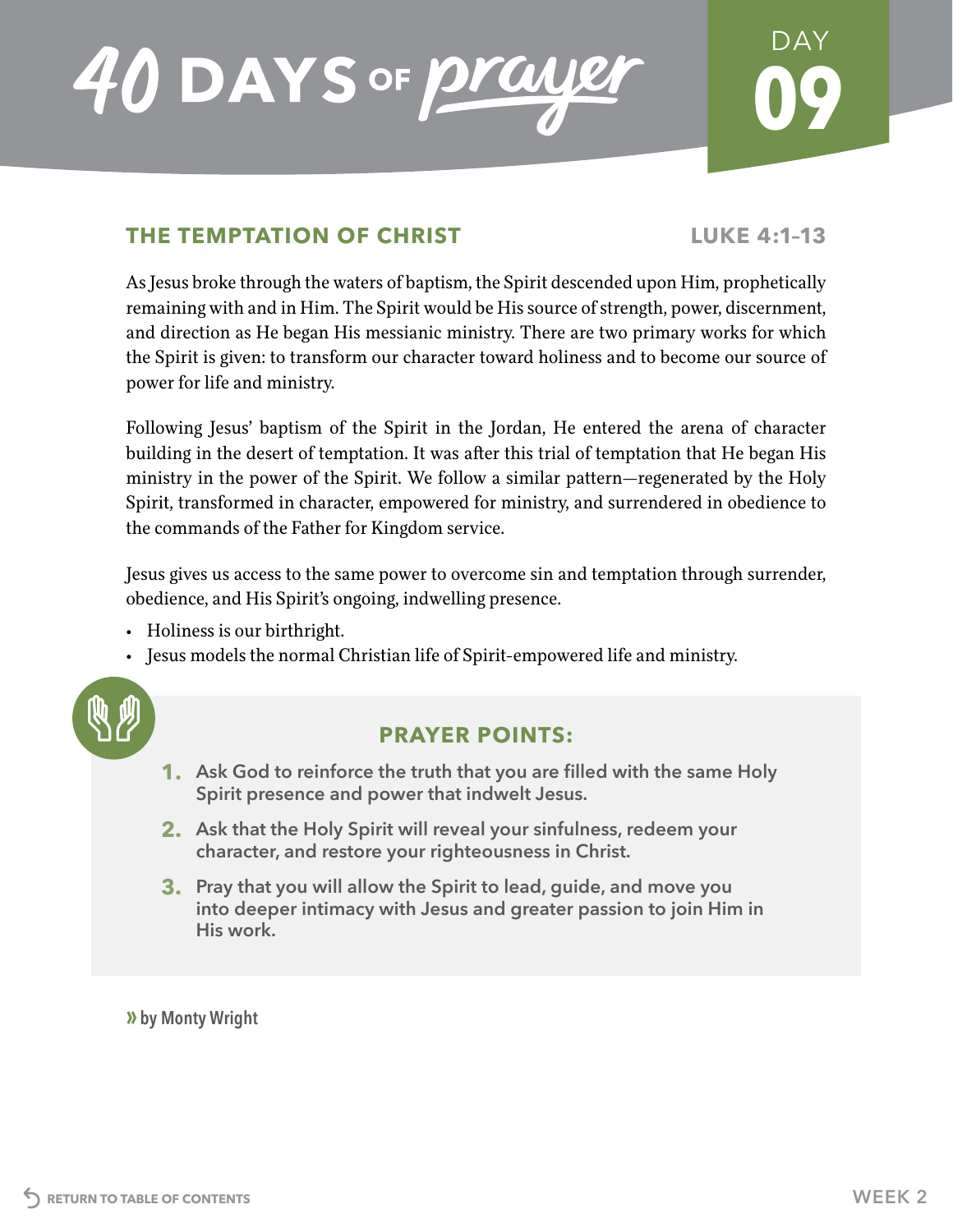# 40 DAYS OF *praye*



**10**

DAY

The Spirit of the Lord activated, appointed, and anointed Jesus for the ministry of the gospel. It is a ministry to proclaim and demonstrate the power of the Good News to the physically and spiritually poor; to the captive, brokenhearted, blind, and oppressed. Jesus, the Great Physician of the body and soul, faithfully teaches about the Kingdom—and with great authority, sets people free.

As followers of Christ, the Spirit of the Lord anoints us to proclaim and demonstrate the Good News. We cannot have one without the other, and neither one can precede the other.

Just before the outbreak of COVID-19, a new health center was launched in one of the most impoverished communities in San Jose, California. Its mission was not only to proclaim the Good News, but to demonstrate its power to heal the sick and set people free from the curse of poverty. Believers volunteered countless hours to fill out applications for rental relief funds, administer COVID tests, deliver boxes of food, and provide educational and tech support to families.

Thousands experienced God's love and mercy in tangible ways. More than 85 people surrendered their lives to Jesus and were baptized as they heard the message of Christ and experienced healing and deliverance for their souls. The Good News of Jesus is all-the-more good and powerful when it is preached both in word and deed.



#### **PRAYER POINTS:**

- **1. Pray that your life and ministry will be marked by the fullness, power, and anointing of the Holy Spirit.**
- **2. Ask the Lord for more confidence to faithfully proclaim and demonstrate the gospel.**
- **3. Pray that He will provide liberty, healing, and jubilee to the spiritually poor, captive, brokenhearted, blind, and oppressed.**

**»by Sandy Kang**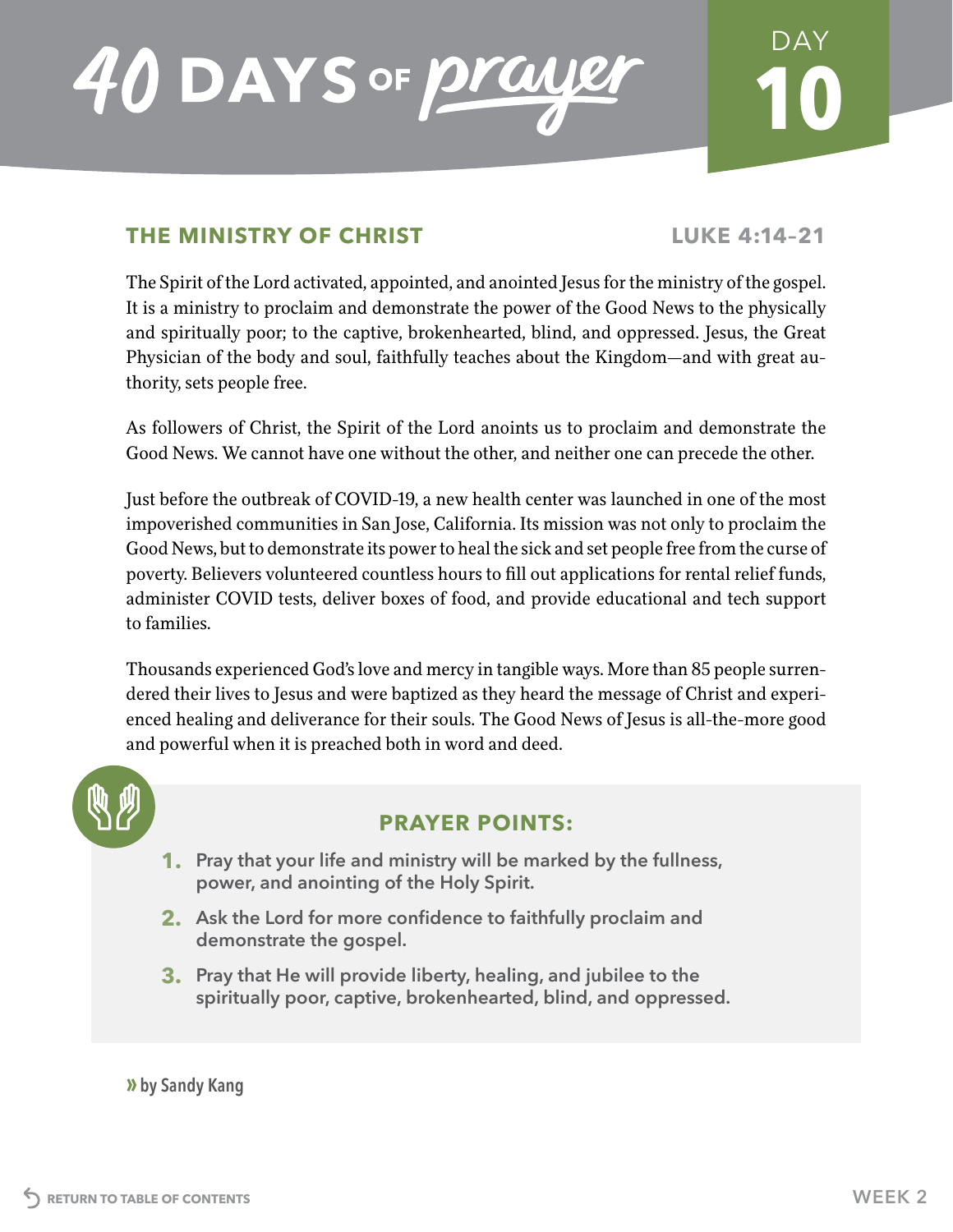

#### **THE DISCIPLES OF CHRIST LUKE 5:1–11**

**11**

DAY

The crowd is pressing in on Jesus. They are desperate to be near Him and hear His words. Peter is content being busy around Jesus. He has his own urgent work to be done and tasks that consume his time and attention. He needs to wash out the (empty) nets. Then Jesus interrupts him.

Jesus wants to connect more deeply with this mob of listeners and forces Peter to redirect his attention to something else. Jesus climbs into Peter's boat, and now Peter must ferry this traveling teacher out into deeper water.

Then Jesus decides to give *him* fishing advice! Peter has just cleaned his nets; he has spent an exhaustive amount of time maintaining a system that produced nothing. Surely Jesus can see the bags under his tired eyes and the calluses on his hands from doing the same thing every morning. He even reminds Jesus how hard he has worked and how minuscule the results have been; but Peter obeys and trusts Jesus' words, throwing his clean nets back into the water.

And then suddenly, Peter has a great multitude of fish on his hands. His nets are breaking, and his boat is sinking. His old tools cannot keep up with this new thing Jesus is doing. He calls his friends over to try and help, but they all end up astonished. Now Peter is terrified. He even asks Jesus to leave. In that moment, Jesus' presence and power is overwhelming. It feels like too much. Jesus responds with comfort and a promise. For Peter and every disciple since, following Jesus is just the beginning of so much more.

#### **PRAYER POINTS:**

- **1. Are you desperate to be closer to Jesus, or are you content merely being busy around Him? Pray that He will reveal the answer to you.**
- **2. Ask that the Lord will reveal to you what you are simply maintaining without producing fruit.**
- **3. Pray that God will open your eyes to what you need to leave behind so you can be ready for and obedient to Jesus' promise of more.**

**»by Erika Thornton**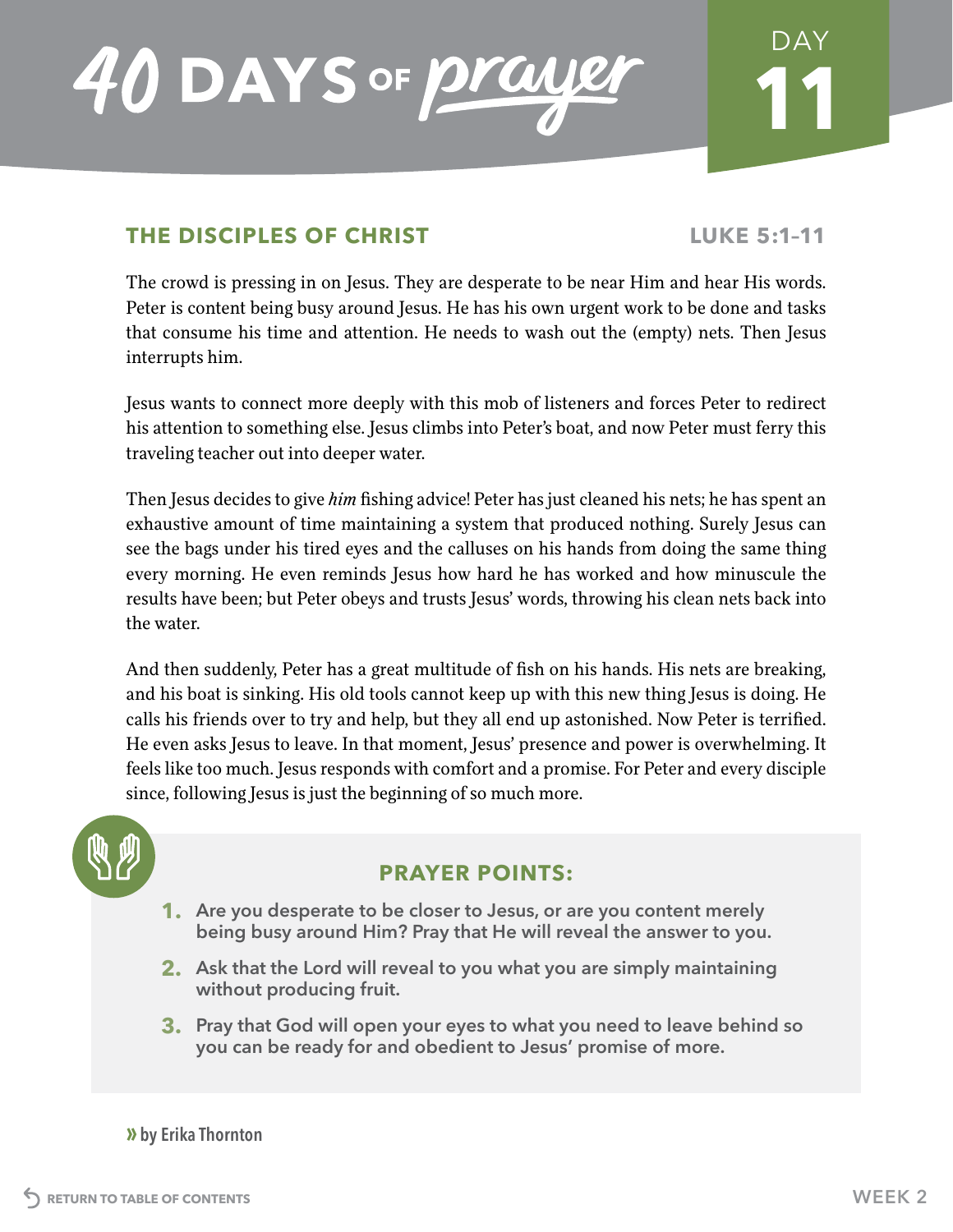# 40 DAYS OF Praye

### **THE MIRACLES OF CHRIST LUKE 7:11–17**

An outstanding feature of the earthly life of Jesus Christ was the miracles He performed. The one described in Luke 7:1–17 involved interrupting a funeral procession to raise a young man from the dead and "give him back to his mother." I love the response of the people who witnessed this miracle: "They were all filled with awe and praised God . . . 'God has come to help His people.'" Of course, this was just one of the many miracles of Jesus, who healed people of various diseases, released them from demonic control, turned water into wine, calmed the storm, multiplied food, and raised others from the dead.

And Jesus Christ is still a worker of miracles. He is daily intervening in people's lives, overruling and overturning their circumstances. He is still miraculously at work to "help His people." Does He still raise the dead? Well, I've heard three stories in recent years from credible witnesses where it seems He did.

He still heals the sick, defies the natural order of things, and multiplies resources to provide for His people. Hebrews 13:8 declares, "Jesus Christ is the same yesterday and today and forever." Obviously, Jesus doesn't choose to miraculously intervene in every situation, but He still does miraculously intervene, and we still have the privilege to approach the throne boldly and ask in faith for Him to do so. Whatever you need Jesus to do today, be confident that He is still able.



#### **PRAYER POINTS:**

- **1. Pray that the size of your faith will be defined by the power of Jesus Christ.**
- **2. Ask Jesus to help you to stop worrying and fretting over your difficult circumstances.**
- **3. Take what you're facing today to Jesus and trust Him for a miracle.**

**»by Terry Smith**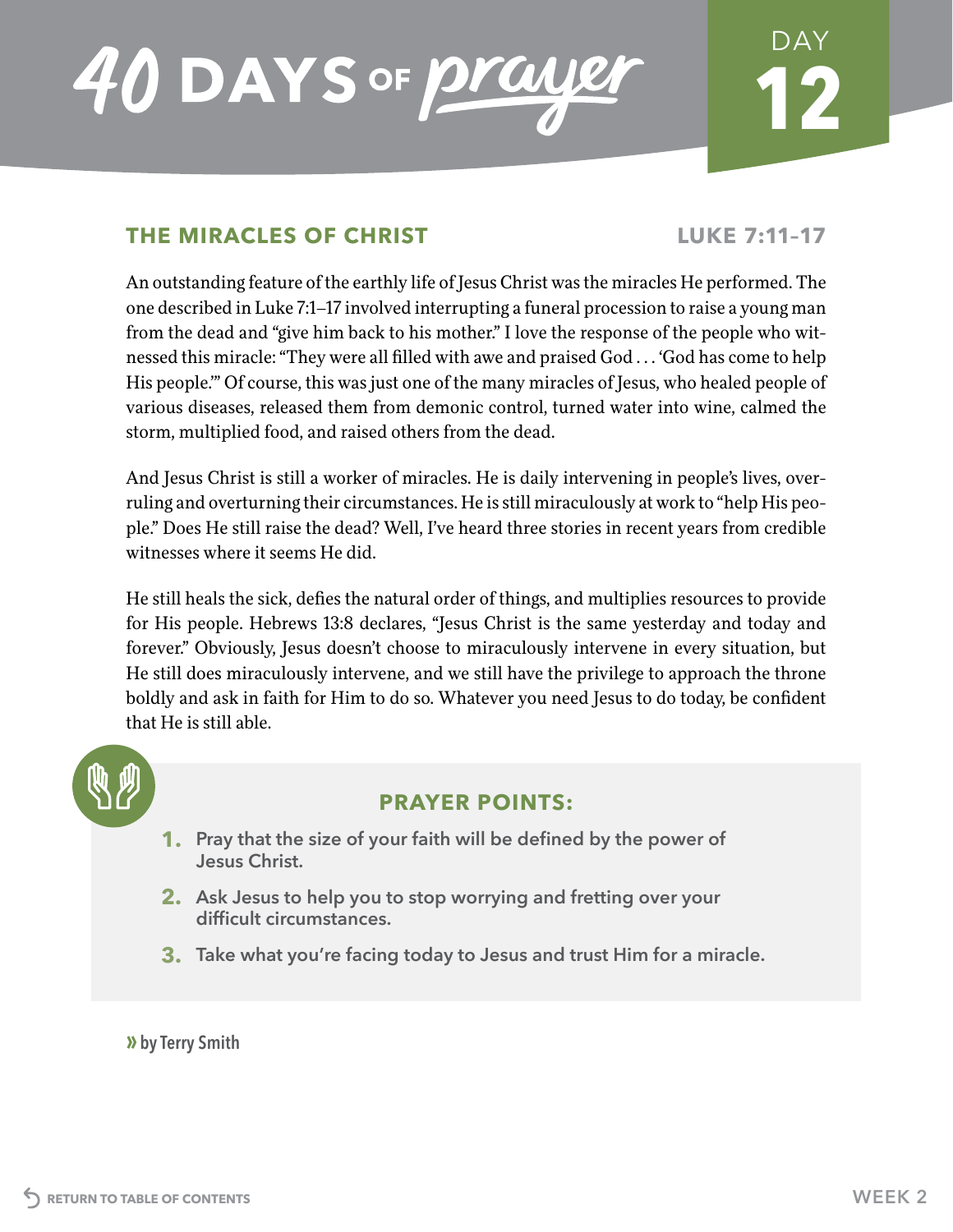

#### **THE ATONING DEATH OF CHRIST LUKE 23:32–34**

Our text today (Luke 23:32–34) reminds us that Jesus died with criminals, yet He extended forgiveness to them. Imagine it—our Jesus was executed with other death row inmates! And in that setting, we see His care for the one who believed (Luke 23:43).

In that same setting, what did Jesus pray? *"Father, forgive them, for they do not know what they are doing"* (Luke 23:34). This was not a prayer for the criminals; it was a prayer for the soldiers (law enforcers) tasked with officiating His execution for the government!

Our Jesus understood His role. He became the atoning sacrifice for our sin. He did not shy away from this task. He became the divine sacrifice (in the old English, the word was "propitiation") for human sin. The apostle John put it this way: *"He is the atoning sacrifice for our sins, and not only for ours but also for the sins of the whole world"* (1 John 2:2). His death paid the price for my sin!

This week, we remember Christ's life and His death on the cross. Oh, that we thank Jesus for providing forgiveness for sin through His shed blood.



#### **PRAYER POINTS:**

- **1. Pray that incarcerated men and women will see Jesus as their forgiver of their sins.**
- **2. Pray that men and women in law enforcement and the military will see Jesus as their sustainer and encourager in hard times.**
- **3. Ask the Lord to reveal one people group that you can pray for.**

**»by Patrick Blewett**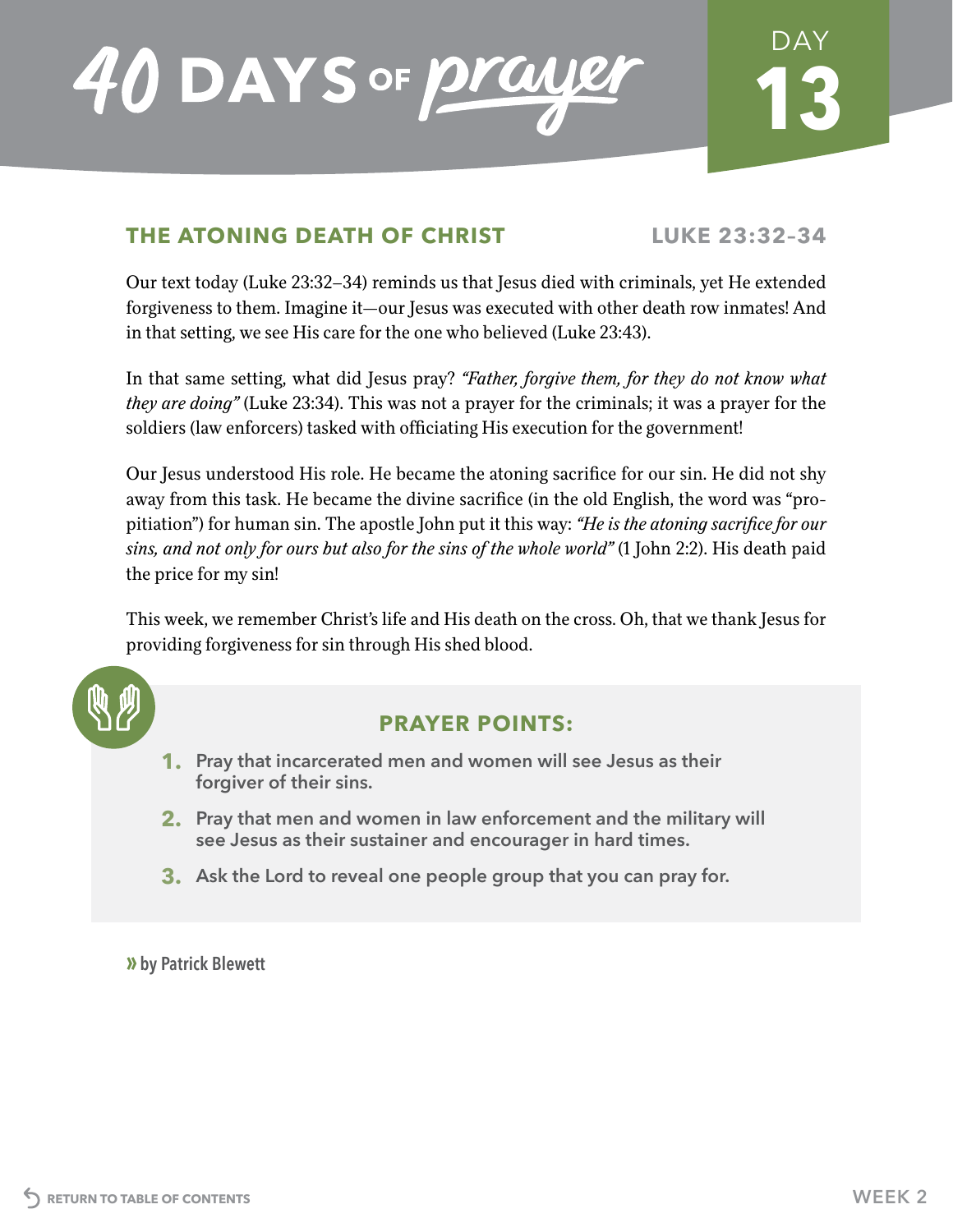

### **THE RESURRECTION OF CHRIST LUKE 24:1–11**

The crowning miracle of the Incarnation was the Resurrection of Jesus Christ—predicted by Jesus, but still unexpected. The Resurrection cements the authenticity of all of Jesus' other claims. He is Lord!

Oh, how we love these women who went to the tomb early that morning. We know that sorrow and disappointment bring fatigue. Yet, despite the heartbreaking hours at the foot of the cross, following the procession to the tomb, and investing their resources to gather the spices, they somehow still managed to get out the door before sunrise. This demonstrates their faithful love for Jesus.

Disappointment and sorrow can also send us searching for answers in all the wrong places. The angels' question is one for us: "Why are you looking to dead things to solve your problems or ease your pain or bring meaning to your life?"

And, finally, we all know that disappointment and sorrow often cause us to forget. The angels didn't tell the women anything new; they simply reminded them of what Jesus had already said. *Sing them over again to me, wonderful words of life!*



#### **PRAYER POINTS:**

- **1. To the disciples, the women's story sounded like nonsense. Pray Mark 9:24: "Help me overcome my unbelief" for children, family members, and for the people where your missionaries serve, that they would investigate the risen Christ for themselves.**
- **2. Pray for those who are experiencing sorrow and disappointment, that they would stay faithful to and focused on the Lord Jesus and remember His wonderful words of life.**
- **3. Praise the Lord that because of Jesus, the stone has been rolled away in our own lives. We now live anew in the Resurrection power of Christ.** *What a powerful name it is, the name of Jesus!*

**»by Esther Schaeffer**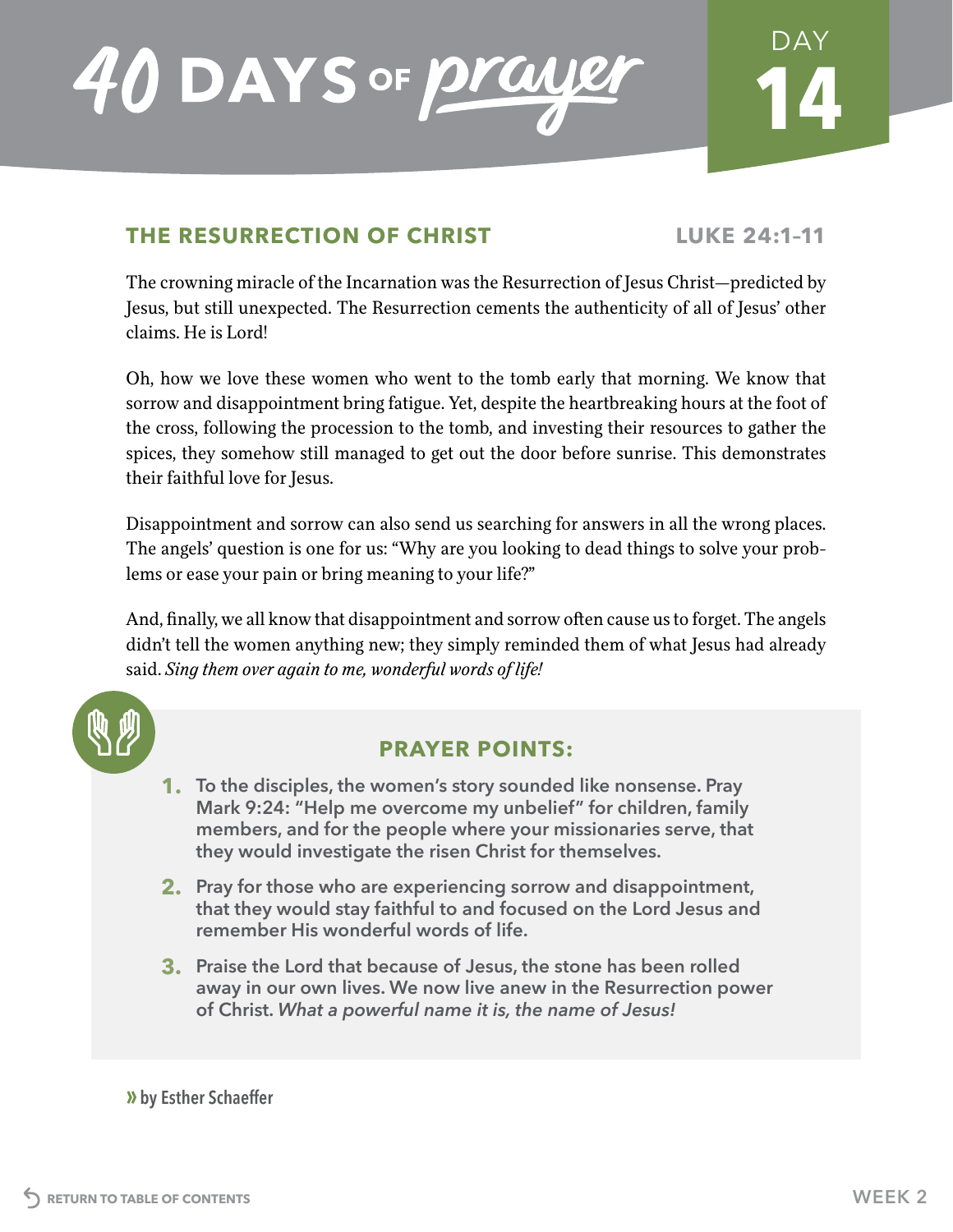

## **WEEK 3**

## **REAWAKENING TO THE SPIRIT OF CHRIST**

**Jesus did not leave us as orphans; rather, He sent His Holy Spirit to indwell and fill those who put their trust in Him. This week, we will explore various aspects of the Spirit's ministry to us. Pray for the Holy Spirit to be present and to open up your eyes and heart.**

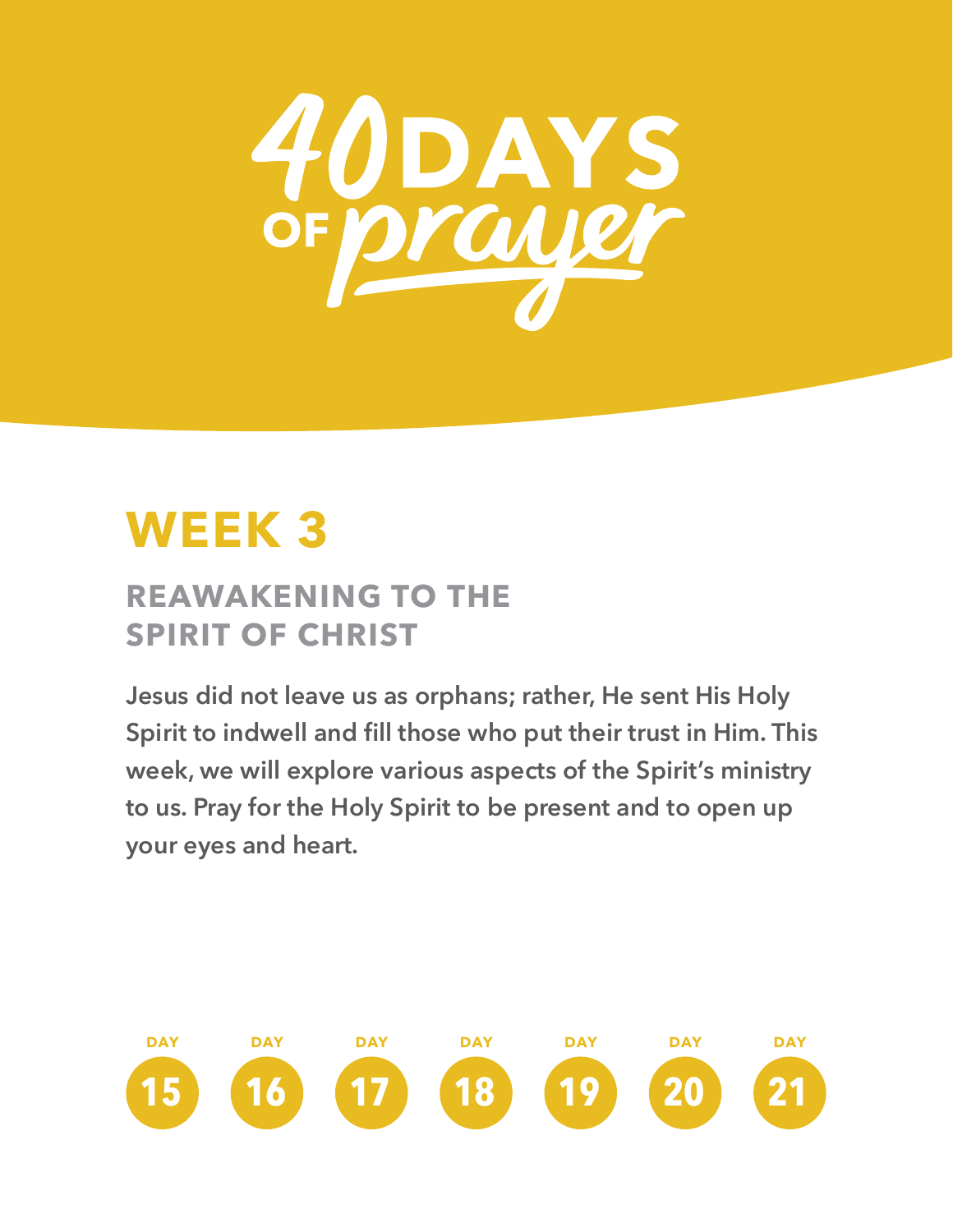

#### **INHABITED BY THE SPIRIT OF CHRIST ROMANS 8:9**

When we meet someone for the first time we often ask, "Where are you from?" In some ways, perhaps, this is an icebreaker, a tool we use to have something to say to a person we are just getting to know.

But, it may be also a way for us to identify certain traits about that person that help us to get to know them more quickly. Knowing where a person is from might help us to understand them better, or it might allow us to better connect with them.

As believers, the question of where we're from takes on a different meaning. Paul tells us that we are not in the realm of the flesh but rather in that of the Spirit. We may think of a "realm" as a physical place, a literal kingdom, but the implication is that we are "in" and "of" someone—under their control—while we are somewhere else.

We are here, physically on earth; and as such, the realm of earthly things would seem to rule. We are not "in" that realm, but rather in the realm of the Spirit. Our worldview, our values, our hopes, our allegiance, and our obedience are in the Spirit of Christ who inhabits us. It is what we're in—not where we're from—that defines us.

The next time someone asks where you're from, tell them who you're in.



#### **PRAYER POINTS:**

- **1. Pray that you might understand clearly that you are here on earth, but not under the control of the earthly realm.**
- **2. Pray that the Holy Spirit will reveal to you greater understanding that Christ defines you as a believer.**
- **3. Ask the Lord to open your eyes to better understand that your obedience is to Christ and to the Spirit, not the worldly realm you inhabit.**

**»by Hazael Morell**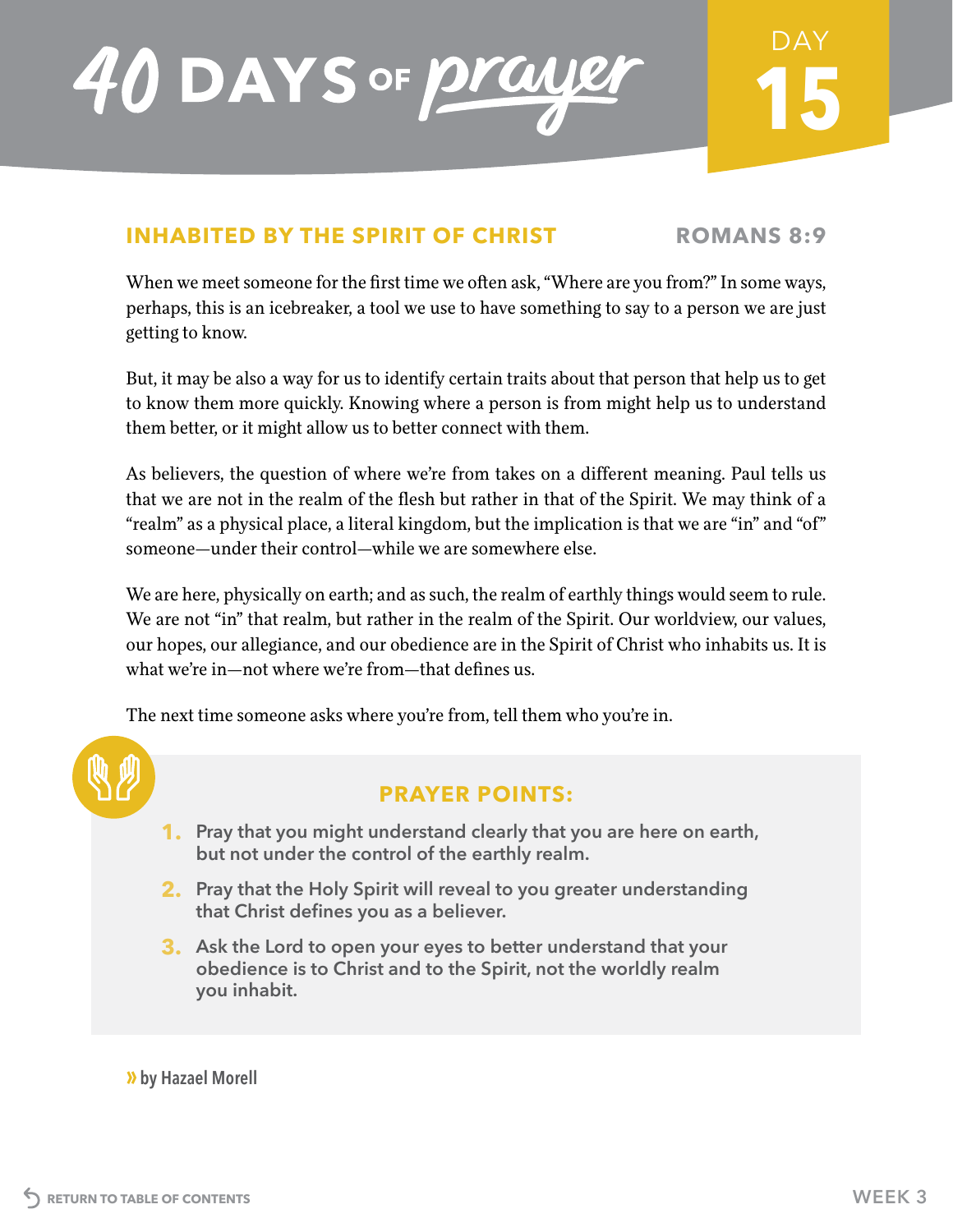

#### **CONVICTED BY THE SPIRIT OF CHRIST JOHN 16:8–11**

I love math. I love numbers and how they seemingly show up in everything. I can count my steps, cups of coffee, miles per gallon, activity time on my cell phone, and on and on. In college, I took a high-level math class and got behind, became discouraged, and just quit trying. We get behind, and we tend to give up.

The same seems to be true in our spiritual lives. We get behind in obedience, in maintaining spiritual disciplines, in our walk with Jesus, and we give up. We begin to live with a low-grade guilt that lurks around everything.

The good news is that Jesus tells us, through the apostle John, that we have a Helper—one who will "convict the world concerning sin and righteousness and judgment." The very Spirit of Christ points to our wrong (sin), our thinking (righteousness), and our decisions ( judgment).

Conviction can **expose** our sin, our righteousness, and our judgment. The Holy Spirit constantly sheds light in dark places to bring reconciliation with God when we get behind or feel like giving up.

Conviction can also **convince** us that God is pleased when we do not sin, when we think rightly, and make decisions to follow Him. The Spirit's conviction, surprisingly, can be positive—God affirming us when we give into Him rather than giving up.

What a Savior!



#### **PRAYER POINTS:**

- **1. Is the Spirit exposing an action, pattern of thinking, or decision that needs changing? Ask Him to reveal it to you.**
- **2. Pray that the Lord would bring to light areas of your life that are pleasing to Him.**
- **3. Ask the Lord to reveal ways you can better serve Him.**

**»by David Smith**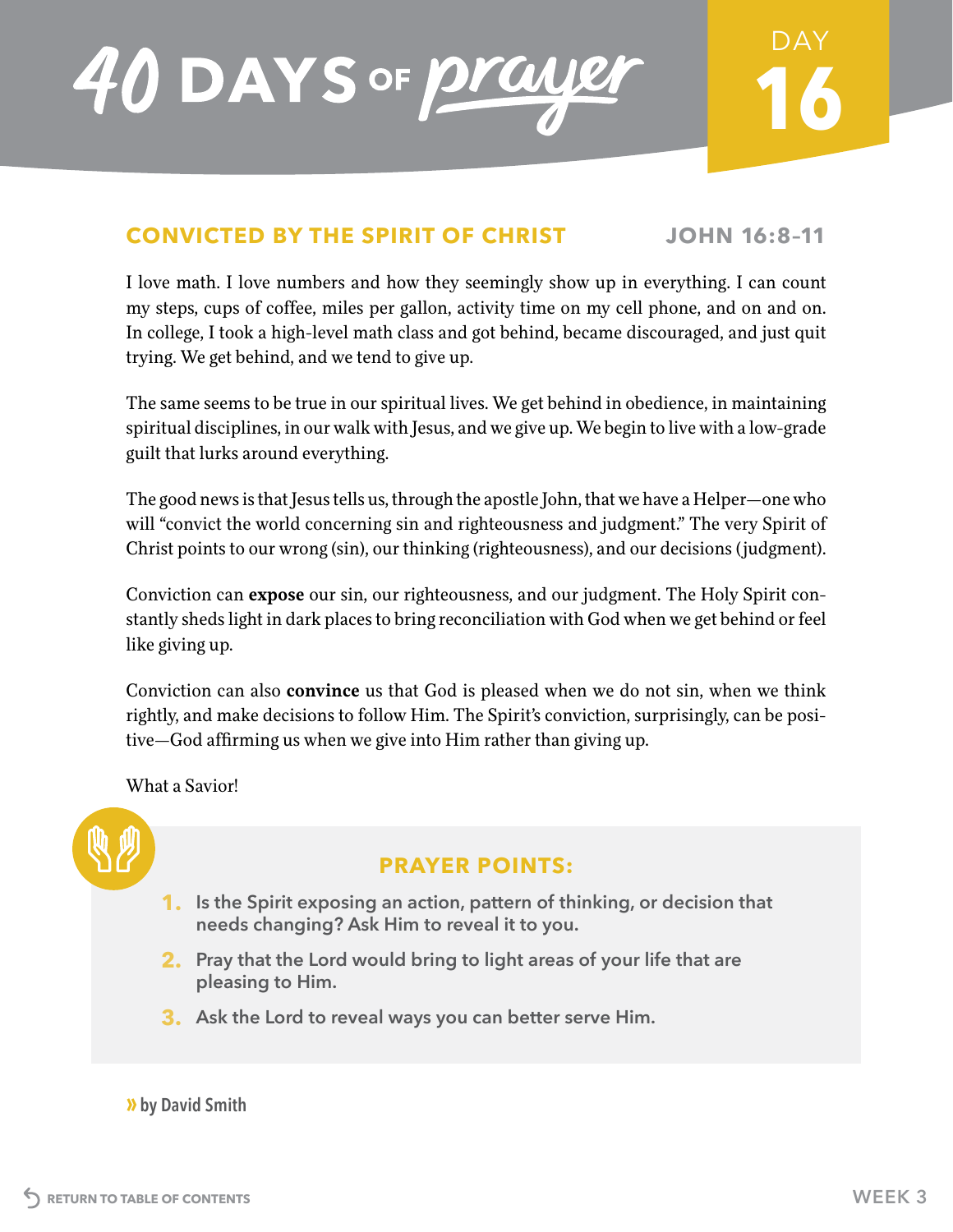

## **TAUGHT BY THE SPIRIT OF CHRIST JOHN 14:17; 16:13**

One of the greatest challenges we face in the times we live in is the battle for truth. The world is constantly pushing us to believe the lie that truth is relative and self-determined. It is not hard to see the effect of this thinking in our culture—people clamoring for others to accept their "truth" no matter how contrary or different it may be from someone else's.

Christ has revealed Himself as the Truth (John 14:6), and all who have recognized this have been forgiven and accepted as they are. In turn, the Spirit of Truth has come to dwell only in them.

By indwelling us, the Spirit constantly reveals our present condition, guides us into all truth, enlightens our hearts and minds, teaches us to know God, and helps us understand the depths of Christ and His Word—the truth, which sanctifies us (John 17:17).

The danger is that we might forget that our greatest teacher lives in us and longs for us to sit in His classroom. He has inspired the authors of the Bible and, in turn, helps us to understand, apply, live, and teach it to others. Yet, we continually face the temptation to rely only on our own understanding, searching for quick answers to our needs and questions in other books, places, or people, while forgetting that they are merely substitute teachers for a period in our life.

Jesus is calling us to a deeper life, to abide in Him. Knowing our limitations, the Father has given us everything we need to achieve it: His Word, His Church, and His Spirit, our guide and teacher in the journey.

## **PRAYER POINTS:**

- **1. Pray the Word—read Ephesians 1:17–19. Make this prayer your own.**
- **2. Pray for the world—that they may know the truth of Christ.**
- **3. Pray for yourself in the world—that you may respond in obedience to Christ's calling and the Holy Spirit's guidance in your life.**

**»by Jose Ahmed**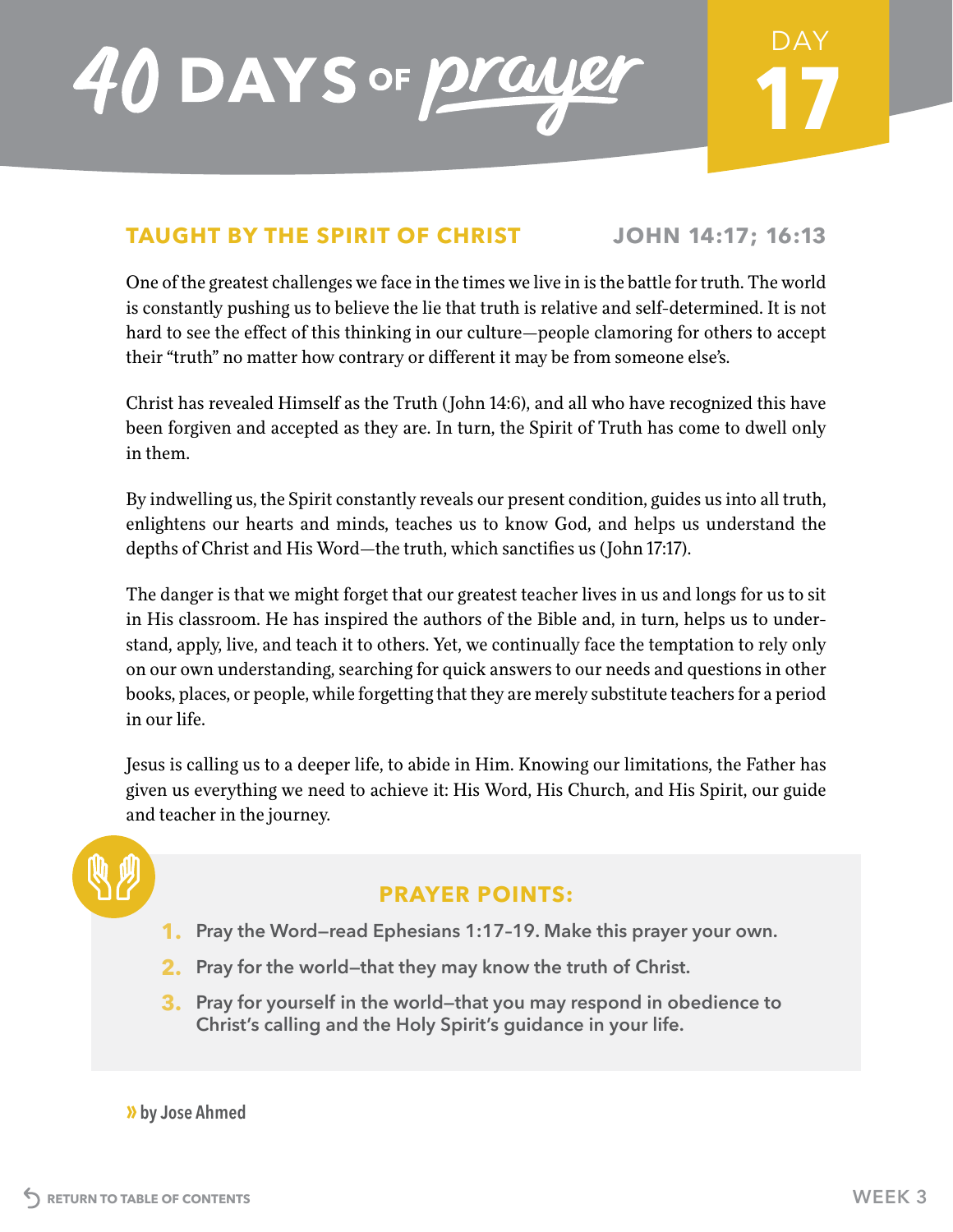



## **HELPED BY THE HOLY SPIRIT OF CHRIST**

**JOHN 14:16, 26; 16:17** 

In the upper room during the final week of His life on earth, Jesus knew that His near departure would cause great distress to His disciples. He promised that He would not leave them alone in this world, but that He would send the Holy Spirit as the Helper to be with them forever.

Jesus fulfilled His promises, not only to His disciples but to all of us today.

The Holy Spirit gives wisdom, power, and boldness to God's children. Jesus also promised that the Helper would teach them and remind them what He has taught them.

The Messiah, according to the prophet Isaiah, was given wisdom, power, and boldness by the Spirit of the Lord God to carry out His ministry and bring great results. The Holy Spirit gives wisdom to God's servants and gives God's people the ability to boldly proclaim the gospel to the lost and fulfill the Great Commission with great results.



#### **PRAYER POINTS:**

- **1. Pray that the Lord will remind you of the ways the Holy Spirit is within you.**
- **2. Ask Him to continuously give you wisdom and boldness to proclaim the good news throughout the world.**
- **3. Pray that God would give you strength to expand His Kingdom for His glory.**

**»by Ha Ho**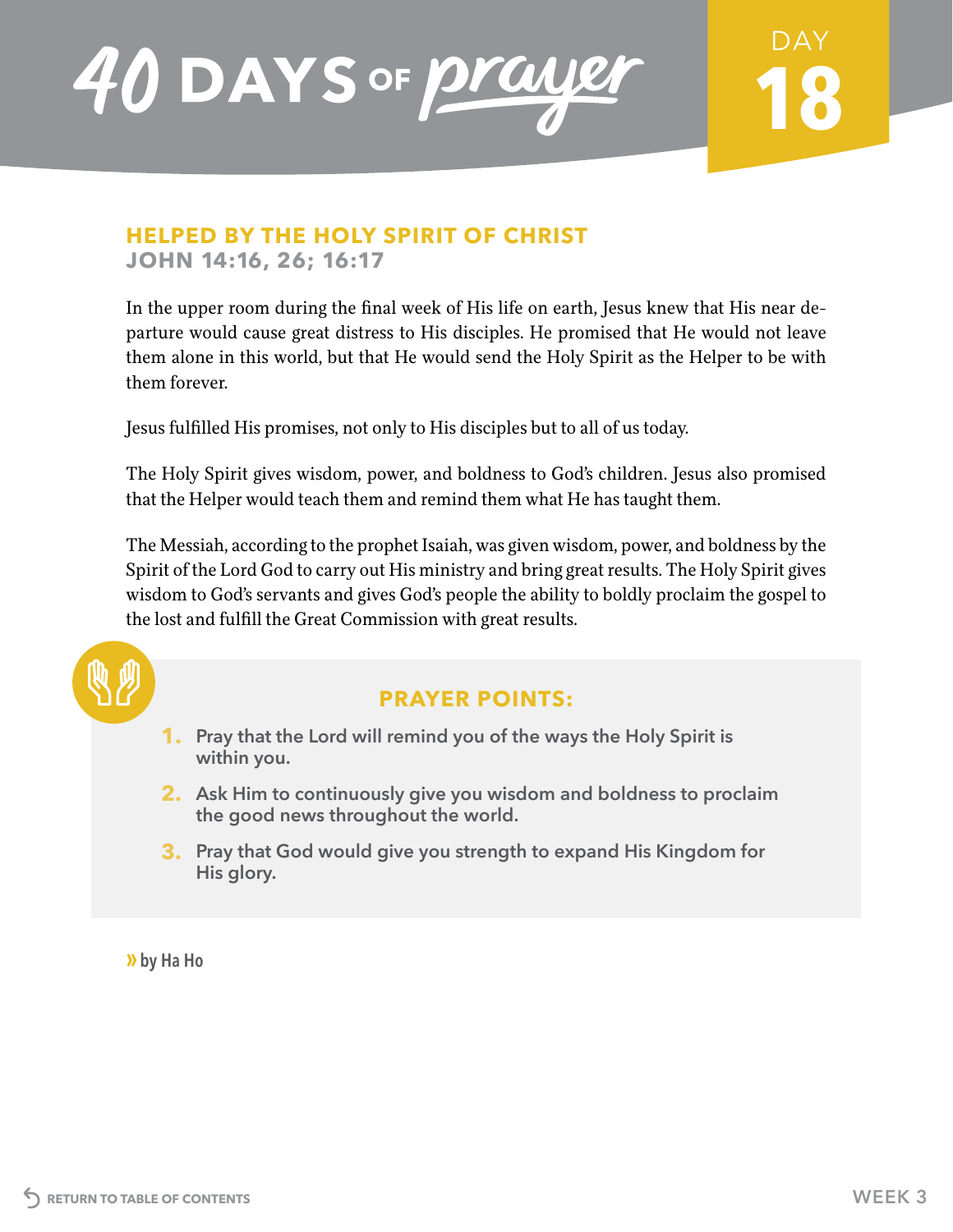

#### **POINTED TO JESUS BY THE SPIRIT OF CHRIST JOHN 15:26**

We are here to testify for Jesus (John 15:27); however, Jesus made it clear that it will not be easy (John 15:18–25). The provision for our inability to testify for Jesus is the Advocate or Counselor—the Holy Spirit.

First, the Holy Spirit is the one who can and will testify about Jesus because of who He is. Jesus said that He will send the Advocate from the Father, and He is going out from the Father to us. He is a part of the Trinity or triune God. He has full knowledge of Jesus and can best testify about Him.

Second, the Holy Spirit is the one who will testify about the work of Jesus and the role He plays in our lives and in this world. Jesus knew about our inability and weakness to testify about Him, so He promised to send us the Helper or Advocate—the Holy Spirit. He is the one who will make Jesus known to us and the world as Lord, Savior, and Messiah.

Therefore, let us be strong in our witness for Jesus because we are not alone. We have the Holy Spirit on our side who will help us in every way as we share Jesus with others. All we need is a heart of faith and obedience.



#### **PRAYER POINTS:**

- **1. Ask that the Lord will help you grow in your understanding and willingness to yield to the guidance of the Holy Spirit in your witness for Jesus.**
- **2. Pray that He will make His presence known in your church through the Holy Spirit.**
- **3. Ask that He will anoint your pastor and elders with the Holy Spirit so that they can lead your church in the testimony of Jesus to your community.**

**»by Omee Thao**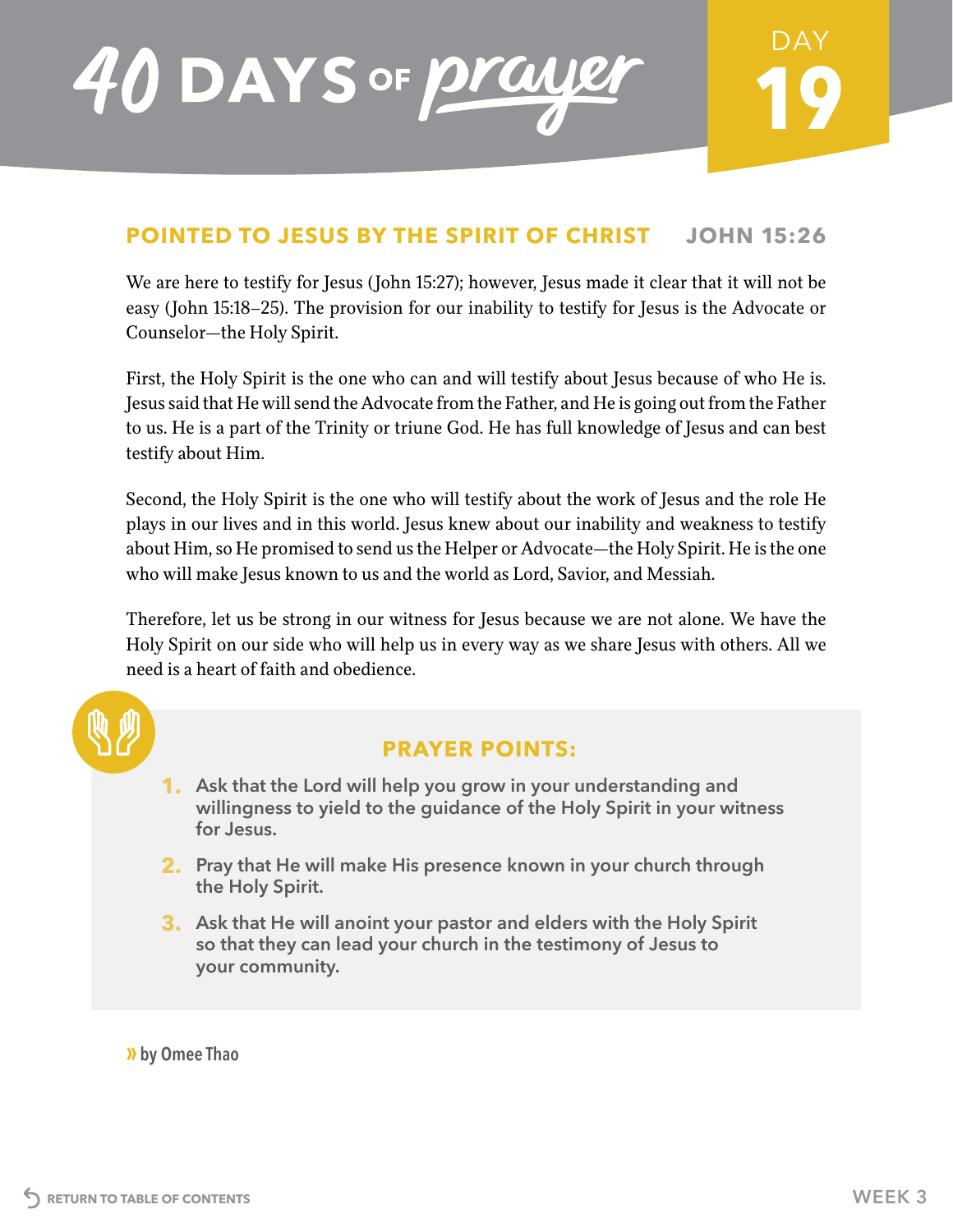

#### **ENLIVENED BY THE SPIRIT OF CHRIST ROMANS 8:11**

As Christians, we are not called to a life of superhuman effort. We are called to a life that, humanly speaking, is impossible. Listen to the words of Jesus: "Love your enemies and pray for those who persecute you" (Matt. 5:44)—humanly impossible. Hear also the words of Paul: "Forgive one another just as God in Christ has forgiven you" (Eph. 4:32)—once again, humanly impossible.

So where does this leave us? Are we destined for a life of discouragement? No. We are destined for and called to a life of dependence on the Holy Spirit who makes the impossible possible in the life of the believer.

Romans 8:11 says, "and if the Spirit of him who raised Jesus from the dead is living in you, he who raised Christ from the dead will also give life to our mortal bodies through his Spirit, who lives in you." The context of the verse is victory over sin for the believer through life in the Spirit. As we know, there is no victory over sin in the Christian's life through human effort. God provides the victory that He desires for us through Himself, through the gift of the Holy Spirit who lives in the heart of every believer in Christ Jesus.

What challenges are you facing today? Where do we turn when the issues around us or the challenges within us overwhelm us? As Christians, we are called to a life of dependence on the Holy Spirit who makes possible the impossible. Praise be to God.



#### **PRAYER POINTS:**

- **1. Ask the Lord to open your heart to the ways you need to lean on Him today.**
- **2. Pray that He will open your eyes to what He wants you to see and experience.**
- **3. Ask the Holy Spirit to reveal areas of challenge. Pray for strength to lean on Him and not yourself.**

**»by Paul Smith**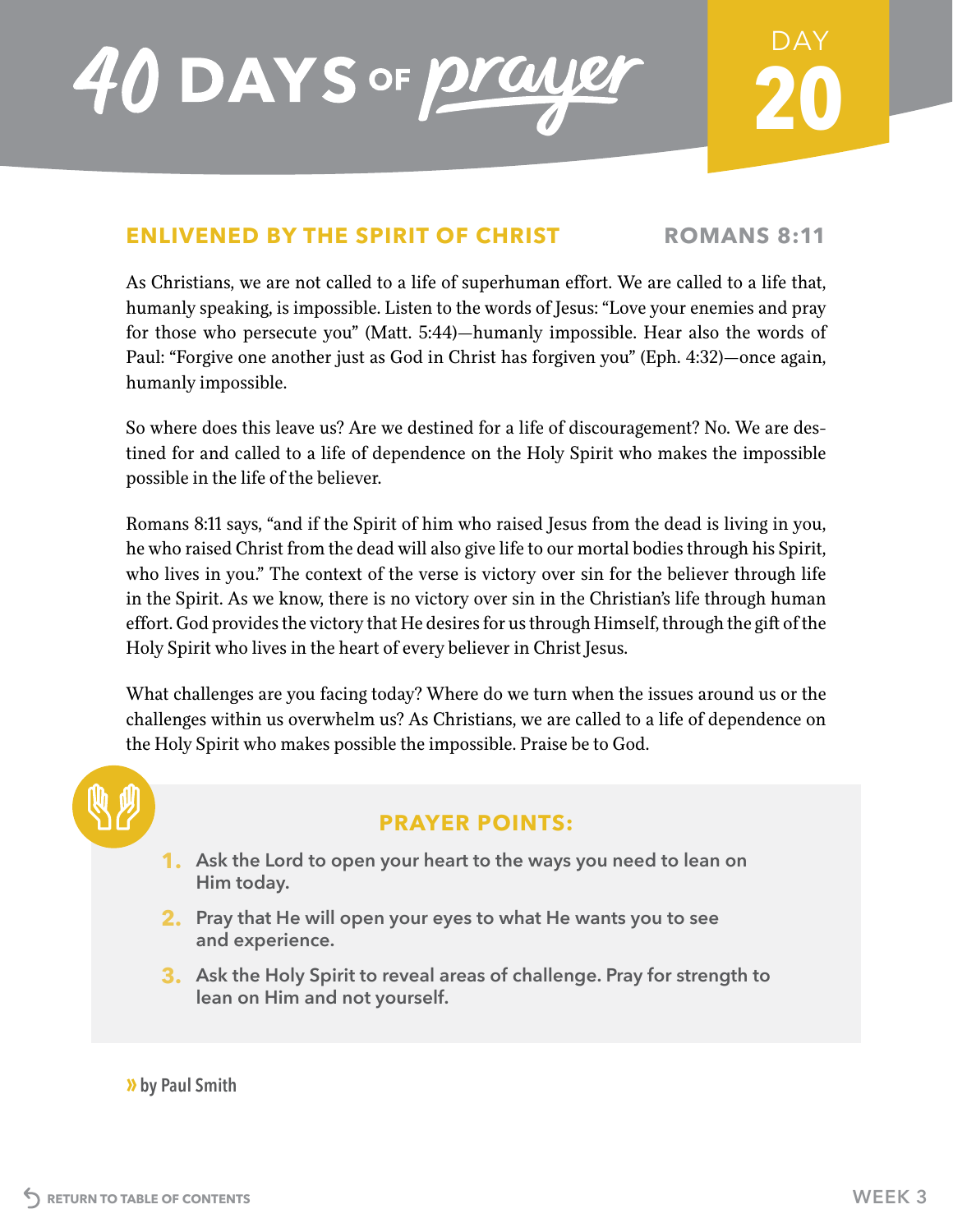

## **FILLED WITH THE SPIRIT OF CHRIST EPHESIANS 5:18**

The story goes that when evangelist D.L. Moody was asked why he needed to keep being filled with the Spirit, he replied, "Because I leak!" Ephesians 5:18 reads that we are to "be filled with the Holy Spirit" as an ongoing need in our lives. At salvation, we receive all of the Holy Spirit, but He doesn't receive all of us because there are still areas of our lives that need to be surrendered to His lordship. The leaking problem is not on God's end. The leaking problem is that we are fallible human beings who get hungry, tired, and emotionally depleted.

We need the continual impartation of His Spirit to willingly choose to say no to sin and yes to Him. He lovingly points out areas of our lives that are taking up room that belong to Him—areas of fear, anger, pride, or self-righteousness. When these areas are surrendered to the Lord, we make room in our lives for more of Him. It is not just sin that needs to be surrendered, it is areas of pain, wounding, grief, disappointment, and loss that need a fresh touch of His Spirit. This is the process of sanctification.

Many people say that they want more of God and then try to qualify how He can come to them. Surrender means giving up control; so when we open ourselves to the filling of the Holy Spirit, we trust Him to choose the way He wants us to experience His presence. It is an act of intimate love to dare to give ourselves to the Lord; therefore, our yes to Him is the doorway to more of Him.

#### **PRAYER POINTS:**

- **1. Give the Holy Spirit permission to come to you in any way that He chooses.**
- **2. Pray that the Spirit will increase your heart's capacity to receive more of Him.**
- **3. Ask the Holy Spirit to fill you again and again.**

**»by Wanda Walborn**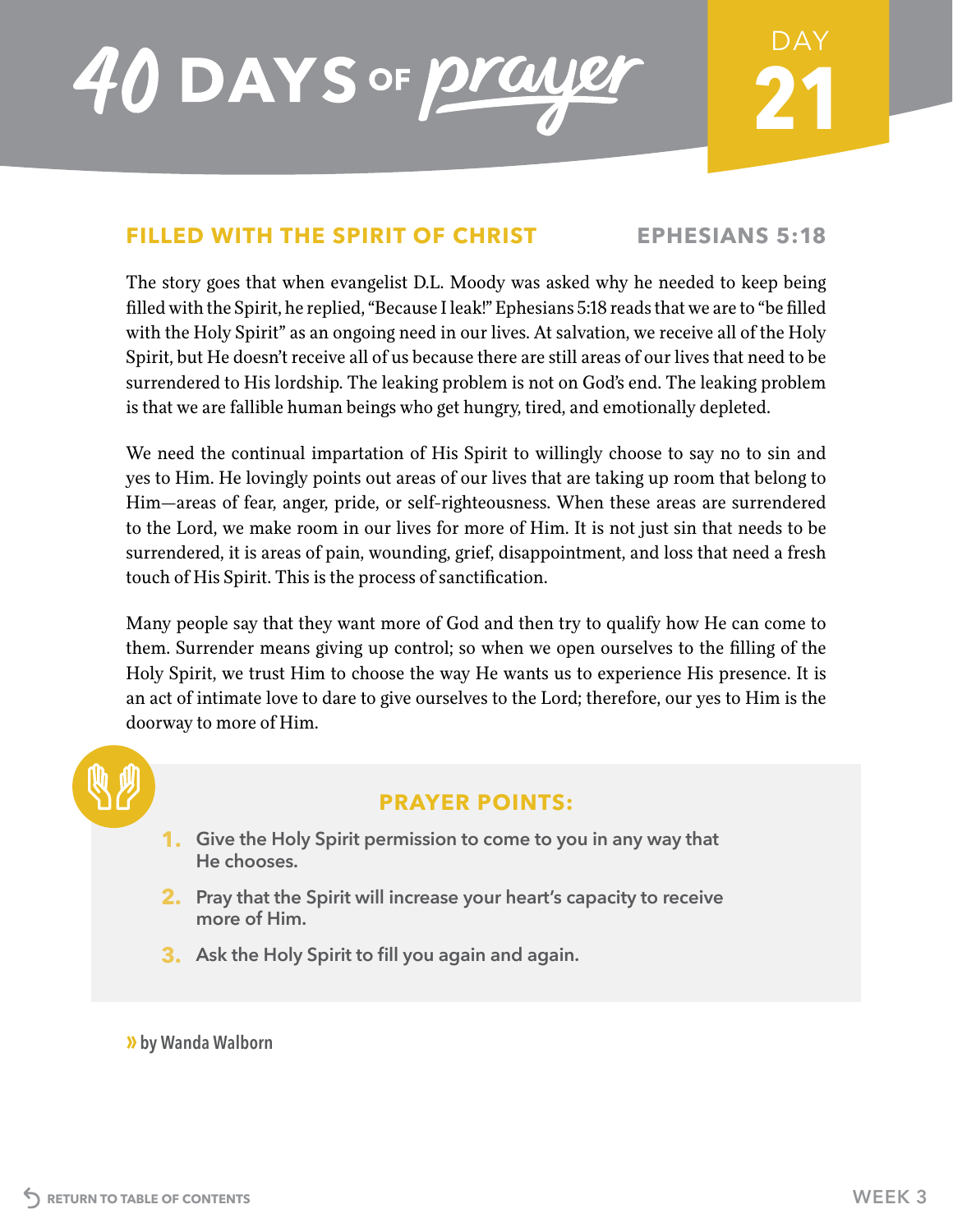

## **WEEK 4**

## **REAWAKENING TO THE CHURCH OF CHRIST**

**The Church was purchased by Christ, initiated by Christ, and is under the ownership and leadership of Christ. He is in the position to tell us the purpose and function of the Church, and we are to submit to His ownership and headship. Think about Jesus' intent for the Church and how we are to live into that intent. Pray for an open heart.** 

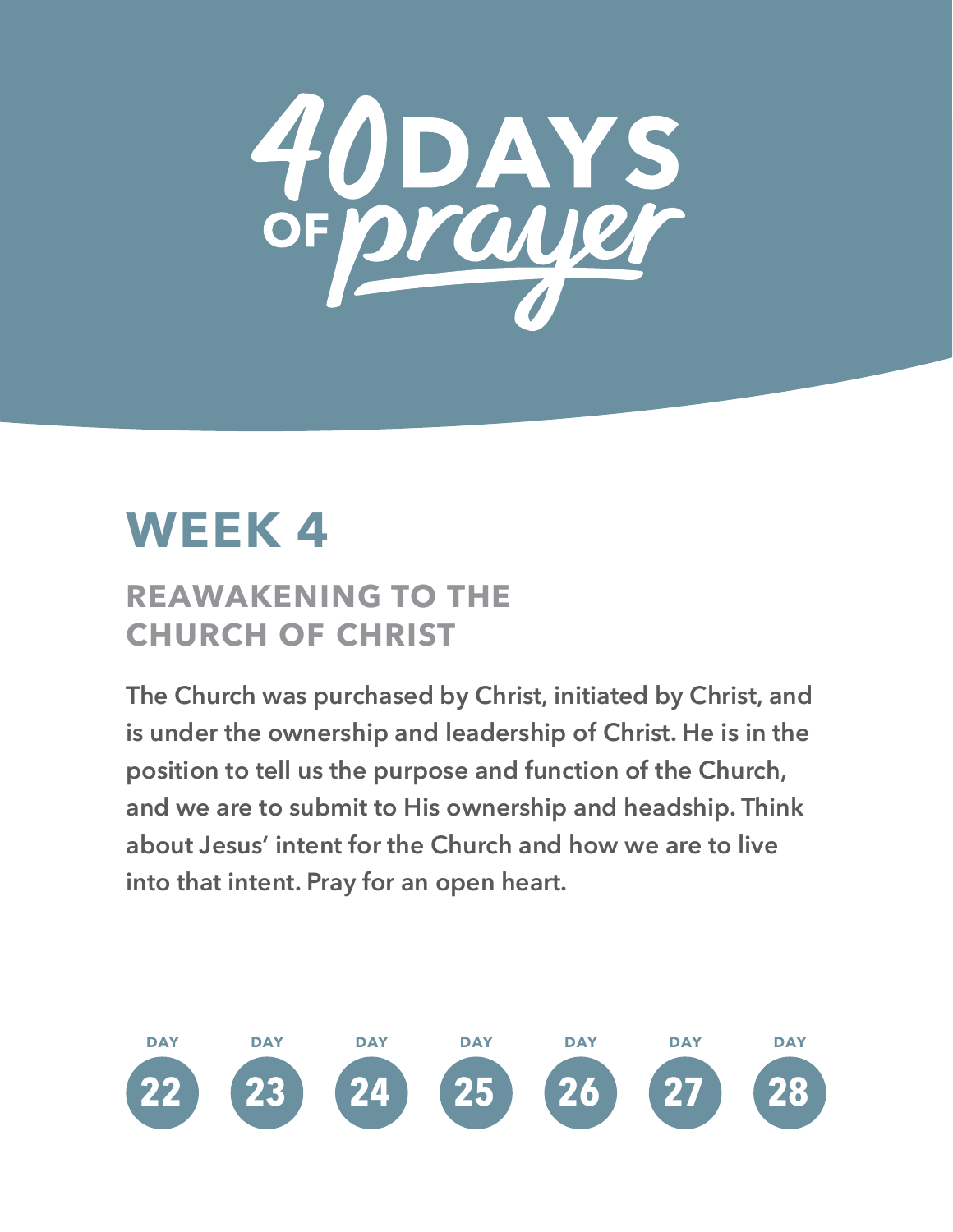

#### **THE CHURCH WITH CHRIST AS ITS HEAD EPHESIANS 1:22**

Christ as the Head of the Church is not so much about the Church's subordinate position as it is about Christ's supremacy in everything, including the Church. A focus on a church's duty to submit emphasizes what we are doing, but a focus on Christ's supremacy fixes our eyes on who leads the Church.

Paul reminds the Ephesians that Christ is seated at God's right hand "in the heavenly realms, far above all rule and authority, power and dominion, and every name that is invoked, not only in the present age but also in the one to come. And God placed all things under his feet . . . " (Eph. 1:20–22). It is this high and exalted Christ whom God has appointed to be Head of the Church.

The Church with Christ as its Head does not need to worry about political upheaval, economic downturns, or crumbling religiosity. There is absolutely no need for mudslinging, handwringing, or doomsday-ing when we know "his incomparably great power for us who believe" (Eph. 1:19). No matter how dire or disastrous things may appear for the Church, we do not need to be riled up with anger or overwhelmed with despair because we know that with the high and exalted Christ as its Head, the Church will prevail.

In our current times of scandals, sociopolitical schisms, and declining church attendance, let us fix our eyes once again on Christ, the Head of the Church, who is seated at God's right hand.



#### **PRAYER POINTS:**

- **1. Turn your gaze upon the high and exalted Christ, worshiping Him in His supremacy and thanking Him for His leadership of the universal Church and your local church.**
- **2. Confess any anxieties you may have about the Church's position in society, power in politics, or reputation in the world.**
- **3. Ask God to open the eyes of your heart so that you will know His incomparably great power for us who believe.**

**»by Pang Foua Rhodes**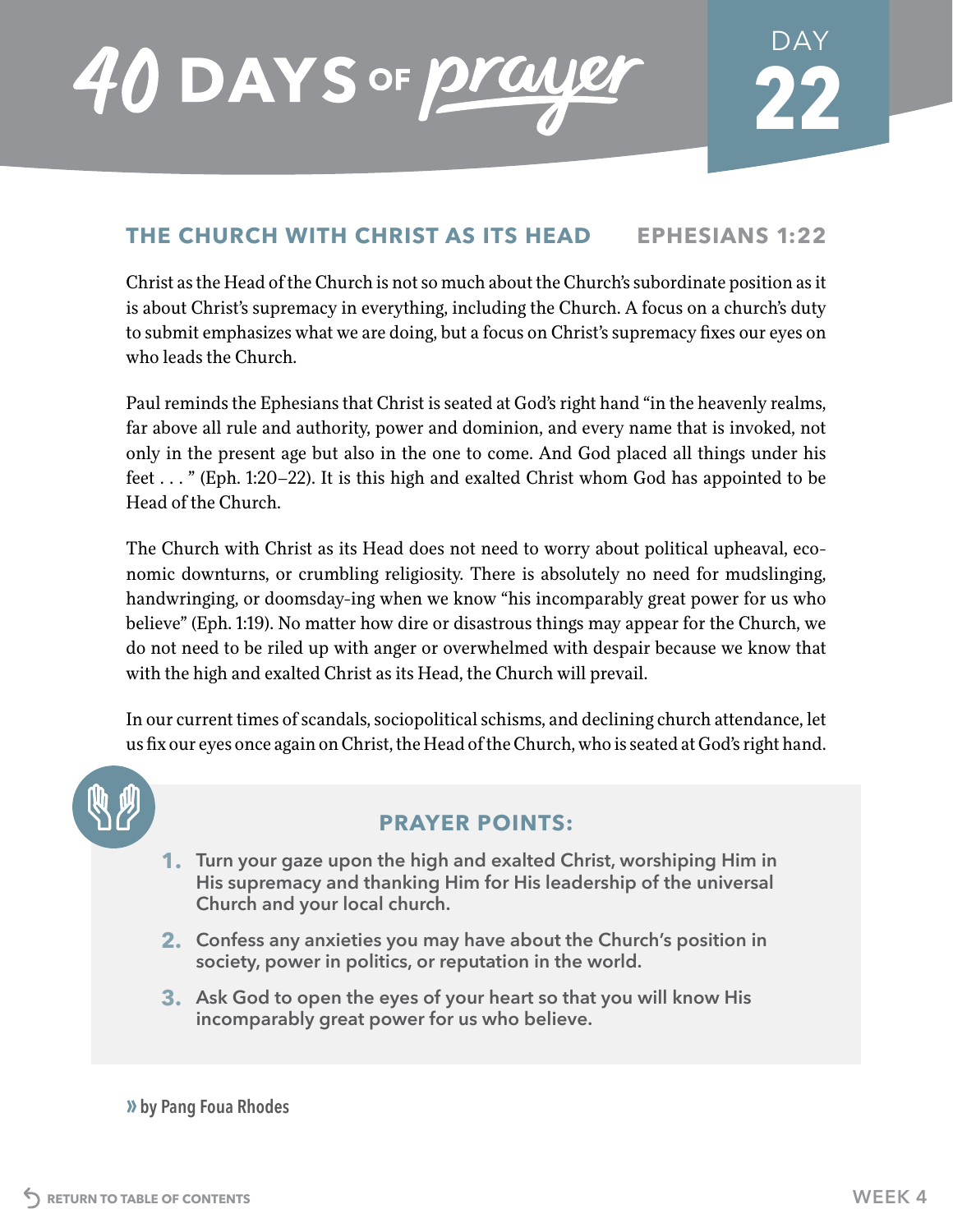

#### **THE CHURCH AS CHRIST'S BODY EPHESIANS 1:23**

Christ's Body—what a powerful image to describe the Church. Think about your body and all that happens in and through your skin, bones, muscles, brain, and heart. With our bodies, we move; we touch; we speak; we see; we eat; we rest; we hear; we smile; we weep; we embrace; we serve; we feel pain; we show compassion; and we love. And the Church is collectively described as the living, moving, breathing Body of our Lord and King.

This is both a wonderful and sobering reality—one we must acknowledge with joy and responsibility. What a privilege it is to be the arms and legs and voice of Christ in the world. What an honor that, despite our deep brokenness, He chooses to manifest Himself through us. This honor comes with great responsibility. We are to reflect Christ at all times and in all things—in how we love one another, navigate conflict, serve our communities, celebrate, lament, care for "the least of these" among us, and in how we proclaim His good news.

If we become overwhelmed by the seeming impossibility of this calling, let us remember that Christ is the one who "fills all in all." It is only through His filling, the indwelling of His Spirit, that our bones come to life, that breath fills our lungs, and that He is made known through us.



#### **PRAYER POINTS:**

- **1. Praise God for the honor of being Christ's Body.**
- **2. Ask His forgiveness for the ways you have relied on your own strength and failed to reflect Him.**
- **3. Pray for a fresh filling of the Holy Spirit to empower the Church to live as His Body.**

**»by Anya Holcomb**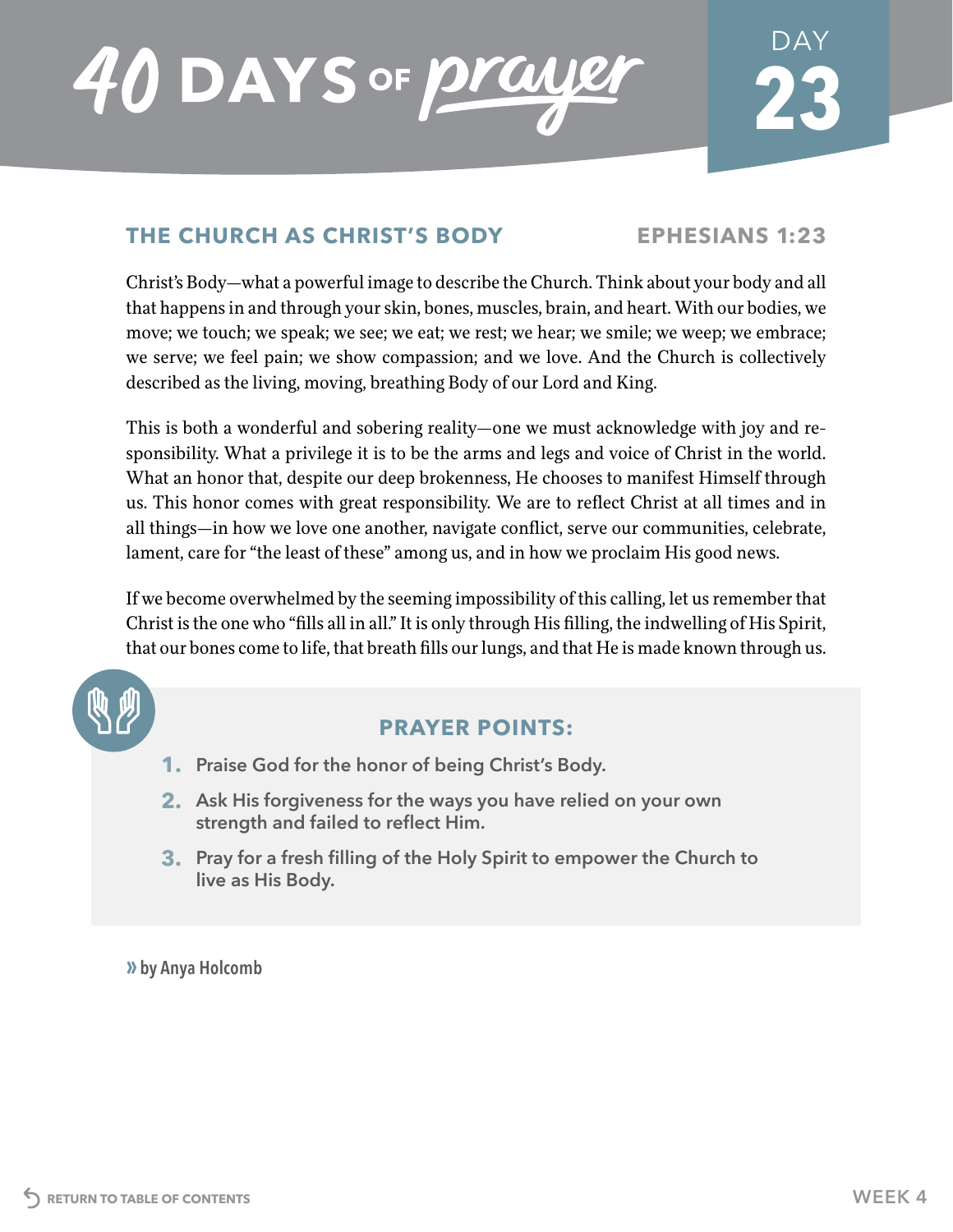

#### **THE CHURCH AS GOD'S FAMILY EPHESIANS 2:19**

Have you ever experienced what it feels like to be a foreigner, a stranger? As a new worker overseas, I did. It took a friend welcoming me into her household and giving me her family name before I felt like I truly belonged. To this day, many of my dearest friends know me as Bintou Diallo.

As Christ-followers, one of our greatest blessings is being a part of God's family. We no longer go through life seeking to belong because we've found our rightful place. Our Abba knows us by name, and we are His cherished children.

In God's family, we are all on equal footing. It's a running joke in my family—made up of four girls and one boy—that my brother is the favored one. To prove it, he has a coffee mug that says, "I love how we all know that I'm your favorite child."

Unlike my parents, God doesn't play favorites. We were all unworthy, each of us saved by grace, and we are all equal heirs.

God's household is a global family. On that great day when the multitudes gather, there will be peoples from every nation, tribe, and language worshiping the Lamb. What a glorious family reunion it will be!



#### **PRAYER POINTS:**

- **1. Spend some time thanking God for the gift of being a part of His family.**
- **2. Ask the Lord to reveal to you someone who's estranged, left out, or feeling marginalized and needing to find their rightful place in God's family.**
- **3. Search your heart. Have you looked at a brother or sister in Christ and felt they were unworthy of their equal place in God's household? Repent.**
- **4. Pray for our global family. Pray especially for persecuted brothers and sisters whose earthly families have abandoned them.**

#### **»by Becky McCabe**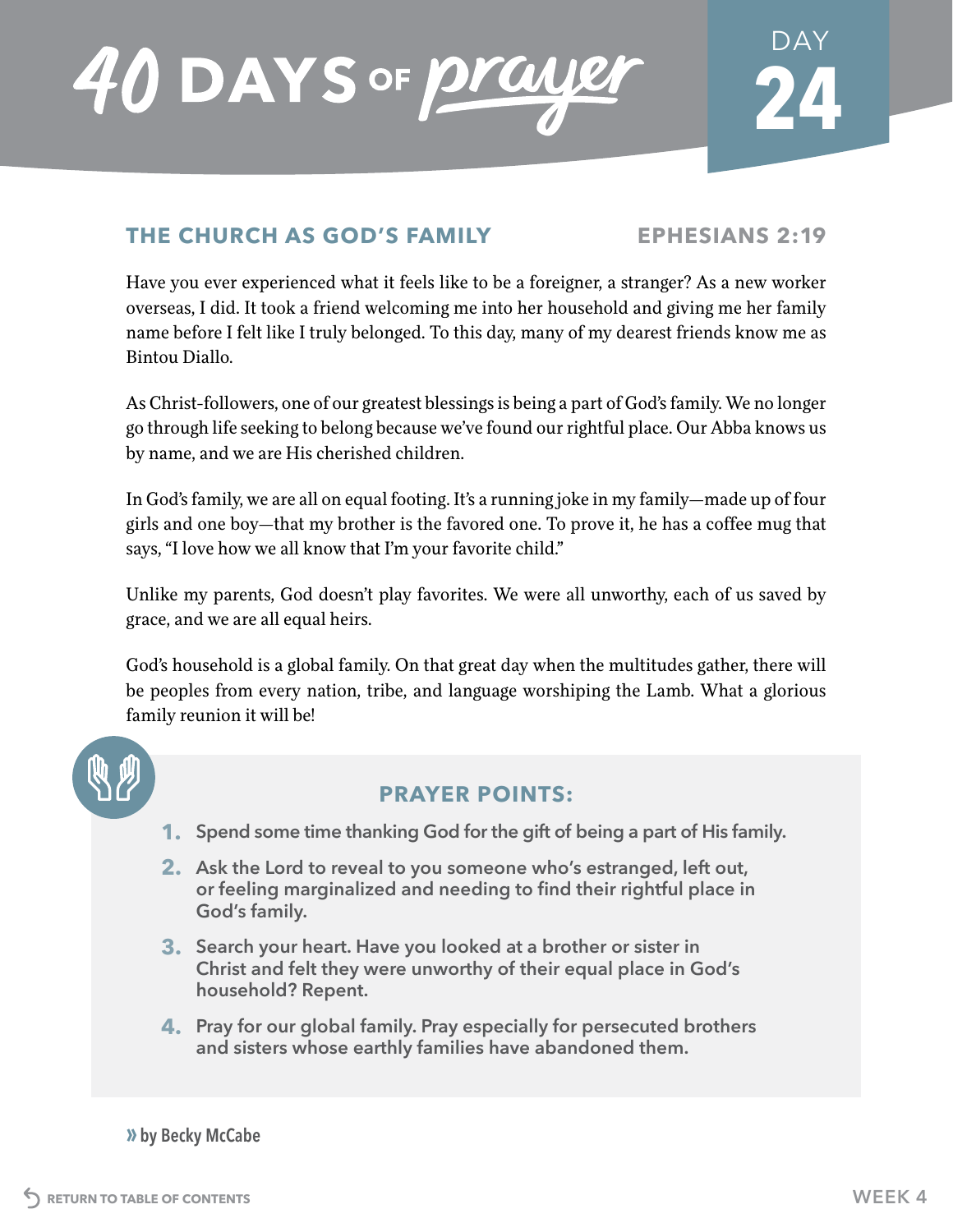

#### **THE CHURCH AS THE DWELLING OF GOD'S SPIRIT EPHESIANS 2:21–22**

Recently, as I was driving, I saw a handwritten sign posted by the road. It said: "Repent or Hell." It immediately triggered frustration within me. Why would those three words create frustration? As I pondered and prayed, I realized this reductionist message was missing the entire gospel work of Jesus Christ and His love for all people.

Ephesians 2:21 says that our identity and position in this life and for eternity is "in Him." Those two powerful words are centered on the work and love of Christ. God chose us to be His Church, His Body. Then, He sends His Holy Spirit to empower us.

The Holy Spirit is not weak, timid, or tired, so when we, or the church, are weak, timid, or tired, it often reflects that we are not being fully surrendered to the indwelling work of the Holy Spirit.

The Holy Spirit doesn't force Himself on us. He waits for the invitation; He longs for us to fully surrender to Him. We need to daily surrender to the Holy Spirit and invite Him to take charge of our lives and every trial we face.



#### **PRAYER POINTS:**

- **1. Take a moment today to thank the Lord that He chose you and purchased you to be His Body. You are the Church.**
- **2. Surrender to the indwelling work of the Holy Spirit so that His work can be done in you and through you for His glory.**
- **3. Ask God for opportunity and boldness to proclaim the love of Jesus Christ to those in your world who desperately need our Savior.**

**»by David Gilmore**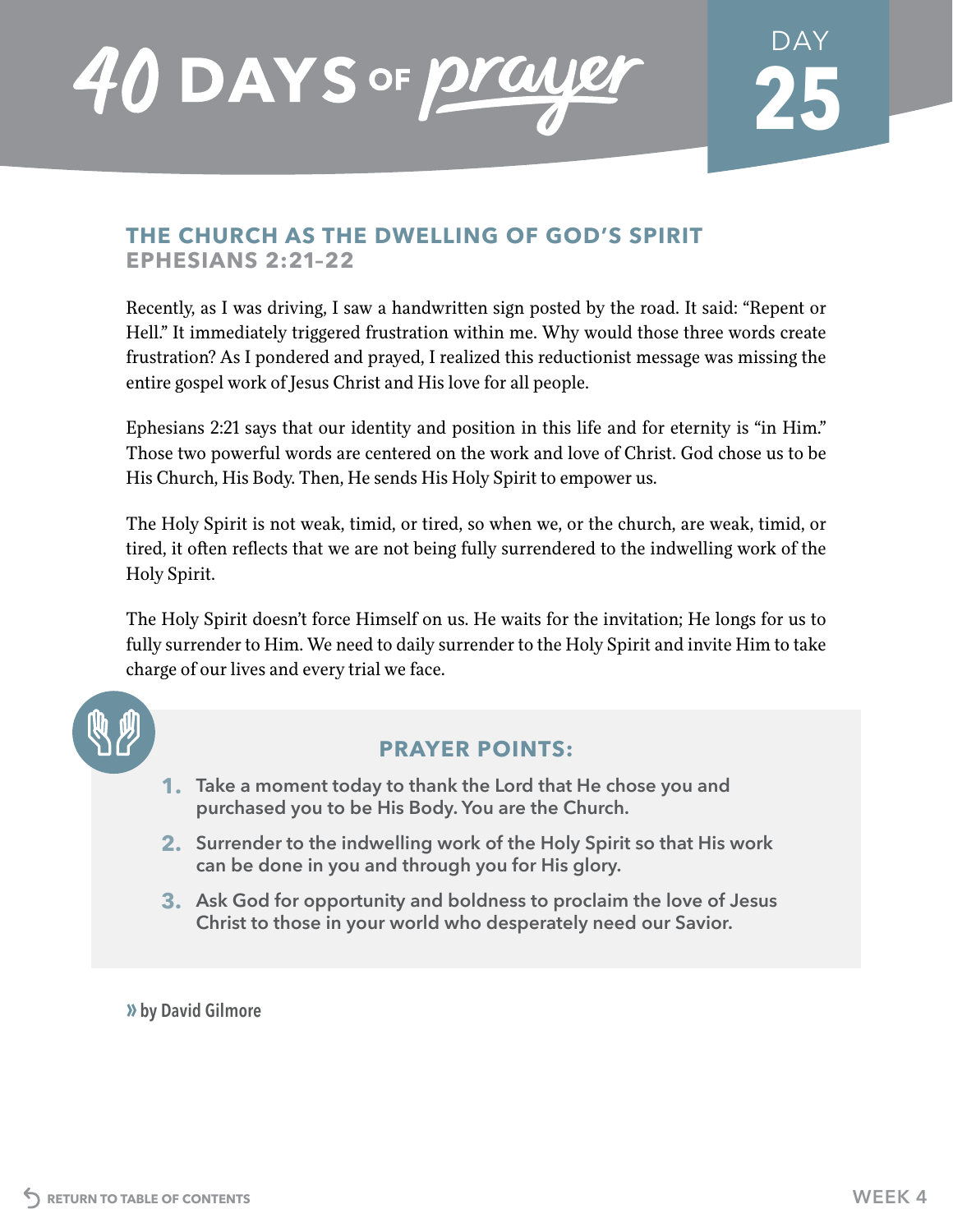

#### **THE CHURCH AS THE BRIDE OF CHRIST EPHESIANS 5:22–33**

The heading in my Bible for today's passage of Scripture reads, "Wives and Husbands," so it's not surprising that most of the time we read this section of Scripture through that lens. But as I read today's passage through a different frame of reference, the Church as the Bride of Christ, the passage is even more convicting.

Christ's love for His Bride, the Church, and His desire to see its beauty and splendor is front and center. Do you see it?

Christ's sacrifice on the cross makes it possible for His Bride to be purified and purged from sin. Today's passage aligns with John 17:17–19 when Jesus prays in the garden, "sanctify them in the truth, your word is truth." If Christ's heart for His Bride is to be set apart, dedicated, and made holy, how are we to prepare for that glorious day?

Preparation is key with weddings. I'm reminded of this again as my son, Jeremy, and his fiancée, Sydney, prepare for their wedding in June. They have spent a lot of time intentionally choosing a venue, photographer, wedding party, and guests.

How are you intentionally preparing the Bride of Christ for His return? Perhaps, like me, your heart is broken with this sobering reminder.



#### **PRAYER POINTS:**

- **1. Ask God what wedding attire you need to put on (see Colossians 3:12–14).**
- **2. Ask the Holy Spirit to reveal to you the sanctifying work that He wants to do in your church or ministry.**
- **3. Pray that the Lord will open your eyes to the truths He wants you to teach or speak about in 2022.**

**»by Ken Baldes**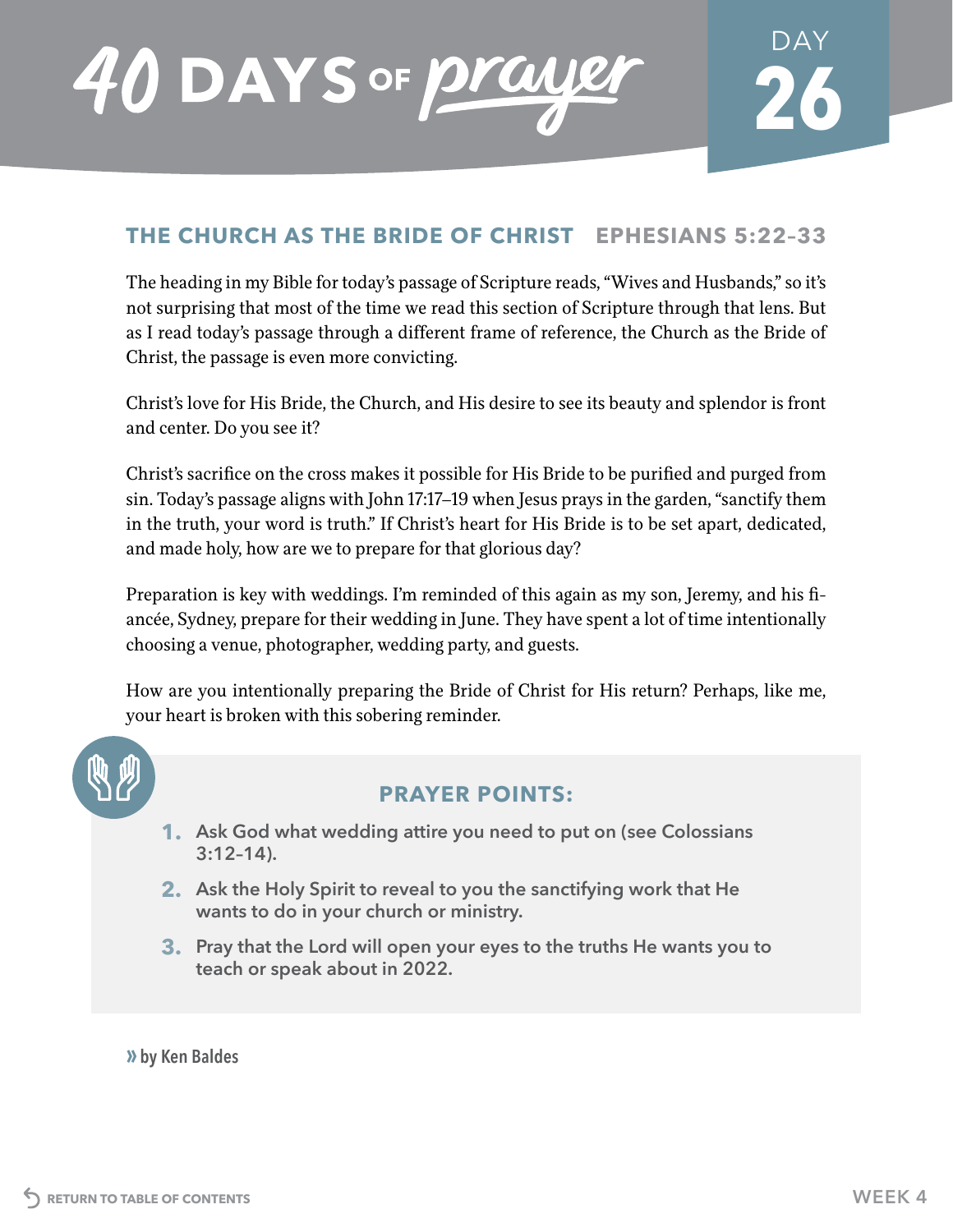# 40 DAYS OF Prayer



#### **THE CHURCH AS CHRIST'S AMBASSADORS OF RECONCILIATION 2 CORINTHIANS 5:19–20**

The dictionary defines the word "ambassador" as: "An accredited diplomat sent by a country as its official representative to a foreign country . . . a person who acts as a promoter of a specified activity." As ambassadors for Christ and citizens of heaven, we are His representatives on earth and have been given "the ministry of reconciliation."

In a world that tries to define the role of the Church in worldly, unbiblical ways, let us not forget that our calling as Christ's ambassadors is to proclaim without apology that: the Kingdom of God has come; the way of salvation and reconciled relationship with the Father is through the atoning work of Christ on the cross; anyone who calls on the name of the Lord will be saved; a reconciled relationship with the Father makes way for reconciled relationship with one another; and "all this is from God, who reconciled us to himself though Christ and gave us the ministry of reconciliation" (2 Cor. 5:18).

We are Christ's ambassadors. We carry the ministry of reconciliation! The Church is the answer to racial unity and racial harmony in a world that is filled with racism, discrimination, and division. This ministry of reconciliation starts with the gospel, is at the heart of the gospel, and reaches beyond the walls of the Church as we take the gospel to the world. So, in the words of the apostle Paul, I "implore you on Christ's behalf: Be reconciled to God" (2 Cor. 5:20).



## **PRAYER POINTS:**

- **1. Pray that the Church, as citizens of heaven, will be Christ's ambassadors first and foremost.**
- **2. Pray that the Church will preach and live out the ministry of reconciliation—to God and to those who bear His image—for the sake of the gospel.**
- **3. Ask the Lord where you might have blind spots as His ambassador that need to be corrected by His Spirit.**

**»by Kelvin Walker**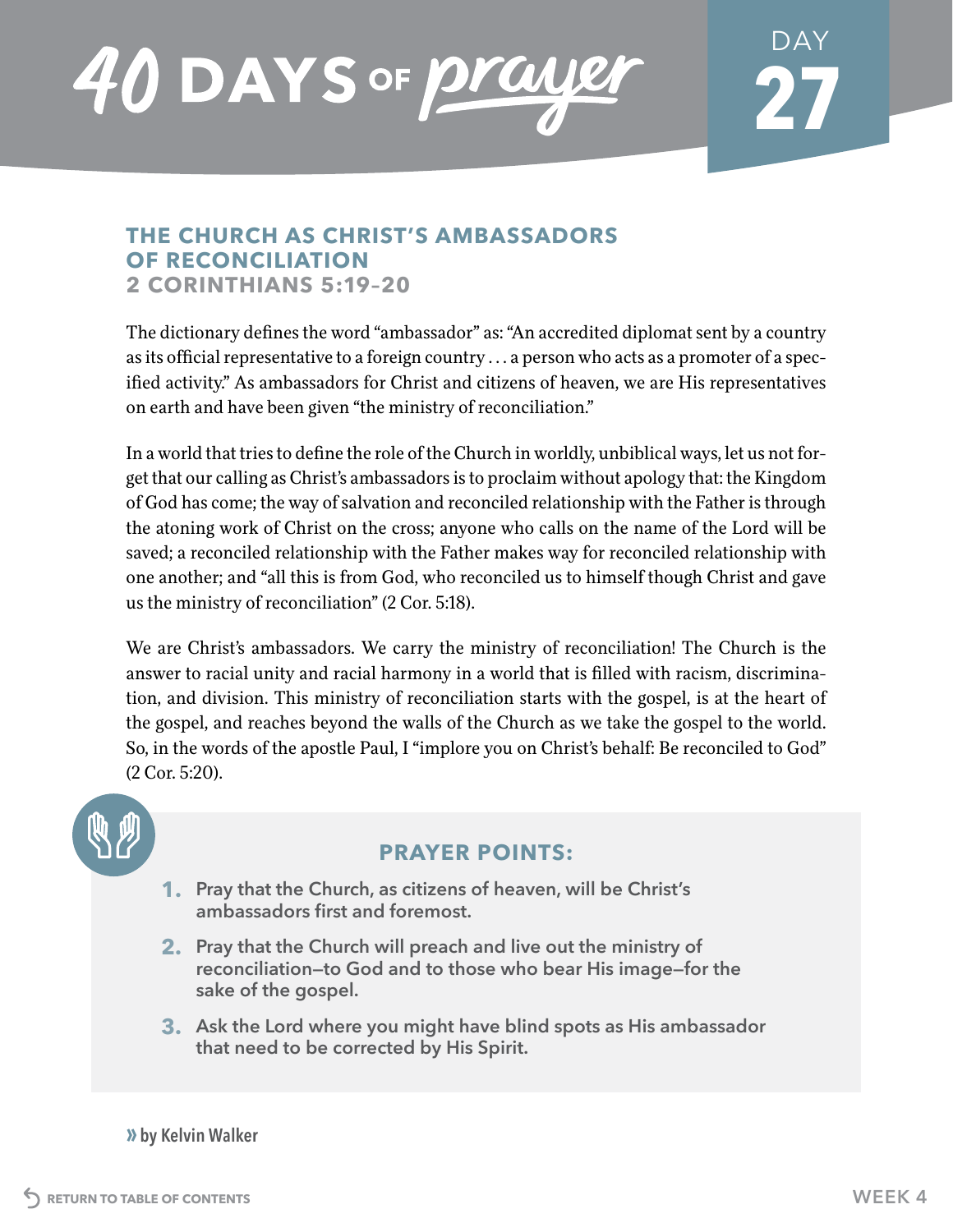



#### **THE CHURCH AS THE PILLAR AND FOUNDATION OF THE TRUTH 1 TIMOTHY 3:15**

On December 23, 1972, the capital city of Managua, Nicaragua, was filled with joyful anticipation, ready to celebrate Christmas. However, at 12:29 a.m., a 6.3 magnitude earthquake with destructive intensity sifted the entire city. My mom's family was one of many who found themselves without a dwelling place. Lovingly, her uncle stepped in and built a house for the family. As he worked, he taught my uncles the importance of a strong foundation, support beams, and load-bearing walls. He also shared that in ancient cities, pillars were commonly used to make proclamations by pinning important messages directly on the pillar itself. That house still stands today. It has withstood other earthquakes, civil war, and the wear and tear of life.

Jesus is central in the analogy Paul used regarding God's dwelling, the pillar and foundation of the truth. John 14 clearly conveys that truth is a person, and that person is Jesus Christ. He is the truth, the master builder, the pillar that proclaims the truth of salvation, the firm foundation, the solid rock that will withstand any storm, and the cornerstone that holds it all together. There is both a mystery and a beauty that Christ would become one with His Church and graft us into being part of the dwelling place of God where the foundation that we firmly rest on is Jesus. As pillars, we proclaim the message of truth with His words written on our hearts to those around us.

#### **PRAYER POINTS:**

- **1. Ask that the Lord will reveal to you how the truth of Jesus is upholding your life through various seasons.**
- **2. As a pillar, is the message of Jesus, the truth, being proclaimed to those around you? Ask the Lord to reveal areas of your life where you might be able to reflect and exude more of Him.**
- **3. Ask Jesus to make the truth fresh and beautiful in your heart if it has become dry and stale.**

**»by Julia Orozco**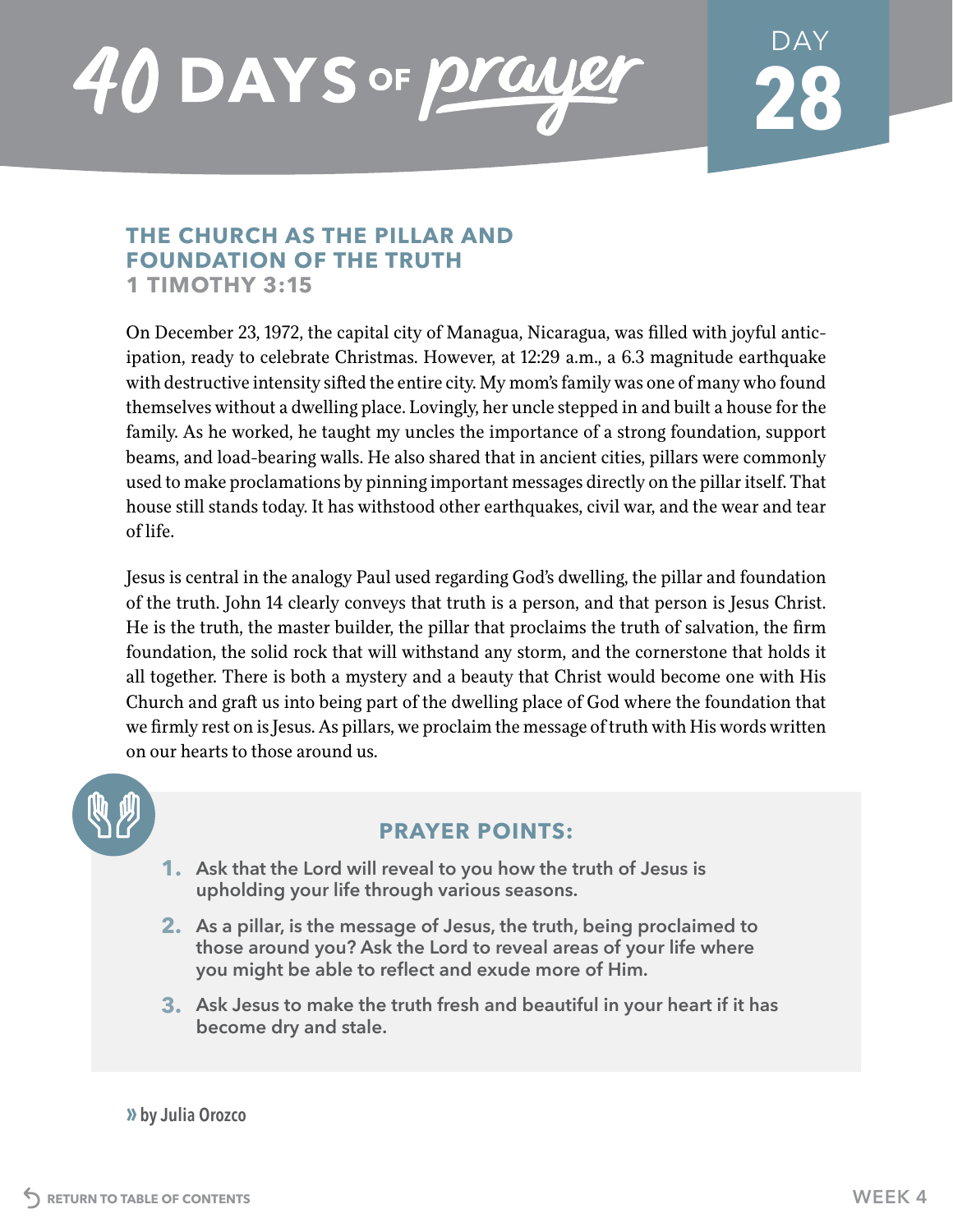

# **WEEK 5**

## **REAWAKENING TO THE MISSION OF CHRIST**

**This week, we will look at some of the things Jesus has called us to do as we live on mission with Him in this world. He defines and assigns the mission we are to carry out. May we carry it out in obedience and dependence!**

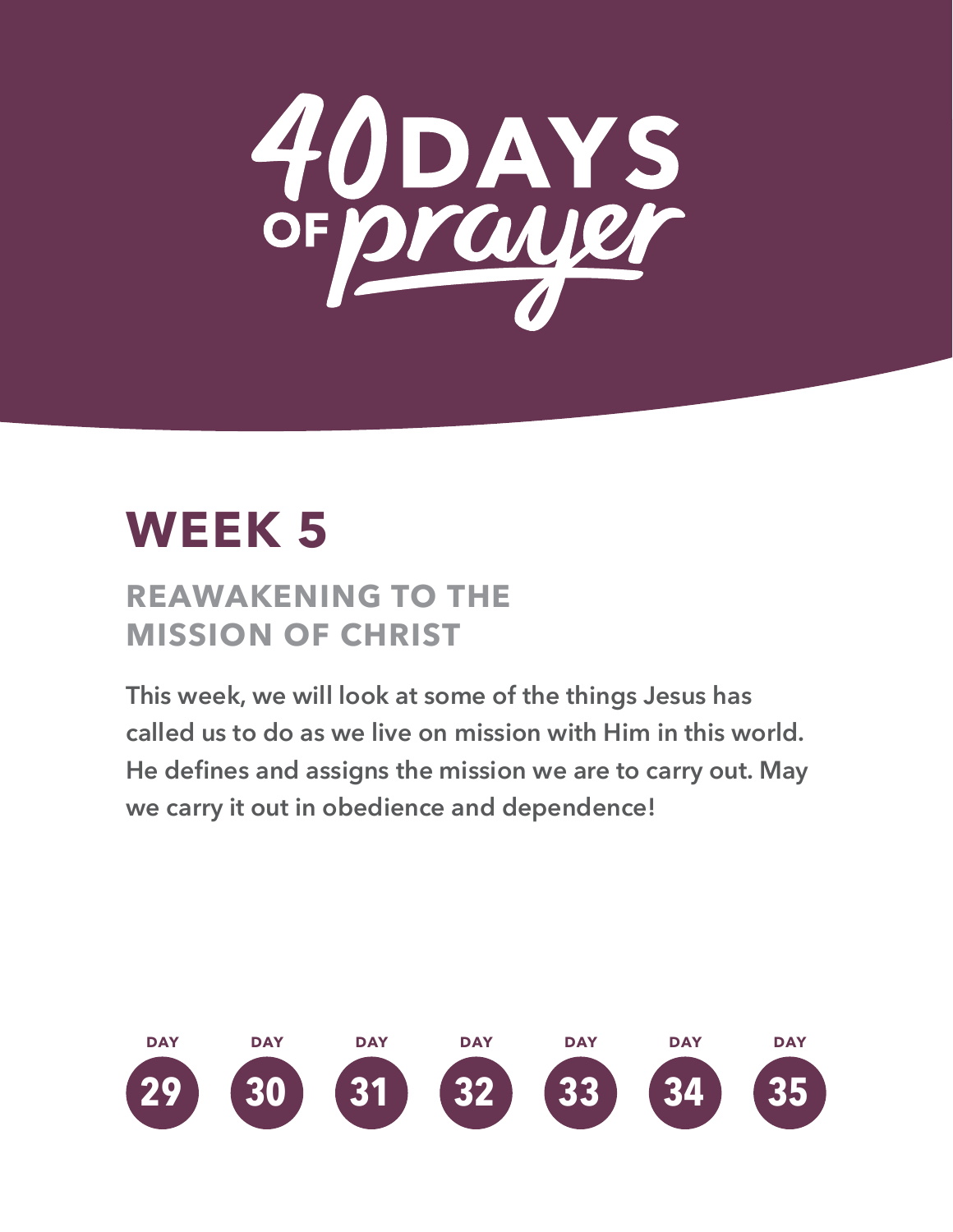

#### **BEING SALT AND LIGHT MATTHEW 5:13–16**

Jesus uses two metaphors to describe our mission. He tells us that we are "the salt of the earth" (v. 13) and "the light of the world" (v. 14). Both indicate that our Jesus-assigned mission involves being influential to those around us who do not know Him.

Salt adds flavor and acts as an agent of purification and preservation. Jesus is calling us to a distinct lifestyle marked by His character that has a positive moral and ethical influence on the people around us. Our lives should point people to the Christ who alone enables us to live in a way that avoids the moral and ethical deterioration of the world. If we're just like the world, then we'll never be able to reach those in the world.

Light pushes back the darkness, enabling people to see more clearly. Jesus reminds us that light can't be hidden but must be displayed to benefit those who are still in spiritual darkness. Our witness—both in words and in lifestyle—must be displayed in a way that helps others see Jesus. 1 John 1:5 reminds us that "God is light." His character is perfect in holiness. As we go deeper in our relationship with Jesus, His Spirit conforms our character more and more to be like His. People are attracted to Jesus by what they see in us.



#### **PRAYER POINTS:**

- **1. Ask the Holy Spirit to identify any areas of your life that are a hindrance to pointing people to Jesus. Repent of what the Spirit reveals.**
- **2. While we aren't to be like the world, we are to be in the world. If you've withdrawn from the people who need to be reached, ask the Lord to give you the courage to let your light shine.**
- **3. Make a list of the people in your neighborhood, workplace, or school who do not seem to have a relationship with Jesus. Pray for these people and your witness to them.**

**»by Terry Smith**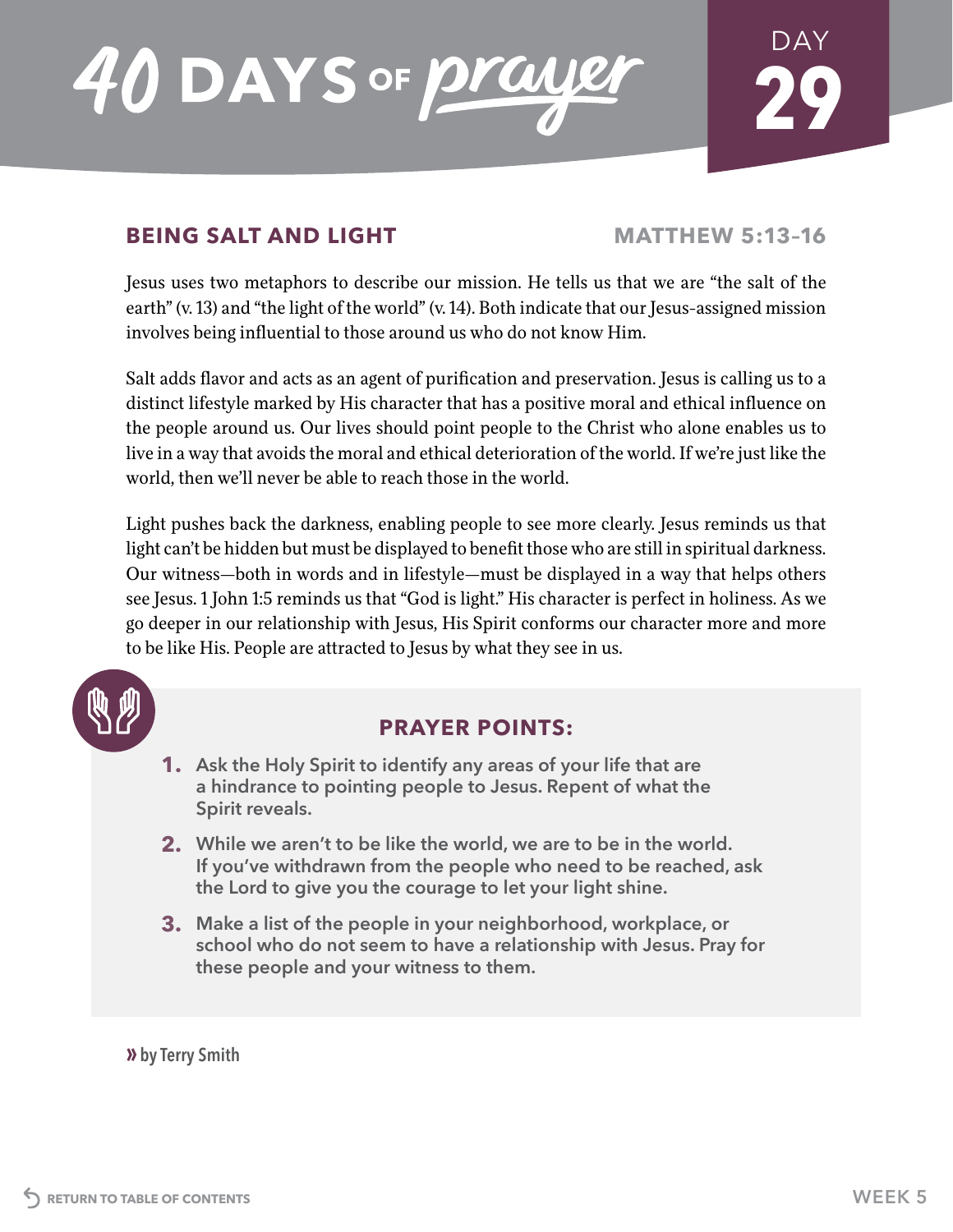



#### **BEING FISHERS OF PEOPLE LUKE 5:1–11**

We read that the Lord Jesus calls simple and ordinary people to follow Him. As the King of the universe, He is neither in "need" of workmen nor is He a taskmaster. He can make a donkey do His bidding, as occurred in the Old Testament.

The "call" of God, from creation and since sin entered humanity, has been for us to belong to Him, to know Him, and to be *with* Him. All else comes out of this primary "calling."

As Peter and his friends followed the Master, Jesus taught them the Word of God and of His Kingdom. They also "caught" what it meant to be in a loving, trusting relationship with the Father, observing Jesus' life and labor of love as they lived in close communion with Him.

This invitation by the Lord, when accepted wholly, gradually transformed His followers to become just like Him—others-oriented, rather than living self-focused—for the honor of the Father. God is always about gathering His people. The call has always been about God *with* us and *through* us for the hurting world. The Holy Spirit continues to transform and sanctify us into the likeness of Jesus even as He works *through* us, calling others to Himself.



#### **PRAYER POINTS:**

- **1. How is your relationship with your Heavenly Father? How is your hunger and thirst for Him and His Word? Is He your daily satisfaction? If not, why? What practices need to shift or change for you to be in intimate communion with Him?**
- **2. Where does your life need to be aligned so that you can co-labor with the Lord to be a fisher of men?**
- **3. Do you have friends who are non-Christians? If not, how can you be proactive in entering into trustworthy, meaningful friendships with those who do not know the heart of God in Christ for them?**

**»by Annie George**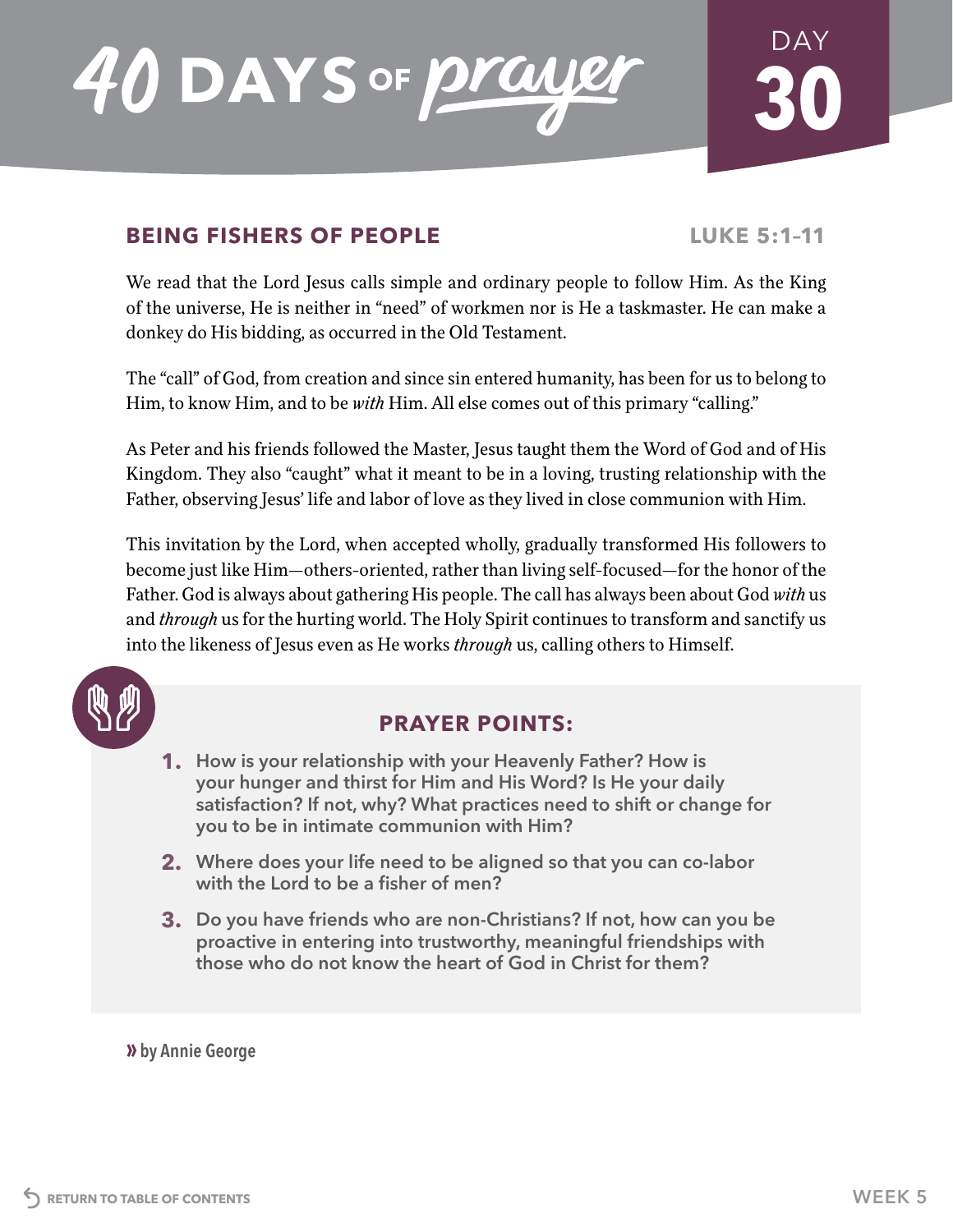

#### **CARING FOR HURTING PEOPLE MATTHEW 25:31–46**

Our Father has entrusted us, His people, to care like Christ—especially for those who are hurting. At its essence, such caring is an act of worship to a loving Savior who embodies the heart of our loving Father. We too embody His heart to care like Christ—He who is love is in us and seeks to love through us (John 17:21–26). Caring like Christ is not just a good idea, it is a heart directive for those who are His.

Matthew 25:31–46 describes the return of Christ and the final judgment. King Jesus, the enthroned Lamb of God (John 1:29; Rev. 5:6, 6:16, 12:11), separates those who bear His heart likeness, the sheep on His right, from those who do not, the goats on the left. The difference between the two groups is their hearts and how they cared.

Christ's people care like He cares. Moving in His incarnational presence, we feed the hungry, give drink to the thirsty, welcome the stranger, clothe the naked, visit the sick, come to those in prison, and minister in all sorts of other ways to the hurting. As He has loved us, we love them; as we love them, we love Him.



#### **PRAYER POINTS:**

- **1. Ask the Lord to forgive you for missing opportunities to minister His love and kindness to those who are hurting.**
- **2. Pray that the Holy Spirit will give you eyes to see hurting people as He does and to refresh your heart to care like Him.**
- **3. Ask God to empower you to glorify Him and to minister to hurting people.**

**»by Cathy Sigmund**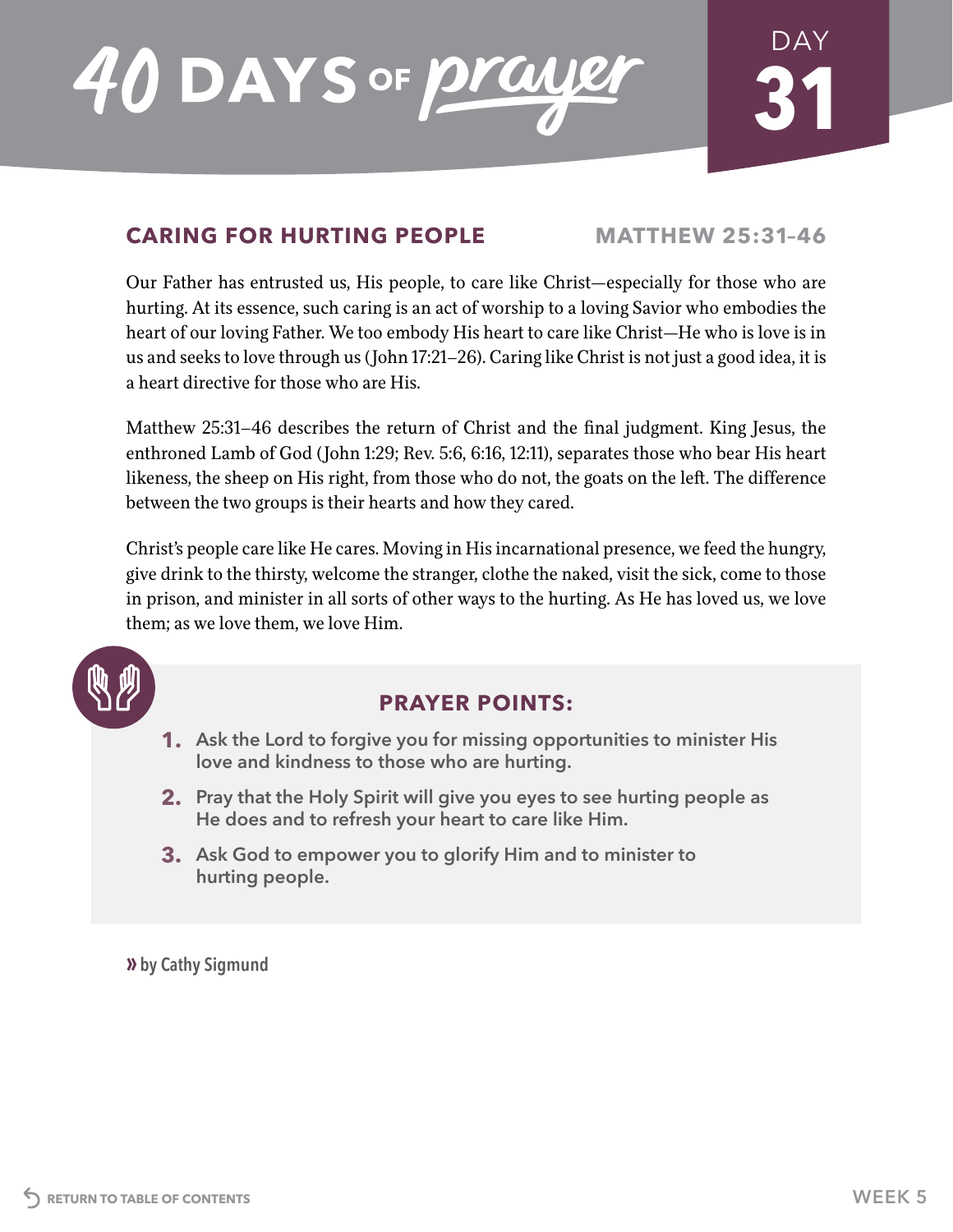

#### **PREACHING THE GOSPEL TO THE WHOLE WORLD**

**MATTHEW 24:14** 

When Jesus was asked by His disciples what the sign of His coming would be, He said that "this gospel of the kingdom will be preached in the whole world as a testimony to all nations, and then the end will come." They probably hoped that Jesus would say, "today is the end of the age," but He did not. Instead, He invited them to participate in spreading the good news of His Kingdom to all the world.

Forty years ago, I thought that my life was ending because I was frightened all the time and living in the darkness, but I heard the gospel and accepted Jesus' salvation for my life through the preaching of one of His servants. Thirty years ago, I thought my life was ending again because I was on my death bed with a brain tumor, but the Lord healed me, allowed me to live, and invited me on a journey with Him to spread the gospel to the world.

We are to bring the good news of Jesus Christ to our dying world. We are to be His witnesses to all people around us who have never had a chance to hear God's Word and about the glorious coming of the Lord Jesus Christ. Therefore, as we participate in this concentrated season of prayer, we must remain faithful to the Lord Jesus Christ and diligently study God's Word and preach His living Word as a testimony to all nations until the day of His coming.



#### **PRAYER POINTS:**

- **1. Pray that God will allow His Word to be preached through you.**
- **2. Ask the Holy Spirit to help you live as a testimony to His goodness.**
- **3. Pray that the Lord will strengthen the Alliance family to pray faithfully and to bring the gospel of the Kingdom to all nations.**

**»by Hendy Siu**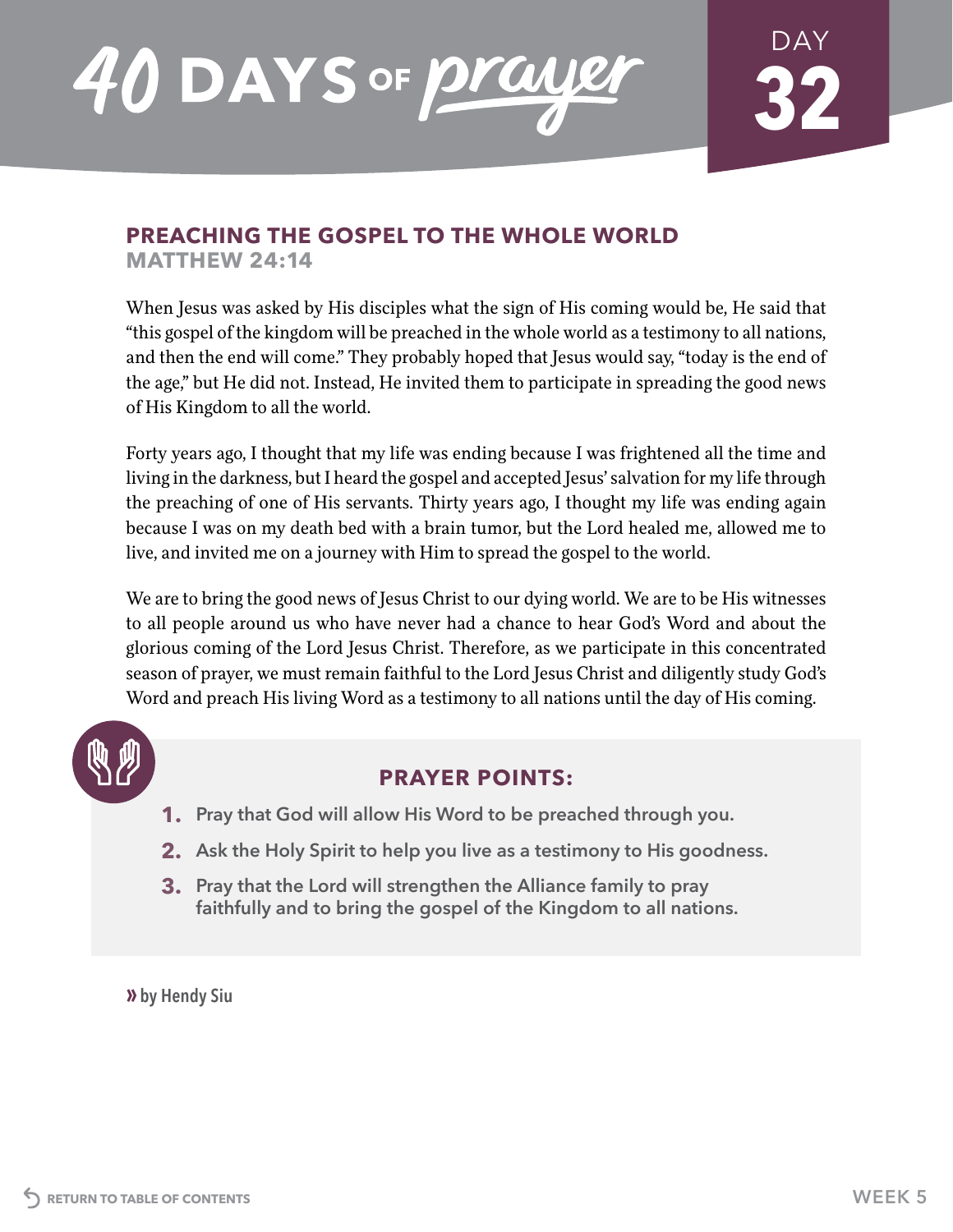

#### **YOU WILL BE MY WITNESSES ACTS** 1:8

Jesus' disciples were called to be His witnesses in the work of restoring and introducing His new Kingdom to all peoples. In Luke's Gospel (24:45–48), Jesus tells His disciples what they are to be witnesses to: His suffering and His Resurrection alongside the message of repentance for the forgiveness of sins. As His disciples, we too are called to be His witnesses. This is accomplished through the power of the Holy Spirit.

But what does this mean? The work of the Spirit in the apostles throughout Acts is understood as the extension of work begun by Jesus and now carried on by His Spirit in us. The Spirit provides the power that enables us to be faithful witnesses of Christ, demonstrating the universality and unconditionality of the gospel for all peoples. The regenerating power of the Spirit is to be seen in our changed, Christ-like lives. Through our witness, the Spirit moves others to believe.

The focus of our message is not the Spirit and His gifts, but rather Jesus—His suffering, His Resurrection, and His sacrificial love for all peoples. The Spirit's actual evidence is His power in us to point people to Christ. Jesus Himself is the demonstration God intends in the world, and we are the vehicles He has chosen to communicate the reality of Jesus.



#### **PRAYER POINTS:**

- **1. Keep your focus on Jesus on a moment-by-moment basis each day (Hebrews 12:1–2), and do not be distracted by temporary lures of our culture.**
- **2. Ask the Lord to help you exhibit the reality of Jesus through a changed life to our generation, which has lost its way.**
- **3. Actively look for ways to communicate Jesus with your friends, coworkers, and neighbors.**

**»by Brenna Vickers**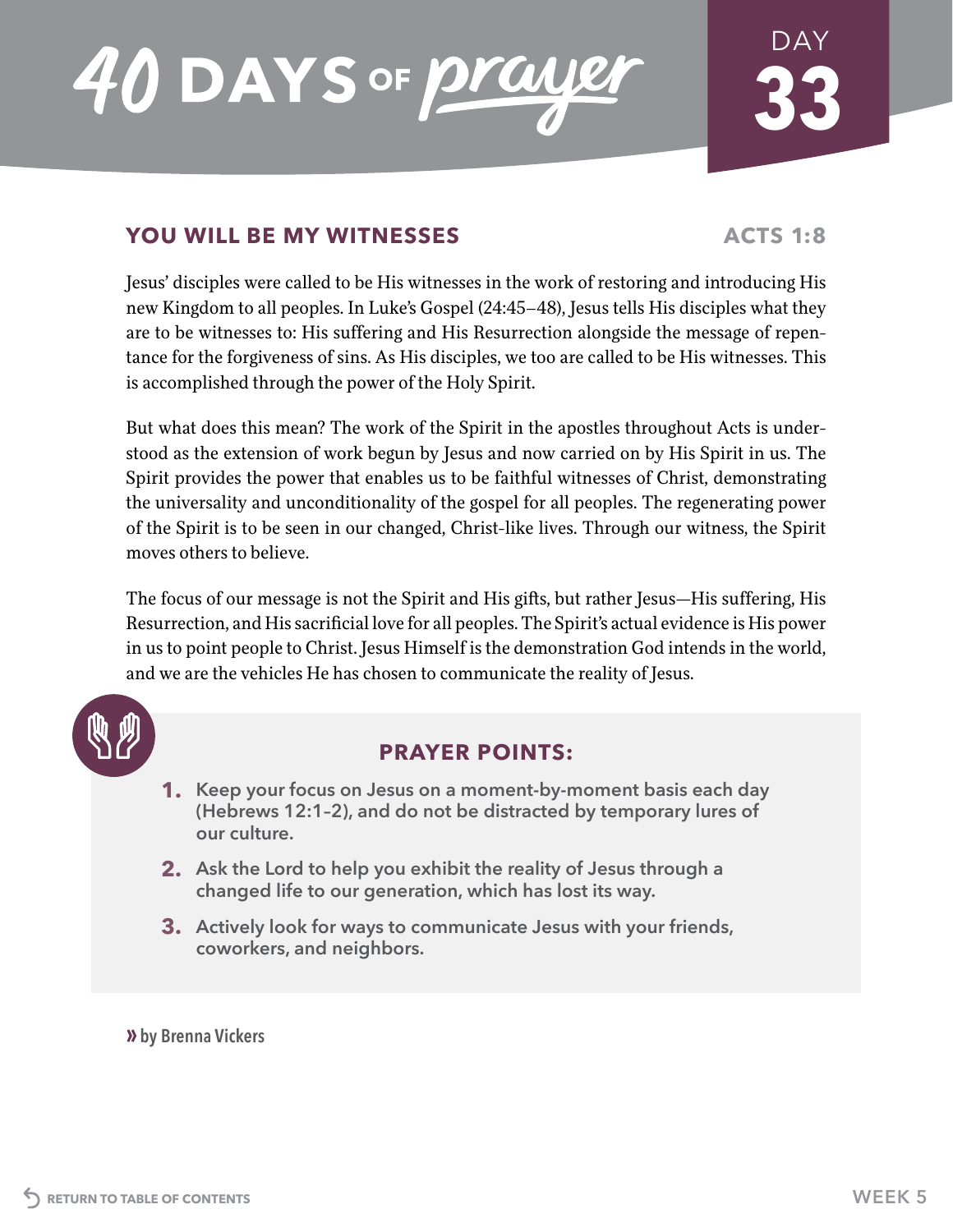



#### **PREPARED TO GIVE AN ANSWER 1 PETER 3:15**

Being prepared to give an answer must begin with becoming the very occasion for the question. In other words, we start by becoming a riddle that the world simply can't ignore any longer.

That's why in the Sermon on the Mount, we are called to be a city on a hill unable to hide. And that's why in the Great Commission, we are told to make disciples as we go. Because in the mission of God, we don't push or argue with people into following us; instead, we pull them. Or rather, we attract them. In effect, we live a life that draws people's attention and makes them wonder about our distinctive joy, love, peace, freedom, and hope.

The most compelling Christian witness is our very lives being led by the Spirit. The gospel promises that such a life erupts as I learn to die to my natural inclination to take all matters into my own hands by no longer trusting myself instead of God. Again, rather than taking charge by using every strategy and human strength at my disposal, I choose moment by moment to deny myself. Only then will I be able to pay attention to and follow the powerful presence of Christ within me. And through His personal care and wisdom, I will receive the very freedom, grace, and peace everyone seems to be looking for anxiously in all the wrong places.

In this messy and hurting world, such a life won't go unnoticed, awakening deeply personal and life-altering questions. And surely, only the very pouring of that miraculous life will satisfy the questioner's quest. I would call that discipleship.

#### **PRAYER POINTS:**

- **1. Ask the Lord to help you trust in Him more today and to fill you with His peace.**
- **2. Pray that He will grant you the opportunity to be in life-giving conversations with others.**
- **3. Ask the Holy Spirit to guide you in being a showcase of His goodness and mercy.**

**»by Javier Gomez**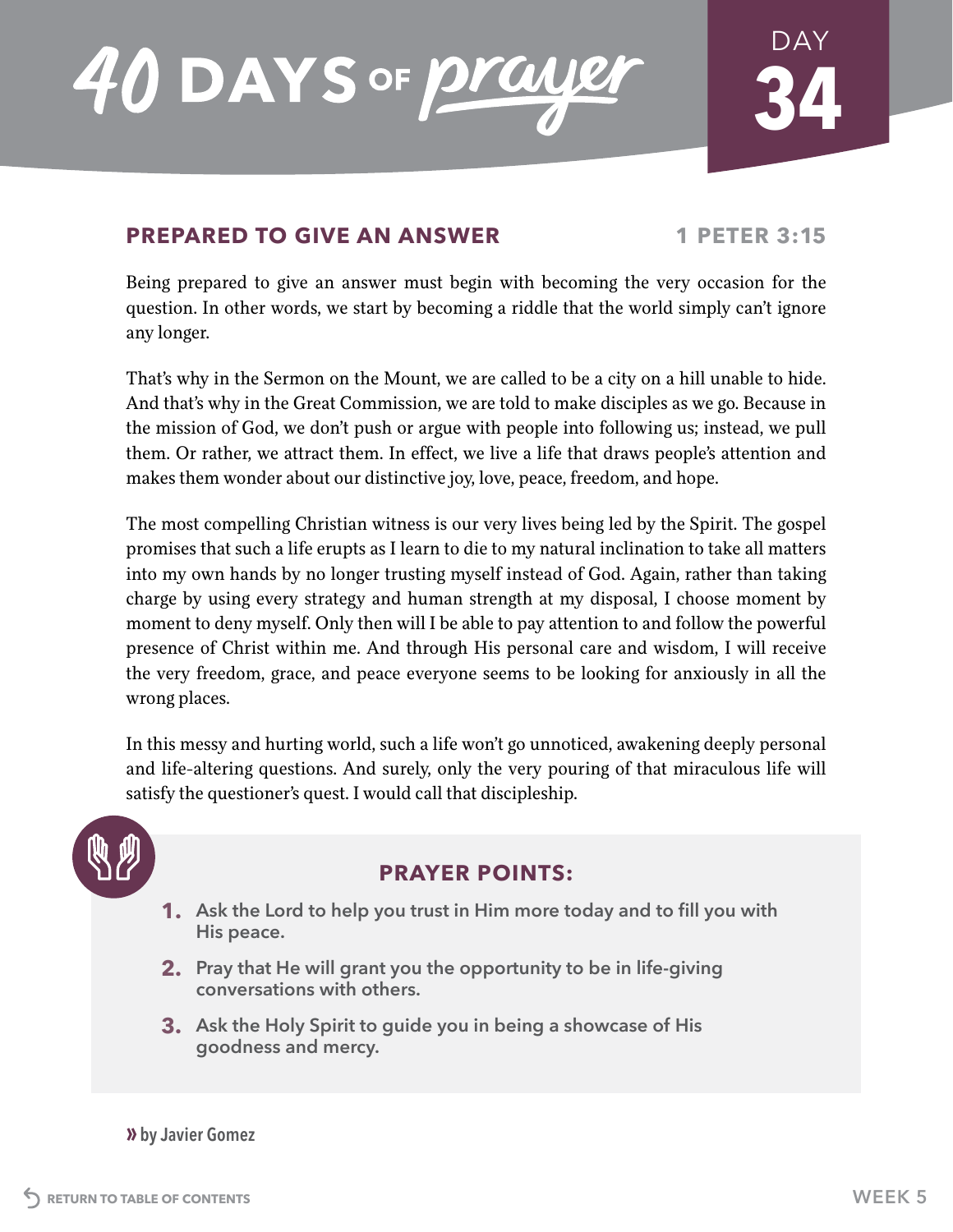

#### **GO AND MAKE DISCIPLES MATTHEW 28:18–20**

In the familiar "Great Commission" text today, we have one primary temptation that threatens to weaken these verses and miss their point entirely. We may be led to believe that this commission is only for professional missionaries, a select few who are good at this sort of thing or simply crazy enough to move to another culture to spread the good news.

I, in no way, want to minimize the important call to leave one's homeland and take the gospel to the least-reached places on earth. In fact, it's this distinctive that I love about our Alliance family.

However, Jesus' words in this passage are not to a few disciples on the top of a mountain or to those who have completed extensive cross-cultural training. His commission is for all of us.

It's not easy to make disciples. It is uncomfortable at times, and feels downright impossible at others, to live our lives in such a way that brings light and truth to everyone around us, that invites people to follow Jesus, to surrender to Him, and then teach them about all that He has given to us.

Have we lost some discipleship fervor? Are we tempted to "outsource" this commission to someone else? May God give us new fire for those in our lives and new trust that it's Jesus Himself who will draw them, do the work, and be with us forever.



#### **PRAYER POINTS:**

- **1. Ask God to give you discipleship opportunities with one or two specific people this week.**
- **2. Ask God to stir in you a passion for this kind of ministry.**
- **3. Thank Jesus for His constant presence in your life and for fulfilling His promises.**

**»by Tim Meier**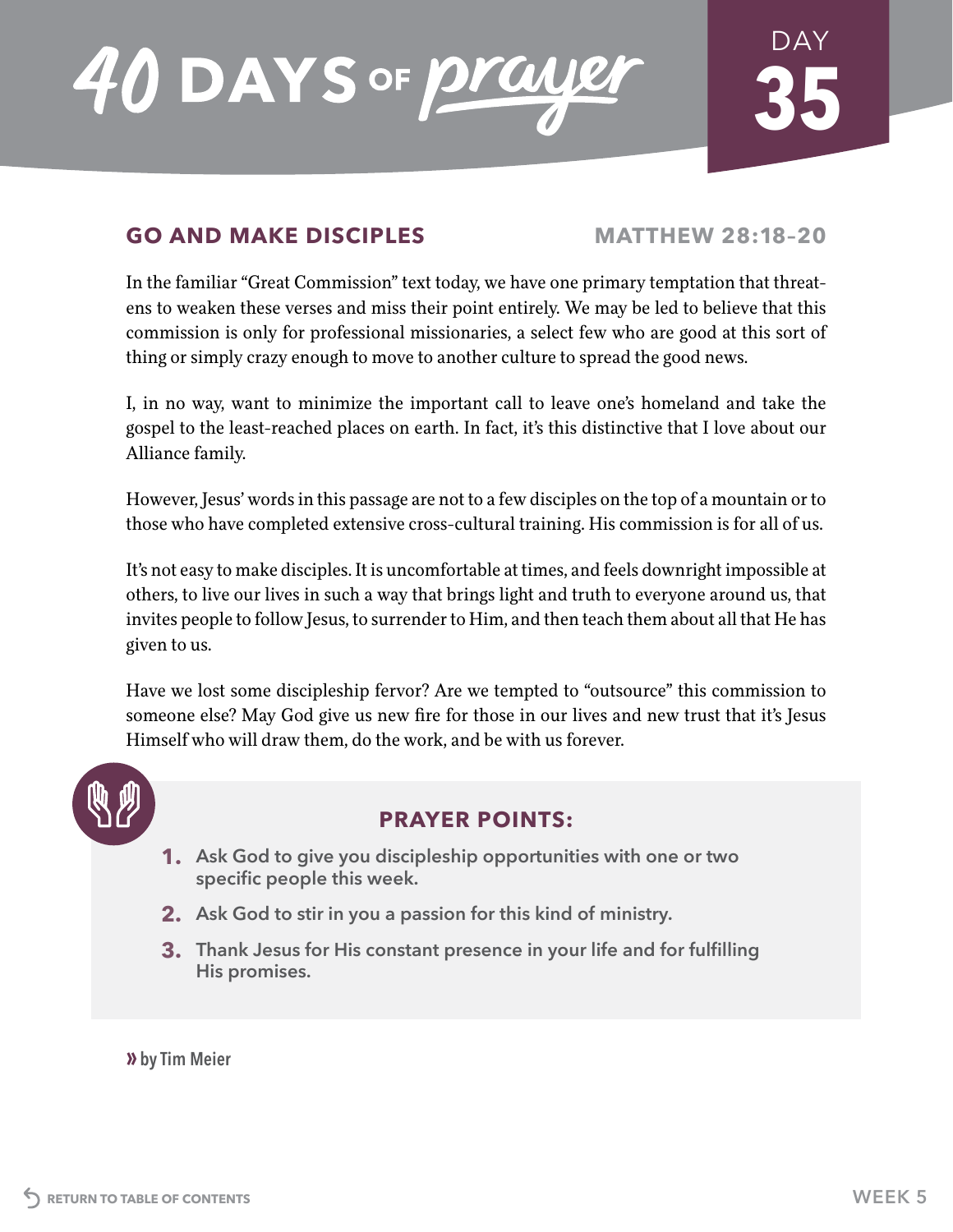

# **WEEK 6**

## **REAWAKENING TO THE RETURN OF CHRIST**

**We look to the future with the certain hope of Christ's return. He's coming again! We will see Him and be with Him to experience His glory in a way we never have before. All of the things that are wrong with this world will be righted and Jesus will reign forever!**

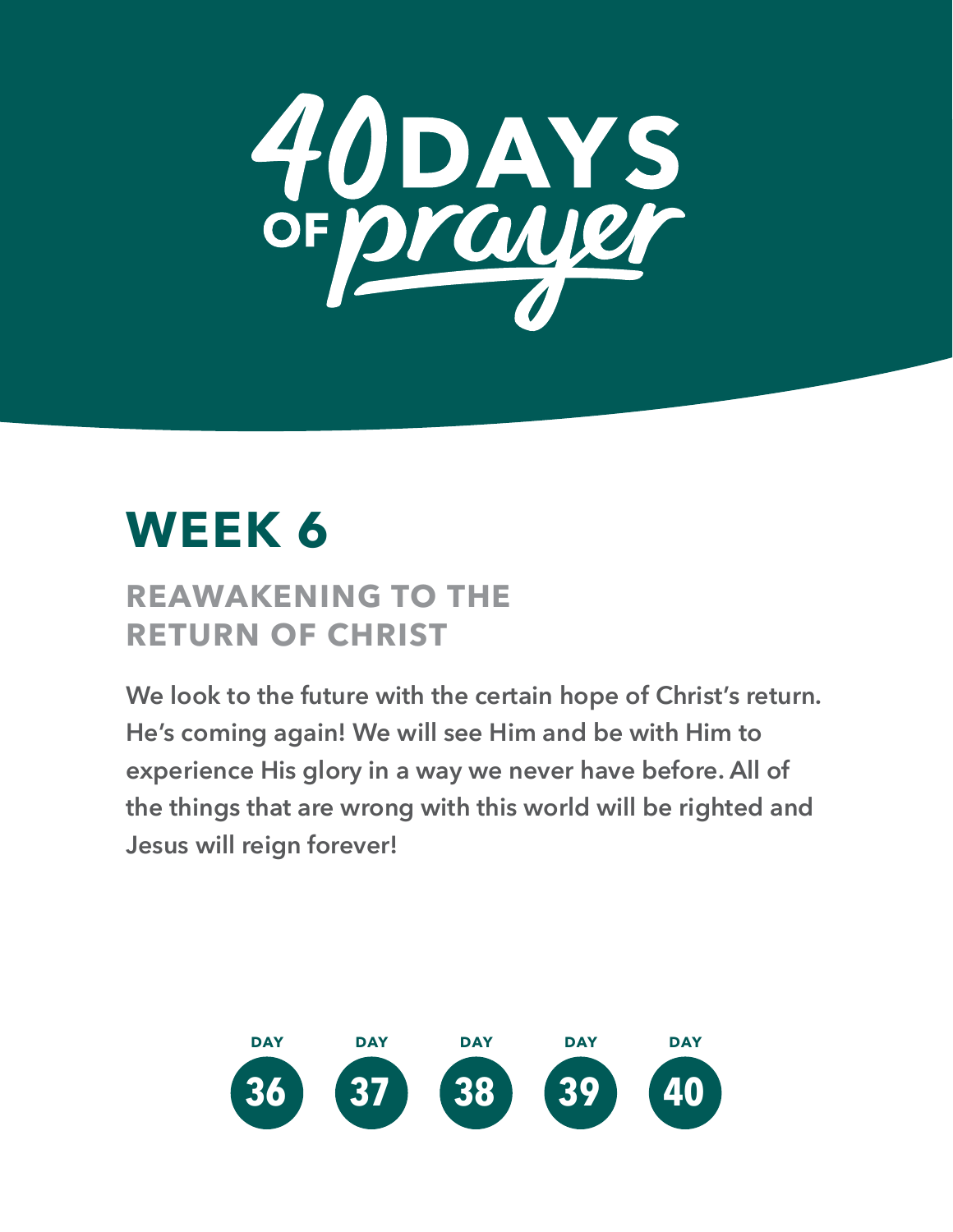

#### **CHRIST IS COMING AT AN UNKNOWN DATE AND TIME**

**MATTHEW 26:36–44** 

Towards the end of His ministry, Jesus began to teach His disciples about the end of the age and His second coming. At that time, the disciples did not fully understand all that He was sharing with them. In Matthew 24:3, they asked Jesus, "When will these things be, and what will be the sign of your coming and of the end of the age?" Jesus responded, "Concerning that day and hour, no one knows, not even the angels of heaven, nor the Son, but the Father only." The disciples' question still resonates today, and Jesus' response is just as relevant. I see three vital truths for us to consider:

- **Stay awake**—Jesus calls us to ceaseless vigilance and alertness. Our lives naturally go forward with ordinary pursuits, responsibilities, and activities. While these things are good and necessary, day-to-day life should never overshadow the expectancy of His return. Our hope is in Jesus not in the things of this world.
- **Be ready**—We must make the necessary preparations for Jesus' return. As the Alliance family, we are called to take *All of Jesus to All the World* seriously. Let us be doing His will and building His Kingdom as we ready ourselves for His return.
- **Keep trusting**—Only the Father knows the time of Jesus' return. Rest in the goodness of God, trusting Him for what He has chosen to keep hidden. Our Heavenly Father loves us and reveals what we need to know. Trust Him with what is unknown.

Amen. Come, Lord Jesus!



#### **PRAYER POINTS:**

- **1. Ask the Father to keep Jesus and the promise of His return preeminent in all your life.**
- **2. Ask the Holy Spirit to help you trust Him more, especially in areas and with things you have no control over.**
- **3. Rejoice in the certain hope that Jesus will return.**

**»by Matt Kelly**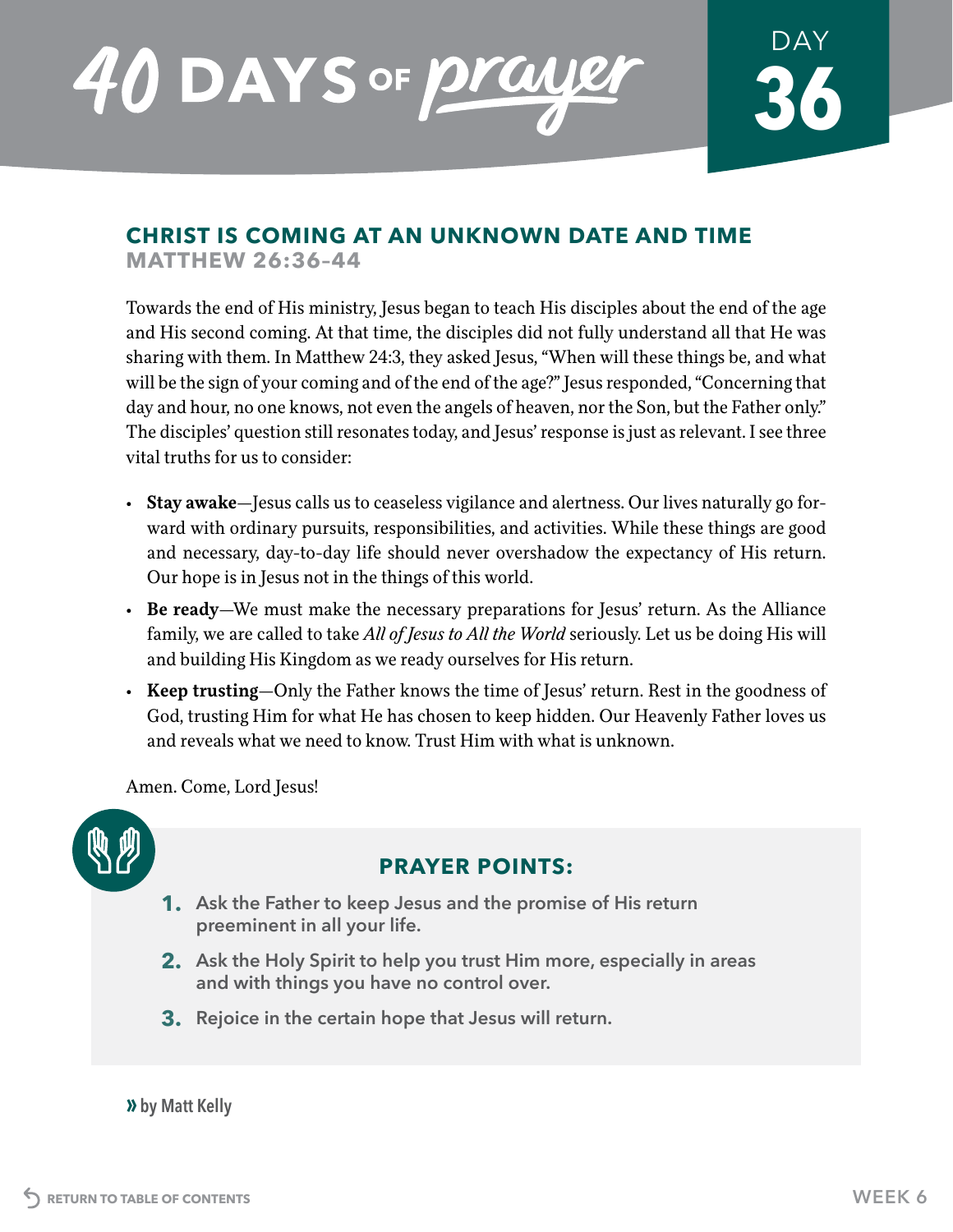

#### **CHRIST IS COMING AS THE REALIZATION OF OUR HOPE TITUS 2:13**

My family and I have lived abroad for many years, serving in places where hope is dim. Life in a secular first-world country easily brings superficial satisfaction. Culture and context have a way of indirectly invading our perspective. All too often I have described hope as being a personal yearning for a desired outcome. This definition misses the mark because the modern-day idea of hope is quite different from the biblical meaning of hope. In Scripture, the word hope is the confident expectation of what God has promised. The Blessed Hope speaks of the confidence in the imminent return of Jesus Christ.

The promise of Christ's return for His Church empowers us to be present in our current context with joy, confidence, and expectation. The Blessed Hope enables us to see God's goodness and points us to the unmerited grace of God. While we wait for the glorious appearing of our great God and Savior, Jesus Christ, who gave Himself for our redemption, Paul reminds us to live in the light of the return of Christ, always looking for the Blessed Hope because it challenges us to maintain integrity in character and godliness in our life, relationships, actions, and words.

The faithful waiting and anticipation of His return brings joy and hope to our hearts. His Spirit is in us. May His coming be the realization of our hope.



#### **PRAYER POINTS:**

- **1. Welcome His presence into your mind and heart. Ask His Spirit to illuminate areas where you have placed your hope in other things and people.**
- **2. Pray that the Holy Spirit will restore His Blessed Hope in you.**
- **3. Embrace the promise of Christ's return with joy, confidence, and expectation.**

**»by Celine Bower**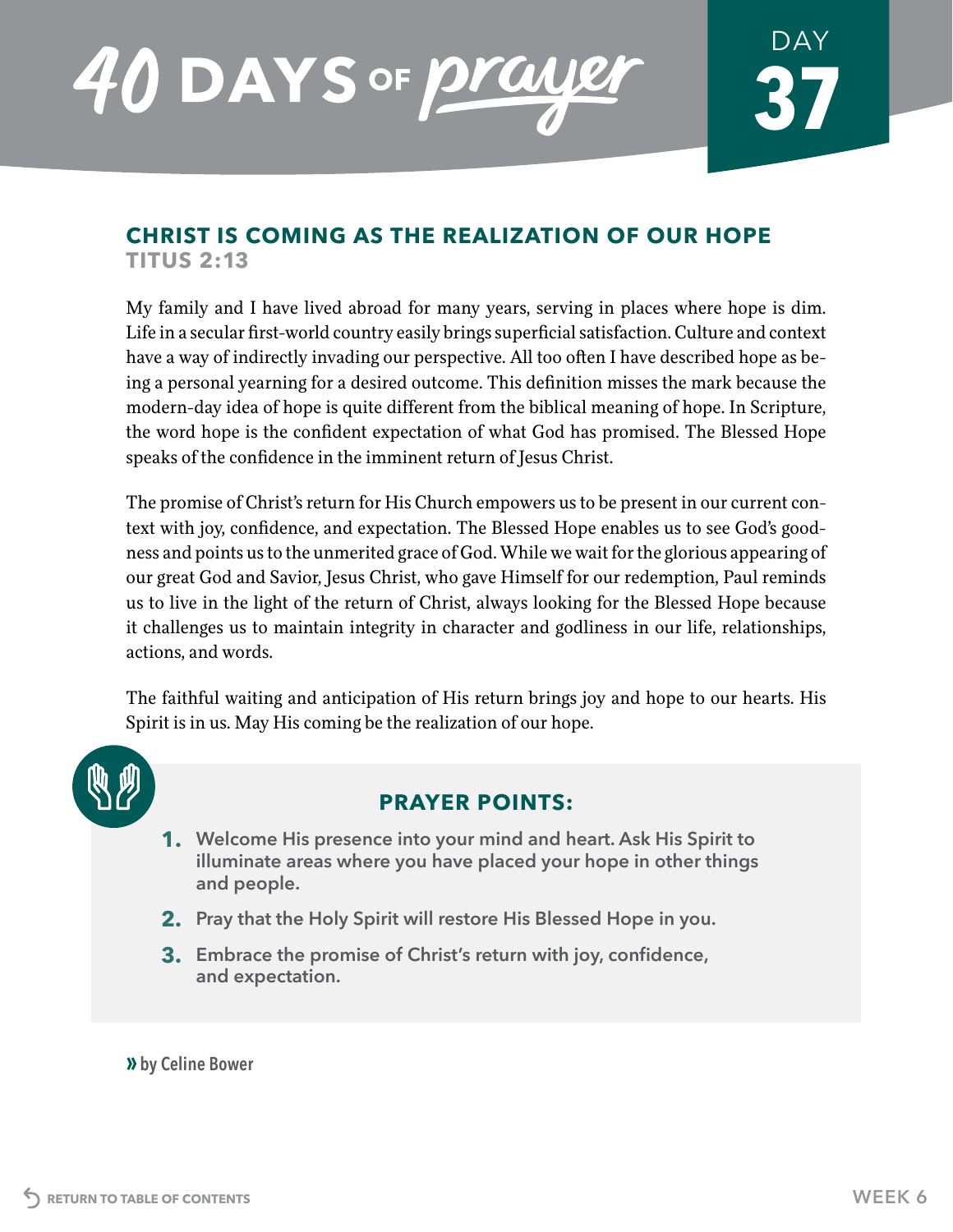



## **CHRIST IS COMING TO BRING EVERYTHING UNDER HIS CONTROL**

**PHILIPPIANS 3:20–21** 

This passage is in stark contrast to Christ's last few hours on earth. He was betrayed by His own disciple, meekly led away by Roman soldiers, received false accusations, submitted to a ruthless beating, and finally, died a criminal's death on a cross.

To glorify God and save His chosen people, He relinquished the very power that could have saved Him unfathomable agony and grief.

But in this passage, we are told that Christ will act with all the power that He relinquished at the end of His 33 years on earth.

Once, for God's glory and our salvation, Christ relinquished His power as the Son of God. But when He returns, He will act with His great power for the glory of His Father and our salvation to take us to our true heavenly home with our bodies transformed and glorified.

What a glorious Christ we serve!



#### **PRAYER POINTS:**

- **1. Pray that your heart will be centered on your true home with Christ in heaven.**
- **2. Ask the Holy Spirit to help you praise Him even more.**
- **3. Pray that the Lord will allow you to hold loosely to the passing concerns of your temporary home on earth.**

**»by Gary Friesen**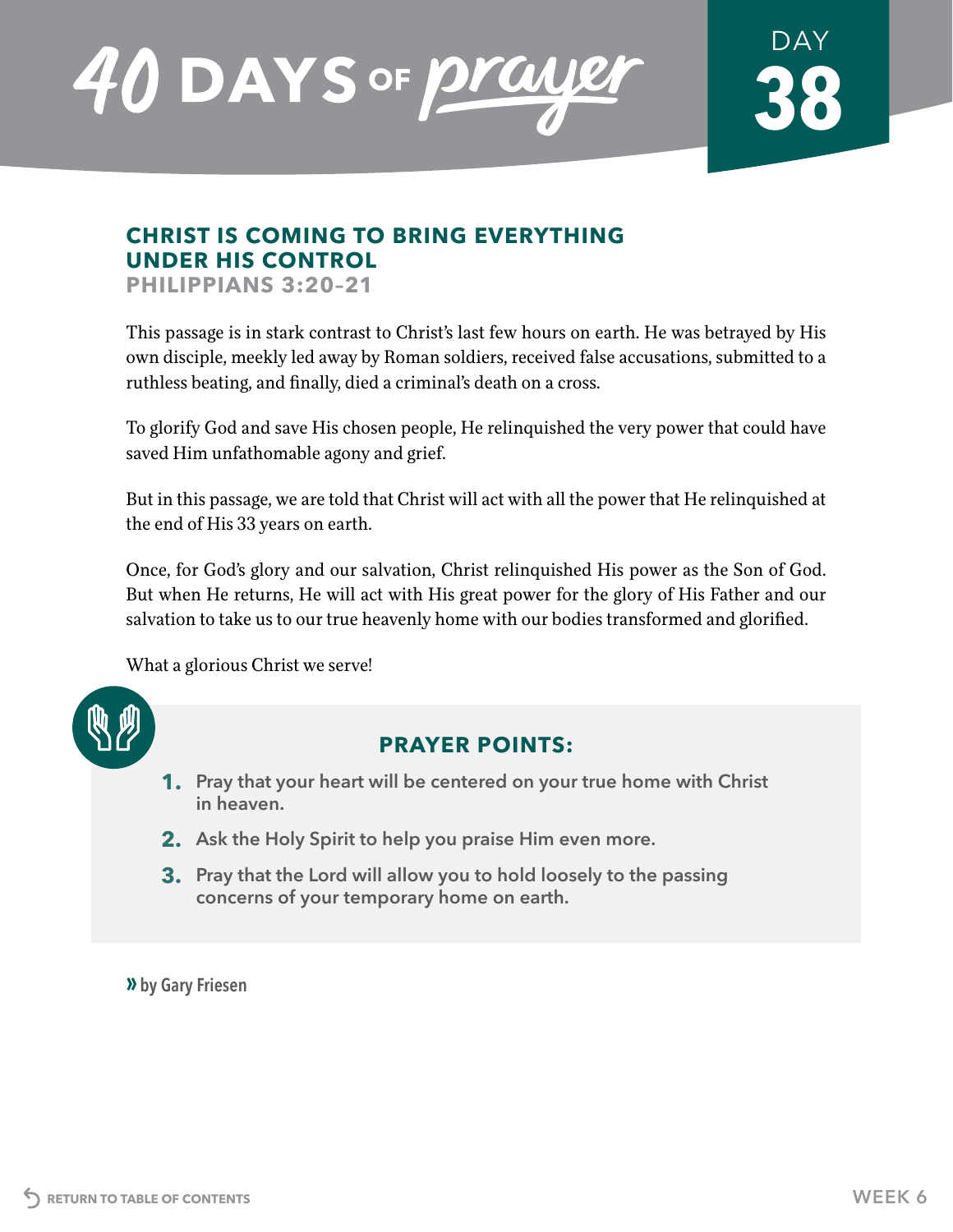

#### **CHRIST IS COMING AS THE JUST AND TRUE JUDGE**

**REVELATION 19:2A** 

Injustice is simply the absence of justice, the absence of doing what is good and right to one another. Though things like race, religion, age, gender, and economic status often play a role in our acts of injustice, they don't always. Take, for example, one of history's first acts of injustice. When Cain killed Abel out of an evil desire for prominence (to be more important) and preeminence (to be superior), none of these things seemed to be a factor. The truth is that sin has made us all practitioners of injustice (see Romans 3:10–18).

Injustice is painful. We long for sin's corruption to end in us (see Romans 8:22–23) and, with it, all the injustice we suffer. This day is coming! Our King is coming, and final justice is coming with Him (see Revelation 19:2a). One day, there will be no more oppression, no more inequality, no more wrong—sin will be no more, and Jesus will reign (see Revelation 21). Yet while we wait and hope for that day with joyful expectation, He has called and empowered us today to do justice, love with kindness, and live humbly before God (see Micah 6:8).



#### **PRAYER POINTS:**

- **1. Pray for strength to take action and make Jesus known by defending and protecting the vulnerable in your community.**
- **2. Ask the Holy Spirit to help you show kindness and mercy to all, even those who have been unjust.**
- **3. Pray that God will guard your heart from anger and that you will live humbly, trusting that vengeance is God's alone.**

**»by David Gómez**